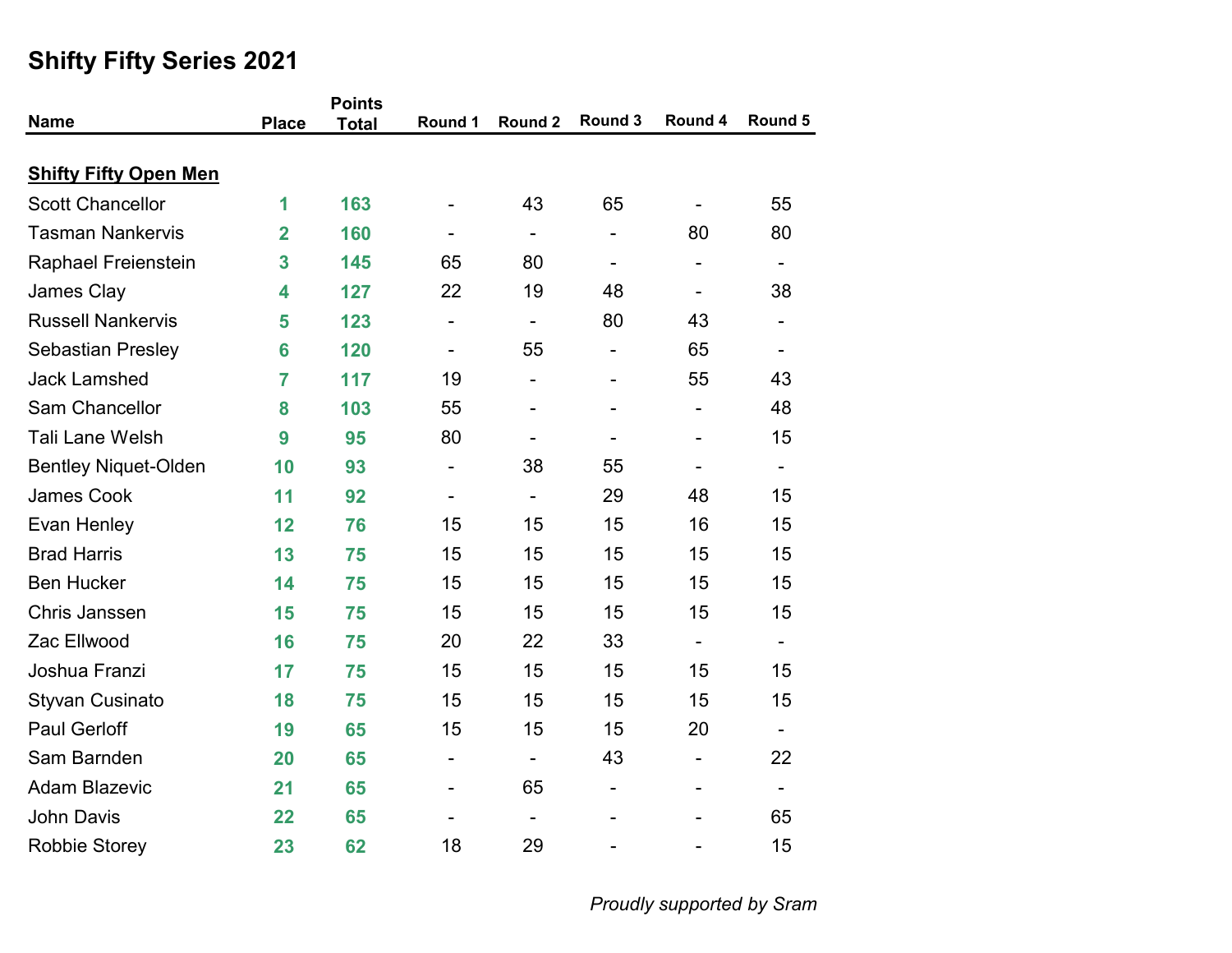|                         |              | <b>Points</b> |                              |                          |                          |                              |                              |
|-------------------------|--------------|---------------|------------------------------|--------------------------|--------------------------|------------------------------|------------------------------|
| <b>Name</b>             | <b>Place</b> | <b>Total</b>  | Round 1                      | Round 2                  | Round 3                  | Round 4                      | Round 5                      |
| <b>Kyle Pearson</b>     | 24           | 61            | 15                           | 17                       | $\overline{\phantom{0}}$ | 29                           |                              |
| <b>Josh Moulton</b>     | 25           | 60            | 15                           | 15                       | 15                       | $\overline{\phantom{0}}$     | 15                           |
| <b>Shayne Small</b>     | 26           | 60            | 15                           | 15                       | 15                       | $\overline{\phantom{a}}$     | 15                           |
| James Hughes            | 27           | 60            | 15                           | 15                       | -                        | 15                           | 15                           |
| Benjamin Hobson         | 28           | 60            | $\overline{\phantom{a}}$     | 15                       | 15                       | 15                           | 15                           |
| <b>Richard South</b>    | 29           | 58            | 38                           | -                        | $\overline{\phantom{0}}$ | $\overline{\phantom{0}}$     | 20                           |
| <b>Craig Lee</b>        | 30           | 58            | 15                           | 18                       | 25                       | $\overline{\phantom{a}}$     | $\blacksquare$               |
| Rowan Philip            | 31           | 55            | 15                           | -                        | 22                       | $\qquad \qquad \blacksquare$ | 18                           |
| <b>Warren Faneco</b>    | 32           | 55            | $\overline{\phantom{0}}$     |                          | 38                       |                              | 17                           |
| Hayden Lebbink          | 33           | 53            | $\overline{\phantom{0}}$     | -                        | $\overline{\phantom{a}}$ | 38                           | 15                           |
| Harry Bebbington        | 34           | 48            |                              | -                        | 19                       | -                            | 29                           |
| <b>Joel Green</b>       | 35           | 48            | 48                           | -                        | $\overline{\phantom{0}}$ | $\qquad \qquad \blacksquare$ | $\overline{\phantom{a}}$     |
| Adrian Jackson          | 36           | 48            | $\overline{\phantom{a}}$     | 48                       | -                        | $\overline{\phantom{0}}$     | $\qquad \qquad \blacksquare$ |
| <b>Oliver Le Grice</b>  | 37           | 45            |                              | $\overline{\phantom{0}}$ | 15                       | 15                           | 15                           |
| <b>Matt Casey</b>       | 38           | 45            | 15                           | 15                       | $\overline{\phantom{0}}$ | 15                           | $\blacksquare$               |
| <b>Wayne Dalli</b>      | 39           | 45            | 15                           | 15                       | $\overline{\phantom{0}}$ | $\overline{\phantom{0}}$     | 15                           |
| <b>Glenn OÆBrien</b>    | 40           | 45            | 15                           | 15                       | 15                       |                              | -                            |
| <b>Warwick McWaters</b> | 41           | 45            | 15                           | $\overline{\phantom{a}}$ | 15                       | 15                           |                              |
| dave higham             | 42           | 45            | 15                           | 15                       | 15                       | $\overline{\phantom{a}}$     |                              |
| Ken Hoffman             | 43           | 45            | 15                           | 15                       | $\overline{\phantom{0}}$ | $\qquad \qquad \blacksquare$ | 15                           |
| Kieran Thompson         | 44           | 43            | 43                           | -                        | -                        | -                            | $\blacksquare$               |
| Jacob Zlatkovic         | 45           | 40            | 25                           | -                        | 15                       |                              |                              |
| <b>Harry Nankervis</b>  | 46           | 35            | 15                           | 20                       | $\overline{\phantom{0}}$ |                              |                              |
| Sean Milligan           | 47           | 34            | 15                           | ۰                        |                          | 19                           |                              |
| <b>Joel Garrigues</b>   | 48           | 33            | $\qquad \qquad \blacksquare$ | ۰                        |                          | 33                           | $\overline{\phantom{0}}$     |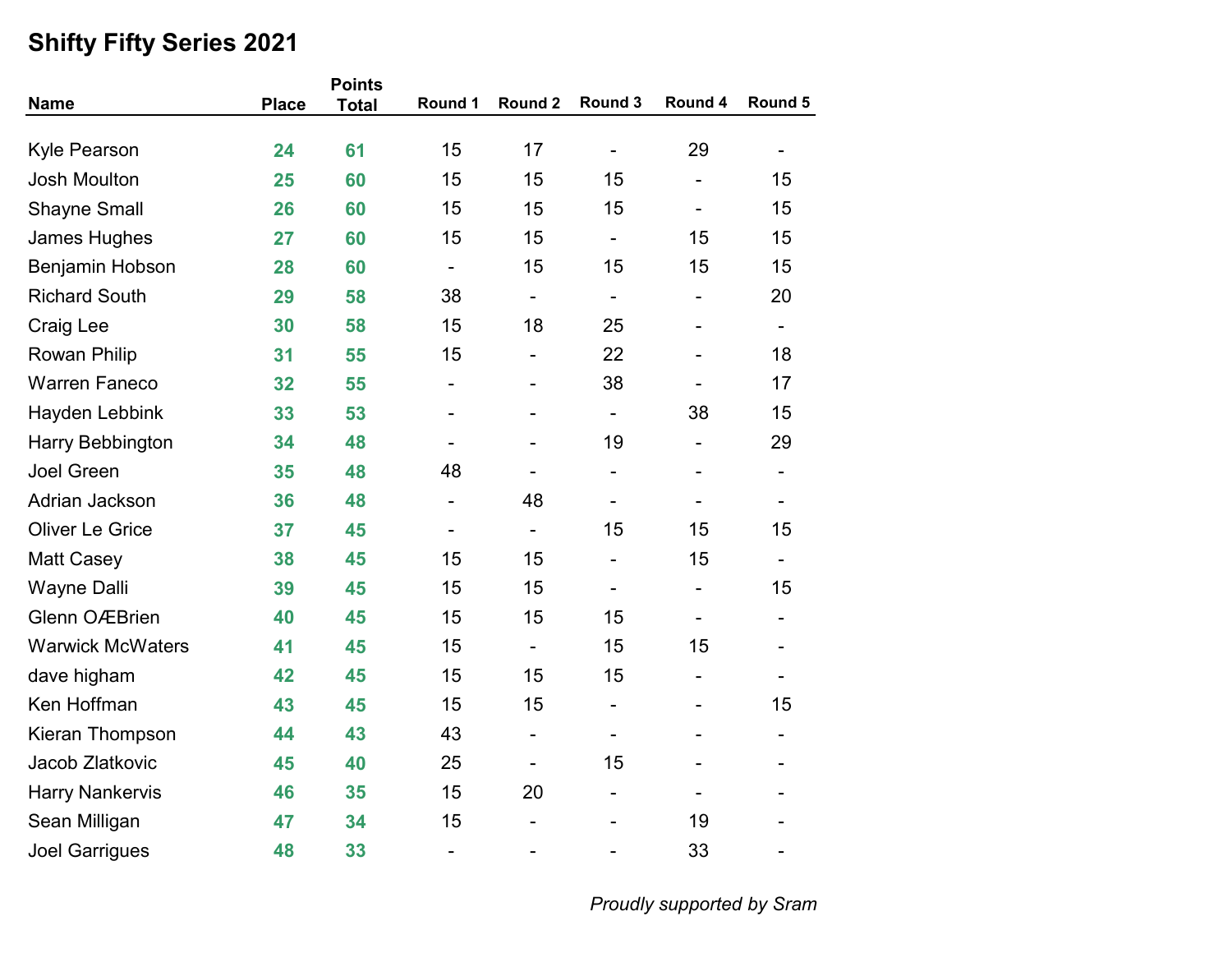|                          |              | <b>Points</b> |                          |                          |                          |                          |                          |
|--------------------------|--------------|---------------|--------------------------|--------------------------|--------------------------|--------------------------|--------------------------|
| <b>Name</b>              | <b>Place</b> | <b>Total</b>  | Round 1                  | Round 2                  | Round 3                  | Round 4                  | Round 5                  |
| <b>Cameron Hudson</b>    | 49           | 33            |                          |                          | 17                       | $\overline{\phantom{0}}$ | 16                       |
| <b>Tom Ovens</b>         | 50           | 33            |                          |                          | $\overline{a}$           | -                        | 33                       |
| <b>David Grant</b>       | 51           | 33            | 33                       | -                        | $\overline{a}$           | $\overline{\phantom{0}}$ | $\overline{\phantom{a}}$ |
| Joshua Sek               | 52           | 33            | $\overline{\phantom{a}}$ | 33                       |                          |                          |                          |
| Rodney bell              | 53           | 32            | 15                       | -                        |                          | 17                       | $\overline{\phantom{0}}$ |
| David Birch              | 54           | 31            | 16                       | $\overline{\phantom{0}}$ |                          | $\overline{\phantom{a}}$ | 15                       |
| <b>Micheal Gourley</b>   | 55           | 31            | 15                       | 16                       |                          | $\overline{\phantom{a}}$ | $\overline{\phantom{a}}$ |
| <b>Brayden Robertson</b> | 56           | 31            | 15                       | -                        | 16                       | -                        | $\overline{\phantom{a}}$ |
| <b>Michael Pereira</b>   | 57           | 30            | 15                       |                          | $\overline{\phantom{0}}$ |                          | 15                       |
| <b>Chris Kennedy</b>     | 58           | 30            | 15                       | -                        | 15                       |                          | $\overline{\phantom{a}}$ |
| Fraser McKay             | 59           | 30            | 15                       | $\overline{\phantom{0}}$ | 15                       |                          | $\blacksquare$           |
| <b>Glenn Robinson</b>    | 60           | 30            | 15                       | $\overline{\phantom{0}}$ | 15                       |                          | $\overline{\phantom{a}}$ |
| Jason Rooney             | 61           | 30            | 15                       | $\overline{\phantom{a}}$ | $\overline{\phantom{0}}$ | $\overline{\phantom{a}}$ | 15                       |
| Jarrod Pyke              | 62           | 30            | 15                       | 15                       |                          |                          | -                        |
| Mateo Rodriguez          | 63           | 30            | 15                       | -                        | 15                       |                          |                          |
| <b>Mitch Gourley</b>     | 64           | 30            | 15                       | $\overline{\phantom{0}}$ | $\overline{a}$           | 15                       | -                        |
| <b>Robert Wood</b>       | 65           | 30            | 15                       | 15                       | $\overline{\phantom{0}}$ |                          |                          |
| <b>Hamish Webber</b>     | 66           | 30            | 15                       | 15                       |                          |                          |                          |
| Sam van Baalen           | 67           | 30            | 15                       | -                        | 15                       |                          |                          |
| Thomas Lynch             | 68           | 30            | $\overline{\phantom{a}}$ | -                        | 15                       | 15                       |                          |
| <b>Jason Bell</b>        | 69           | 30            | 15                       | -                        | $\overline{\phantom{0}}$ | 15                       | -                        |
| Luke Barber              | 70           | 30            | 15                       | -                        |                          | 15                       |                          |
| Zac Anderson             | 71           | 30            | 15                       | 15                       | L,                       | $\overline{\phantom{a}}$ |                          |
| <b>Tasman Blizzard</b>   | 72           | 30            | 15                       | 15                       |                          |                          |                          |
| lan Lawford              | 73           | 30            | $\overline{\phantom{0}}$ | 15                       | 15                       | $\overline{\phantom{a}}$ | $\blacksquare$           |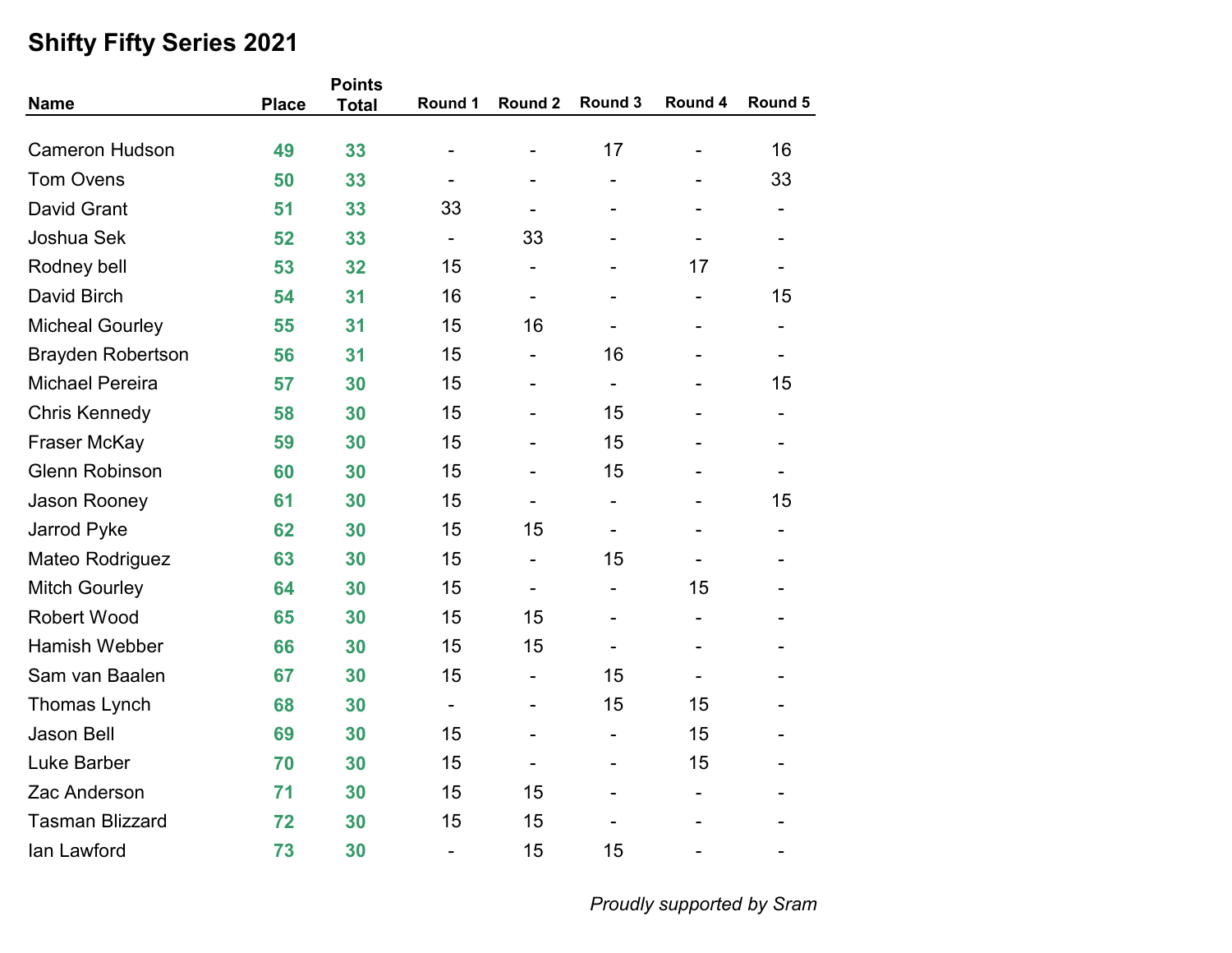| <b>Name</b>             | <b>Place</b> | <b>Points</b><br><b>Total</b> | Round 1                  | Round 2                  | Round 3                      | Round 4                      | Round 5                  |
|-------------------------|--------------|-------------------------------|--------------------------|--------------------------|------------------------------|------------------------------|--------------------------|
|                         |              |                               |                          |                          |                              |                              |                          |
| <b>Stuart Bajema</b>    | 74           | 30                            | $\qquad \qquad$          | $\overline{\phantom{a}}$ | 15                           | $\overline{\phantom{a}}$     | 15                       |
| <b>Andrew Noordhoff</b> | 75           | 30                            |                          | 15                       |                              | 15                           |                          |
| <b>Ashley Sek</b>       | 76           | 29                            | 29                       | $\overline{\phantom{a}}$ | $\overline{\phantom{0}}$     | $\qquad \qquad \blacksquare$ |                          |
| Samuel Barnden          | 77           | 25                            | $\overline{\phantom{a}}$ | 25                       |                              |                              |                          |
| <b>Ewen Smith</b>       | 78           | 25                            |                          | ÷,                       |                              | 25                           |                          |
| <b>Ben Hillier</b>      | 79           | 25                            |                          | $\blacksquare$           | $\blacksquare$               | $\overline{\phantom{a}}$     | 25                       |
| Dom Geoghegan           | 80           | 22                            |                          |                          |                              | 22                           |                          |
| <b>Tom Christie</b>     | 81           | 20                            |                          |                          | 20                           | $\qquad \qquad \blacksquare$ | $\overline{\phantom{0}}$ |
| Jeremy Baker            | 82           | 19                            |                          |                          |                              | $\overline{\phantom{0}}$     | 19                       |
| Hugo Burt-Morris        | 83           | 18                            |                          |                          | $\qquad \qquad \blacksquare$ | 18                           |                          |
| <b>Steven Mackenzie</b> | 84           | 18                            |                          |                          | 18                           |                              |                          |
| Ray Seymour             | 85           | 17                            | 17                       |                          |                              |                              |                          |
| <b>Brennan Roberts</b>  | 86           | 15                            | $\overline{\phantom{a}}$ |                          | $\overline{\phantom{0}}$     |                              | 15                       |
| Jonathon Shue           | 87           | 15                            |                          |                          |                              |                              | 15                       |
| <b>Tim Slingsby</b>     | 88           | 15                            |                          |                          |                              |                              | 15                       |
| <b>Philip Chalko</b>    | 89           | 15                            |                          |                          |                              |                              | 15                       |
| <b>Trent Saunders</b>   | 90           | 15                            |                          |                          |                              |                              | 15                       |
| <b>Nick Blundell</b>    | 91           | 15                            |                          |                          |                              |                              | 15                       |
| <b>Daniel Bowen</b>     | 92           | 15                            |                          |                          |                              |                              | 15                       |
| <b>Simon Ross</b>       | 93           | 15                            |                          |                          |                              | 15                           |                          |
| <b>Patrick Newman</b>   | 94           | 15                            |                          |                          |                              | 15                           |                          |
| Andy Ryan               | 95           | 15                            |                          |                          |                              | 15                           |                          |
| David Tom               | 96           | 15                            |                          |                          |                              | 15                           |                          |
| <b>Andrew Wadsworth</b> | 97           | 15                            |                          |                          |                              | 15                           |                          |
| <b>Bernard Wilson</b>   | 98           | 15                            |                          |                          |                              | 15                           |                          |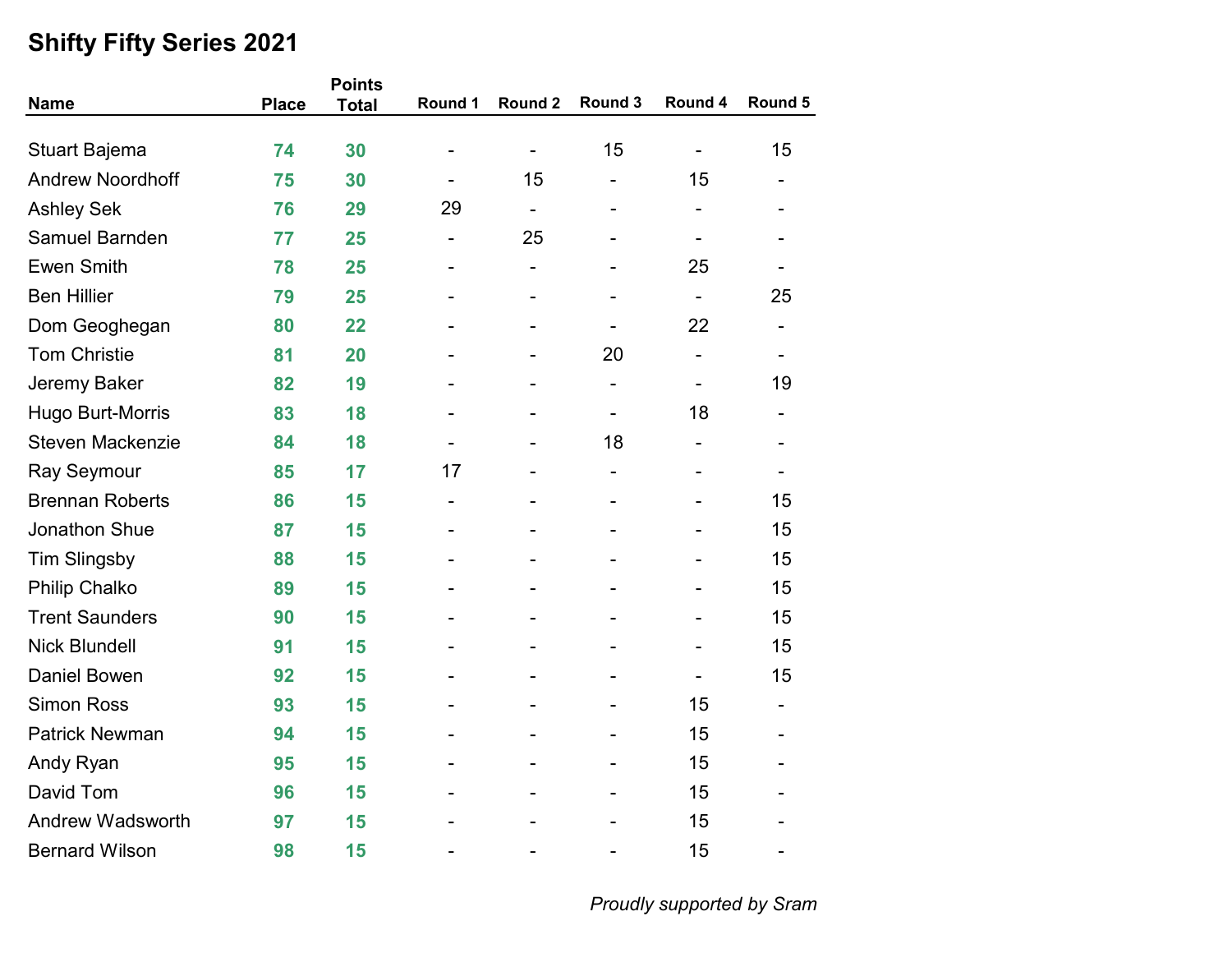|                         |              | <b>Points</b> |                          |                              |                          |                              |                          |
|-------------------------|--------------|---------------|--------------------------|------------------------------|--------------------------|------------------------------|--------------------------|
| <b>Name</b>             | <b>Place</b> | <b>Total</b>  | Round 1                  | Round 2                      | Round 3                  | Round 4                      | Round 5                  |
| <b>Paul Ferris</b>      | 99           | 15            |                          |                              |                          |                              | 15                       |
| Nathan Inglis           | 100          | 15            |                          |                              |                          | $\qquad \qquad \blacksquare$ | 15                       |
| <b>Barry King</b>       | 101          | 15            |                          |                              | -                        | 15                           | $\overline{\phantom{a}}$ |
| <b>Andrew Lansdell</b>  | 102          | 15            |                          |                              | -                        | 15                           |                          |
| <b>Andrew Leitch</b>    | 103          | 15            |                          |                              | $\overline{\phantom{0}}$ | 15                           |                          |
| <b>Stephen Lieschke</b> | 104          | 15            |                          |                              | $\overline{\phantom{0}}$ | 15                           |                          |
| <b>Alex Coleman</b>     | 105          | 15            |                          |                              | $\overline{\phantom{0}}$ | $\overline{\phantom{0}}$     | 15                       |
| <b>Nathan Clarke</b>    | 106          | 15            |                          | -                            | -                        | $\overline{\phantom{a}}$     | 15                       |
| <b>Toby Kidd</b>        | 107          | 15            |                          |                              |                          |                              | 15                       |
| <b>Tom Lidgett</b>      | 108          | 15            |                          |                              |                          |                              | 15                       |
| <b>Glenn Obrien</b>     | 109          | 15            |                          | -                            | -                        |                              | 15                       |
| <b>Caleb McInnes</b>    | 110          | 15            |                          | $\overline{\phantom{a}}$     | -                        |                              | 15                       |
| <b>Paul Attard</b>      | 111          | 15            | $\overline{\phantom{a}}$ | 15                           | -                        | $\overline{\phantom{a}}$     | $\overline{\phantom{a}}$ |
| Sam Leeds               | 112          | 15            |                          | 15                           |                          |                              |                          |
| <b>Scott Younes</b>     | 113          | 15            | 15                       | $\overline{\phantom{a}}$     |                          |                              |                          |
| <b>Scott Gavens</b>     | 114          | 15            | $\blacksquare$           | 15                           | $\overline{\phantom{0}}$ |                              | $\overline{\phantom{0}}$ |
| <b>John Groves</b>      | 115          | 15            | -                        | 15                           | -                        |                              |                          |
| <b>Bert Henkel</b>      | 116          | 15            | $\overline{\phantom{a}}$ | 15                           | $\overline{\phantom{0}}$ |                              |                          |
| <b>Laurent Bonnaud</b>  | 117          | 15            |                          | $\overline{\phantom{a}}$     | 15                       |                              |                          |
| <b>Taylor Chapman</b>   | 118          | 15            |                          | -                            | 15                       |                              |                          |
| Mark Corbyn             | 119          | 15            |                          | $\qquad \qquad \blacksquare$ | 15                       |                              | -                        |
| Dean Cowling            | 120          | 15            |                          | $\overline{\phantom{a}}$     | 15                       |                              |                          |
| <b>Bernd Zomerdijk</b>  | 121          | 15            | $\overline{\phantom{0}}$ | 15                           | -                        |                              |                          |
| Ilia Korovin            | 122          | 15            | $\blacksquare$           | 15                           | $\overline{\phantom{0}}$ |                              |                          |
| <b>Brett Cirulis</b>    | 123          | 15            | -                        | $\overline{\phantom{0}}$     | 15                       | $\overline{\phantom{a}}$     | $\blacksquare$           |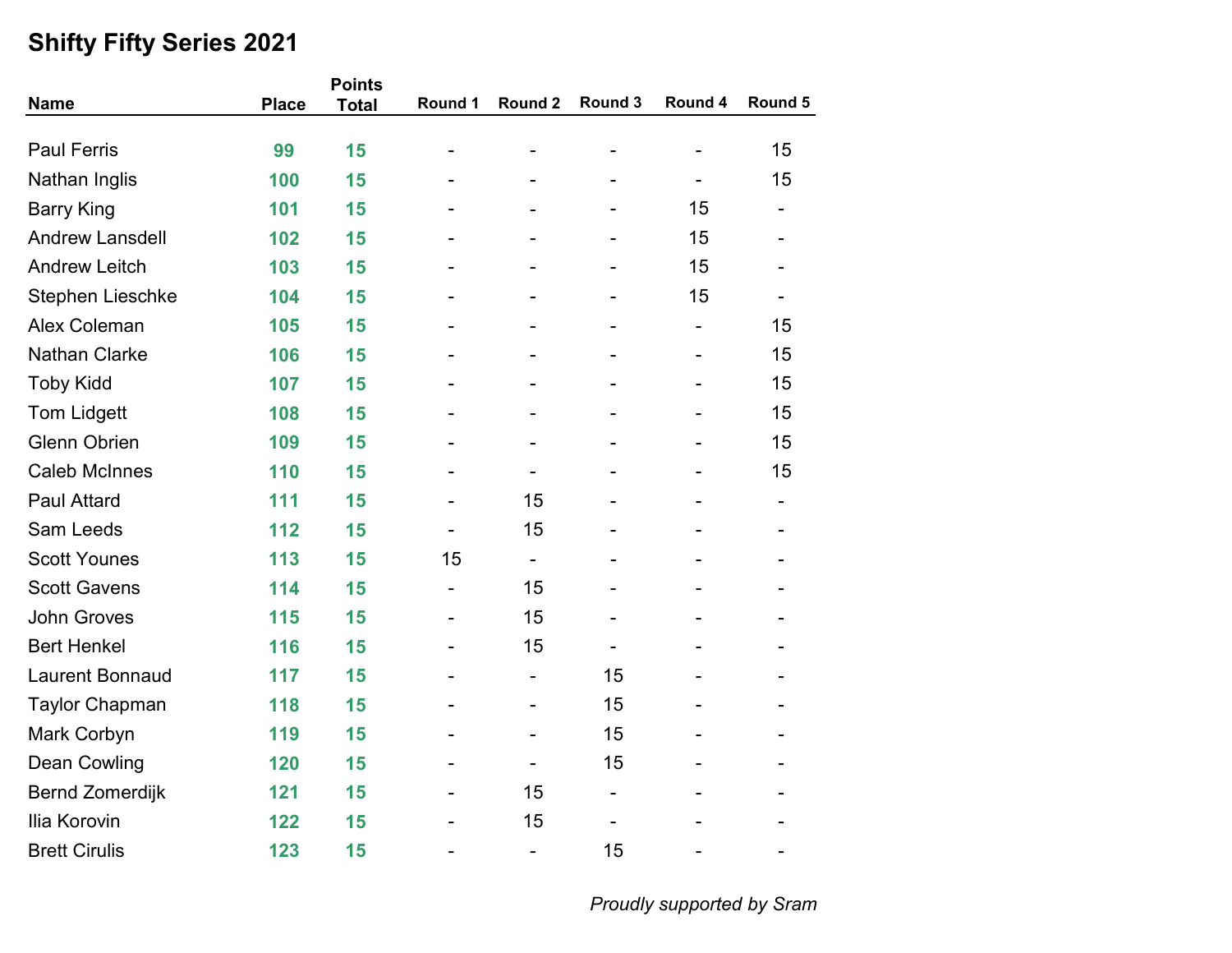|                         |              | <b>Points</b> |                          |                          |                              |                          |         |
|-------------------------|--------------|---------------|--------------------------|--------------------------|------------------------------|--------------------------|---------|
| <b>Name</b>             | <b>Place</b> | <b>Total</b>  | Round 1                  | Round 2                  | Round 3                      | Round 4                  | Round 5 |
| <b>Steve Beer</b>       | 124          | 15            |                          | $\overline{\phantom{a}}$ | -                            | 15                       |         |
| <b>Carson Tully</b>     | 125          | 15            |                          | 15                       |                              |                          |         |
| <b>Adam Van Stokrom</b> | 126          | 15            |                          | 15                       | $\blacksquare$               | $\blacksquare$           |         |
| Dean Porter             | 127          | 15            |                          | 15                       |                              |                          |         |
| <b>Luke Porter</b>      | 128          | 15            |                          | 15                       |                              |                          |         |
| <b>Jonathan Priest</b>  | 129          | 15            |                          | 15                       | $\blacksquare$               |                          |         |
| <b>Robert Heideman</b>  | 130          | 15            |                          | $\blacksquare$           |                              | 15                       |         |
| <b>BENN COBHAM</b>      | 131          | 15            |                          | $\blacksquare$           | $\overline{\phantom{0}}$     | 15                       |         |
| Hugh Edmondson          | 132          | 15            |                          |                          |                              | 15                       |         |
| Glenn                   | 133          | 15            |                          |                          |                              | 15                       |         |
| Matt de Freitas         | 134          | 15            |                          |                          |                              | 15                       |         |
| <b>Thomas Golding</b>   | 135          | 15            |                          |                          | 15                           |                          |         |
| <b>Brendon Gilbert</b>  | 136          | 15            | $\overline{\phantom{a}}$ |                          | 15                           | $\overline{\phantom{0}}$ |         |
| <b>Adrian Wisth</b>     | 137          | 15            | 15                       |                          | $\overline{\phantom{a}}$     |                          |         |
| <b>Tom McFarlane</b>    | 138          | 15            | $\overline{\phantom{a}}$ |                          | 15                           |                          |         |
| Darcy meades            | 139          | 15            |                          |                          | 15                           |                          |         |
| Shane Ward              | 140          | 15            | 15                       |                          | $\overline{\phantom{a}}$     |                          |         |
| <b>Tom Rodda</b>        | 141          | 15            | 15                       |                          | $\qquad \qquad \blacksquare$ |                          |         |
| <b>Ben Rowbottom</b>    | 142          | 15            | 15                       |                          |                              |                          |         |
| Dave Rowe               | 143          | 15            | 15                       |                          |                              |                          |         |
| <b>Jason Stewart</b>    | 144          | 15            | 15                       | $\blacksquare$           |                              |                          |         |
| <b>Michael Rogers</b>   | 145          | 15            | 15                       |                          |                              |                          |         |
| Marius Roman            | 146          | 15            | 15                       |                          |                              |                          |         |
| <b>Shaun Naylor</b>     | 147          | 15            | 15                       |                          |                              |                          |         |
| saxon Jones             | 148          | 15            | 15                       |                          |                              |                          |         |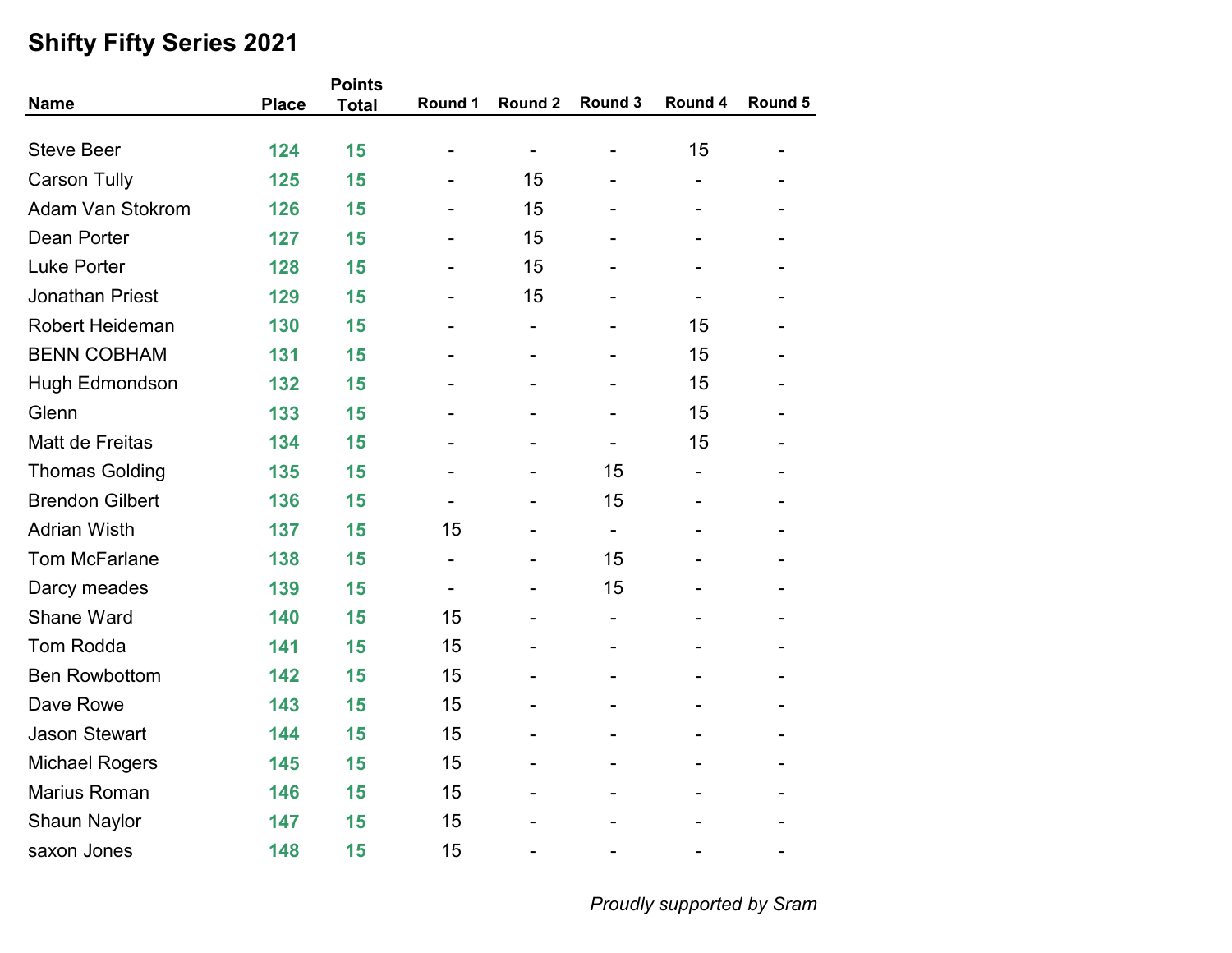|                                  |                | <b>Points</b> |         |         |                          |                              |                          |
|----------------------------------|----------------|---------------|---------|---------|--------------------------|------------------------------|--------------------------|
| <b>Name</b>                      | <b>Place</b>   | <b>Total</b>  | Round 1 | Round 2 | Round 3                  | Round 4                      | Round 5                  |
|                                  |                |               |         |         |                          |                              |                          |
| Jarl Jensen                      | 149            | 15            | 15      |         | ÷,                       | $\overline{a}$               | -                        |
| <b>Matt Forrest</b>              | 150            | 15            | 15      |         |                          |                              |                          |
| Daniel Hammond                   | 151            | 15            | 15      | ۰       | $\overline{\phantom{0}}$ | -                            |                          |
| <b>James Gilliland</b>           | 152            | 15            | 15      |         |                          |                              |                          |
| <b>Nigel Harvey</b>              | 153            | 15            | 15      |         |                          |                              |                          |
| Daniel Hourigan                  | 154            | 15            | 15      |         |                          |                              |                          |
| <b>Phillip Hobbs</b>             | 155            | 15            | 15      |         |                          |                              |                          |
| <b>Daniel Harbison</b>           | 156            | 15            | 15      |         |                          |                              |                          |
| <b>Aron Columbine</b>            | 157            | 15            | 15      |         |                          |                              |                          |
| <b>Nikolas Doumas</b>            | 158            | 15            | 15      |         |                          |                              |                          |
| <b>Marty Anderson</b>            | 159            | 15            | 15      |         | $\blacksquare$           | $\blacksquare$               |                          |
| <b>Adam Alexander</b>            | 160            | 15            | 15      |         |                          |                              |                          |
| <b>Patrick Bradfield Smith</b>   | 161            | 15            | 15      |         |                          |                              |                          |
| <b>David Breed</b>               | 162            | 15            | 15      |         |                          |                              |                          |
| <b>William Barreto</b>           | 163            | 15            | 15      |         |                          |                              |                          |
| <b>Brendan Bourke</b>            | 164            | 15            | 15      |         | $\blacksquare$           | $\blacksquare$               |                          |
| John Carmody                     | 165            | 15            | 15      |         |                          |                              |                          |
| <b>Michael Soban</b>             |                |               |         |         |                          |                              |                          |
| <b>Shifty Fifty 40-49yrs Men</b> |                |               |         |         |                          |                              |                          |
| <b>Rohin Adams</b>               | 1              | 320           | 80      |         | 80                       | 80                           | 80                       |
| <b>Neil Dixon</b>                | $\overline{2}$ | 208           | 25      | 80      | 55                       | 48                           |                          |
| <b>Grant Lebbink</b>             | 3              | 189           | 38      |         | 48                       | 55                           | 48                       |
| scott pimlott                    | 4              | 135           | 22      | 48      | 65                       | $\qquad \qquad \blacksquare$ | $\overline{\phantom{a}}$ |
| <b>Jeff Garmany</b>              | 5              | 123           | 20      | 55      | 33                       |                              | 15                       |
| <b>Ben Szczesny</b>              | 6              | 94            | 29      | 65      | $\overline{\phantom{0}}$ |                              | $\overline{\phantom{a}}$ |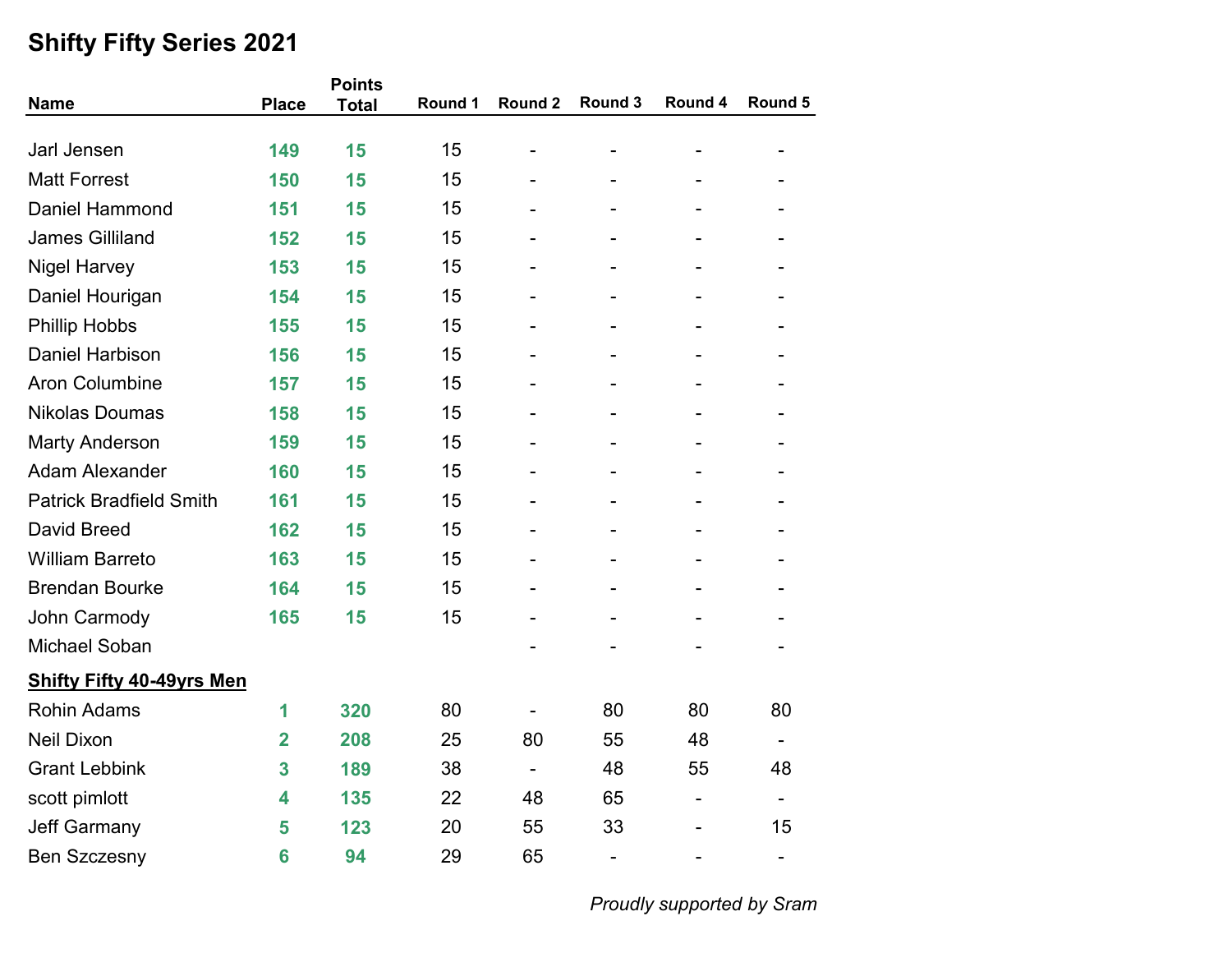| <b>Name</b>                | <b>Place</b>   | <b>Points</b> | Round 1                  | Round 2                  | Round 3                      | Round 4                      | Round 5                      |
|----------------------------|----------------|---------------|--------------------------|--------------------------|------------------------------|------------------------------|------------------------------|
|                            |                | <b>Total</b>  |                          |                          |                              |                              |                              |
| <b>Cameron Frost</b>       | $\overline{7}$ | 88            | 15                       | 33                       | 22                           | $\overline{\phantom{a}}$     | 18                           |
| <b>Guy Mitchell</b>        | 8              | 80            | 15                       | 22                       | $\overline{\phantom{a}}$     | 43                           | $\overline{\phantom{a}}$     |
| Andrew Jackson             | 9              | 75            | 15                       | 15                       | 15                           | 15                           | 15                           |
| Dion Taylor                | 10             | 73            | 15                       | 29                       | 29                           | $\overline{\phantom{0}}$     |                              |
| Simon Bishop               | 11             | 65            | 65                       | -                        | $\overline{\phantom{0}}$     | $\overline{\phantom{0}}$     | $\overline{\phantom{a}}$     |
| <b>David Harberts</b>      | 12             | 65            |                          | $\overline{\phantom{0}}$ | $\qquad \qquad \blacksquare$ |                              | 65                           |
| <b>Colin Thornton</b>      | 13             | 65            |                          | $\overline{\phantom{0}}$ | $\qquad \qquad \blacksquare$ | 65                           | $\overline{\phantom{a}}$     |
| <b>Trevor Baas</b>         | 14             | 64            |                          | $\overline{\phantom{a}}$ | 20                           | 29                           | 15                           |
| Darryl Stead               | 15             | 64            |                          | 19                       | 15                           | 15                           | 15                           |
| <b>Seton Macleod</b>       | 16             | 62            |                          | 15                       | 16                           | 16                           | 15                           |
| Jose Rodriguez             | 17             | 60            | 15                       | 15                       | 15                           | $\blacksquare$               | 15                           |
| <b>Chris Gunther</b>       | 18             | 60            | 15                       | $\overline{\phantom{a}}$ | 15                           | 15                           | 15                           |
| roger haley                | 19             | 60            | 15                       | 15                       | 15                           | 15                           | $\qquad \qquad \blacksquare$ |
| Simon Cusinato             | 20             | 60            | 15                       | -                        | 15                           | 15                           | 15                           |
| <b>Cameron Shakespeare</b> | 21             | 58            | 15                       | -                        | 18                           | $\qquad \qquad \blacksquare$ | 25                           |
| Paul Redenbach             | 22             | 55            | 55                       | $\overline{\phantom{0}}$ | $\overline{\phantom{a}}$     | $\overline{\phantom{a}}$     | $\overline{\phantom{a}}$     |
| <b>Andrew Low</b>          | 23             | 55            | $\overline{\phantom{0}}$ | -                        | $\qquad \qquad \blacksquare$ |                              | 55                           |
| Daniel Quin                | 24             | 53            | 15                       |                          | 38                           |                              | $\overline{\phantom{a}}$     |
| Jarratt Morgan             | 25             | 52            | 15                       |                          | -                            | 22                           | 15                           |
| lan Kelly                  | 26             | 48            | 48                       | $\overline{\phantom{0}}$ | $\overline{\phantom{0}}$     | $\overline{\phantom{a}}$     | $\overline{\phantom{0}}$     |
| Jamie Thiessen             | 27             | 46            | 15                       | 16                       | $\overline{\phantom{a}}$     | 15                           | $\qquad \qquad \blacksquare$ |
| <b>Michael Giorlando</b>   | 28             | 45            | $\overline{\phantom{0}}$ | 15                       | 15                           | 15                           |                              |
| Marc Wrobel                | 29             | 45            | $\overline{a}$           | ÷,                       | 15                           | 15                           | 15                           |
| <b>Craig Ypinazar</b>      | 30             | 45            |                          | $\overline{\phantom{0}}$ | 15                           | 15                           | 15                           |
| <b>Scott Smith</b>         | 31             | 45            | 15                       | 15                       | 15                           | $\overline{\phantom{a}}$     | $\overline{\phantom{a}}$     |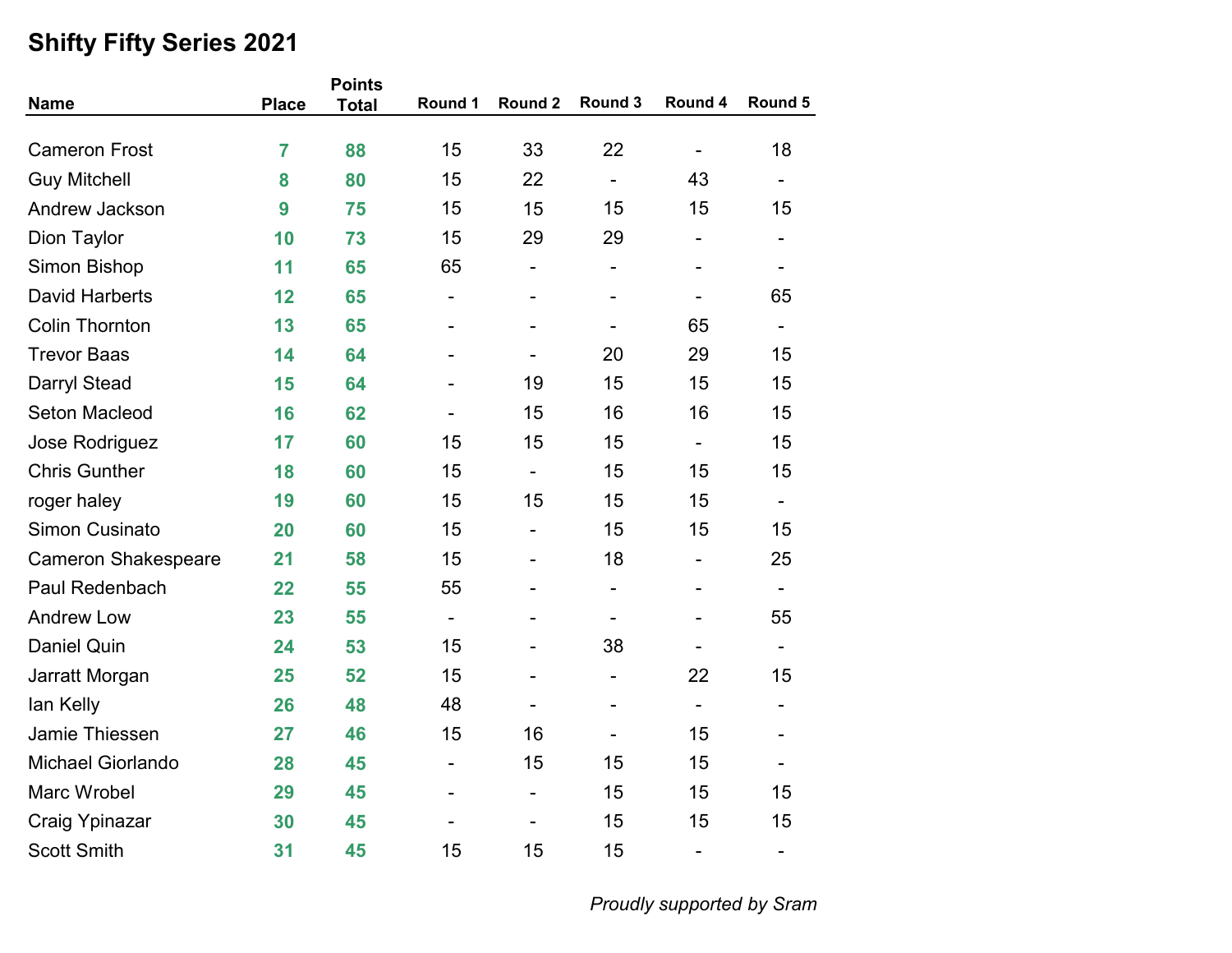|                        |              | <b>Points</b> |                          |                          |                          |                              |                              |
|------------------------|--------------|---------------|--------------------------|--------------------------|--------------------------|------------------------------|------------------------------|
| <b>Name</b>            | <b>Place</b> | <b>Total</b>  | Round 1                  | Round 2                  | Round 3                  | Round 4                      | Round 5                      |
|                        |              |               |                          |                          |                          |                              |                              |
| <b>Alex Lachowicz</b>  | 32           | 45            | 15                       | $\blacksquare$           | 15                       |                              | 15                           |
| <b>Shane Ellis</b>     | 33           | 45            | 15                       |                          | 15                       |                              | 15                           |
| <b>Matthew Bennett</b> | 34           | 45            | 15                       | 15                       | $\overline{a}$           |                              | 15                           |
| <b>Chris Palmer</b>    | 35           | 43            |                          | 43                       | -                        |                              |                              |
| Jorge Baron Morris     | 36           | 43            | $\overline{\phantom{0}}$ | -                        | 43                       |                              |                              |
| Sam Walcher            | 37           | 43            | 43                       | $\blacksquare$           | $\overline{\phantom{0}}$ |                              |                              |
| <b>Sam Maffett</b>     | 38           | 43            |                          |                          |                          |                              | 43                           |
| <b>Chris OÆDonnell</b> | 39           | 40            |                          | -                        | -                        | 25                           | 15                           |
| <b>Jimmy Rostlund</b>  | 40           | 38            |                          | 38                       |                          | $\overline{a}$               | -                            |
| <b>Dominic Burton</b>  | 41           | 38            |                          |                          |                          | $\qquad \qquad \blacksquare$ | 38                           |
| <b>Adam Bramwell</b>   | 42           | 38            |                          |                          |                          | 38                           |                              |
| Adrian Vandenbergh     | 43           | 35            |                          | 20                       |                          | $\overline{\phantom{a}}$     | 15                           |
| Mark Hodgkin           | 44           | 33            | -                        | $\blacksquare$           | $\overline{\phantom{0}}$ | 33                           | $\overline{\phantom{0}}$     |
| <b>Glenn Tournier</b>  | 45           | 33            | 33                       |                          |                          |                              |                              |
| Jarrod Marroni         | 46           | 33            | -                        |                          |                          |                              | 33                           |
| James Taylor           | 47           | 32            |                          |                          | 15                       |                              | 17                           |
| <b>Justin Matthews</b> | 48           | 31            | 16                       |                          | $\overline{a}$           | 15                           | $\qquad \qquad \blacksquare$ |
| <b>Ben Lohse</b>       | 49           | 30            | 15                       |                          | $\overline{\phantom{0}}$ | $\overline{\phantom{a}}$     | 15                           |
| <b>Kevin Pollard</b>   | 50           | 30            | 15                       |                          |                          | 15                           |                              |
| <b>Tim Neal</b>        | 51           | 30            | 15                       |                          | $\overline{\phantom{0}}$ | $\overline{\phantom{a}}$     | 15                           |
| <b>Chris O'Donnell</b> | 52           | 30            | 15                       |                          | 15                       |                              |                              |
| David Raftery          | 53           | 30            | 15                       | 15                       | $\overline{\phantom{a}}$ |                              |                              |
| <b>Eduardo Prieto</b>  | 54           | 30            | 15                       | $\overline{\phantom{a}}$ | 15                       |                              |                              |
| <b>Luke Shavak</b>     | 55           | 30            | 15                       | 15                       |                          |                              |                              |
| <b>Tim Salt</b>        | 56           | 30            | 15                       | 15                       |                          |                              |                              |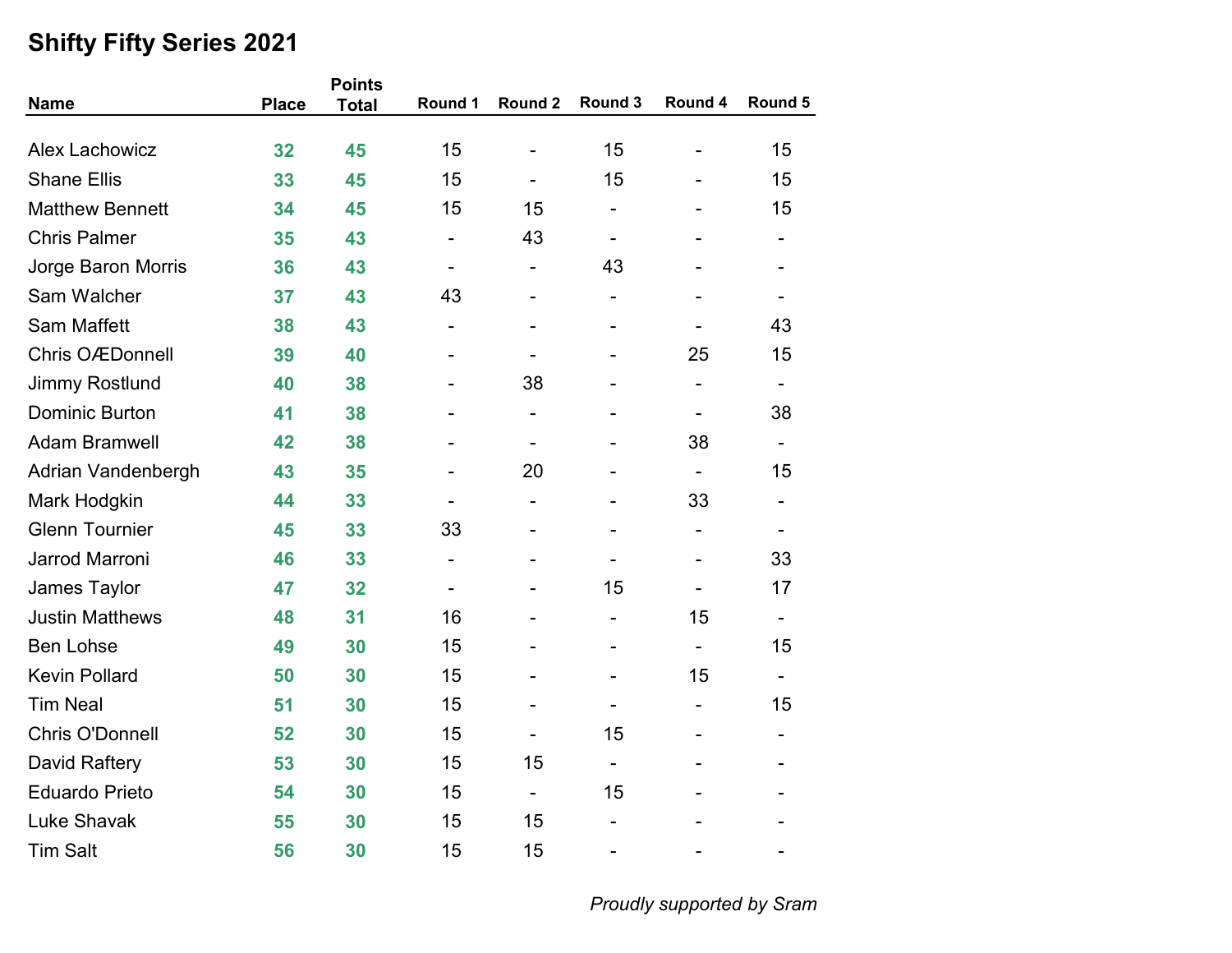| <b>Name</b>                  | <b>Place</b> | <b>Points</b> | Round 1                  | Round 2                      | Round 3                  | Round 4                  | Round 5                  |
|------------------------------|--------------|---------------|--------------------------|------------------------------|--------------------------|--------------------------|--------------------------|
|                              |              | <b>Total</b>  |                          |                              |                          |                          |                          |
| <b>Mick Trewin</b>           | 57           | 30            | 15                       | 15                           |                          |                          |                          |
| Mark Van Halen               | 58           | 30            | 15                       | $\overline{\phantom{0}}$     |                          |                          | 15                       |
| Johan Du Toit                | 59           | 30            | 15                       | 15                           |                          |                          |                          |
| Philip Jumeau                | 60           | 30            | 15                       | 15                           |                          |                          |                          |
| <b>KRISTIAN BURROWS</b>      | 61           | 30            | 15                       | $\qquad \qquad \blacksquare$ | 15                       |                          |                          |
| <b>Colin Dailey</b>          | 62           | 30            | 15                       | $\overline{\phantom{a}}$     | $\overline{\phantom{a}}$ |                          | 15                       |
| <b>Andrew Dixon</b>          | 63           | 30            | 15                       | 15                           |                          |                          |                          |
| Dan Garlick                  | 64           | 30            | $\overline{\phantom{a}}$ | $\overline{\phantom{a}}$     | 15                       | $\blacksquare$           | 15                       |
| <b>Raph Touzel</b>           | 65           | 30            |                          |                              | 15                       |                          | 15                       |
| Ron van Raaphorst            | 66           | 30            |                          |                              | 15                       |                          | 15                       |
| <b>Michael Wallis-Tayler</b> | 67           | 30            |                          |                              | 15                       |                          | 15                       |
| <b>Randall Wright</b>        | 68           | 30            | 15                       |                              | 15                       |                          | $\blacksquare$           |
| <b>Aaron Donnelly</b>        | 69           | 30            | $\overline{\phantom{a}}$ | 15                           | $\overline{\phantom{a}}$ | $\blacksquare$           | 15                       |
| Darren Boxall                | 70           | 30            |                          | -                            | 15                       |                          | 15                       |
| <b>Hamish Molloy</b>         | 71           | 30            |                          |                              | -                        | 15                       | 15                       |
| <b>Brad Bullock</b>          | 72           | 29            |                          |                              |                          |                          | 29                       |
| <b>David Rethus</b>          | 73           | 25            |                          |                              | 25                       |                          |                          |
| <b>Clinton Dann</b>          | 74           | 25            |                          | 25                           | $\overline{\phantom{a}}$ | $\blacksquare$           | $\overline{\phantom{0}}$ |
| Marc Loeliger                | 75           | 22            |                          | ÷,                           |                          |                          | 22                       |
| lan Burns                    | 76           | 20            |                          |                              |                          | 20                       | $\blacksquare$           |
| <b>Todd Lewis</b>            | 77           | 20            |                          |                              | $\blacksquare$           |                          | 20                       |
| David Henderson              | 78           | 19            |                          |                              |                          |                          | 19                       |
| <b>Scott Worrall</b>         | 79           | 19            |                          |                              | 19                       |                          |                          |
| David Elvin                  | 80           | 19            |                          |                              |                          | 19                       |                          |
| Miles da Costa               | 81           | 19            | 19                       |                              |                          | $\overline{\phantom{0}}$ |                          |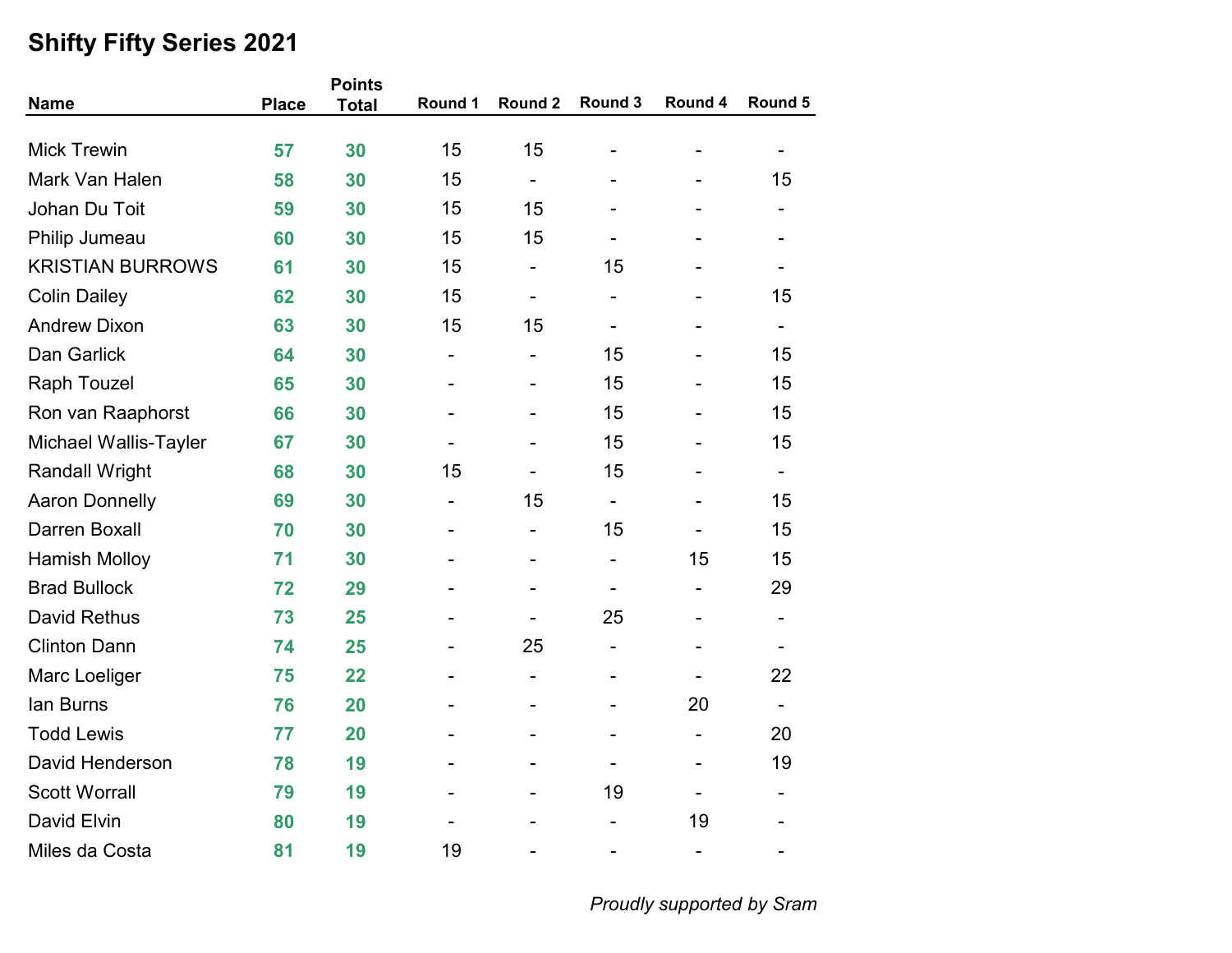|                        |              | <b>Points</b> |                              |                          |         |                          |         |
|------------------------|--------------|---------------|------------------------------|--------------------------|---------|--------------------------|---------|
| <b>Name</b>            | <b>Place</b> | <b>Total</b>  | Round 1                      | Round 2                  | Round 3 | Round 4                  | Round 5 |
| <b>Corey Morison</b>   | 82           | 18            | 18                           |                          |         |                          | -       |
| <b>Rob Dickins</b>     | 83           | 18            | -                            | $\overline{a}$           |         | 18                       |         |
| <b>Stephen Hackett</b> | 84           | 18            | $\overline{\phantom{a}}$     | 18                       | -       | -                        |         |
| Joe Lopresti           | 85           | 17            |                              | 17                       |         |                          |         |
| Shaun Bryan            | 86           | 17            |                              | $\overline{\phantom{0}}$ | 17      |                          |         |
| martin handley         | 87           | 17            |                              | ÷,                       |         | 17                       |         |
| <b>Brad Smith</b>      | 88           | 17            | 17                           |                          |         | $\overline{\phantom{0}}$ |         |
| David Ogilvie          | 89           | 16            | $\qquad \qquad \blacksquare$ | -                        | -       | $\overline{\phantom{a}}$ | 16      |
| <b>Adam Taylor</b>     | 90           | 15            |                              |                          |         |                          | 15      |
| <b>Josh Williams</b>   | 91           | 15            |                              |                          |         |                          | 15      |
| Nathan Wilson          | 92           | 15            |                              |                          |         |                          | 15      |
| David Woods            | 93           | 15            |                              |                          |         |                          | 15      |
| Luke Watson            | 94           | 15            | -                            | -                        |         |                          | 15      |
| Jon Watts              | 95           | 15            |                              |                          |         |                          | 15      |
| <b>Craig Porter</b>    | 96           | 15            |                              |                          |         |                          | 15      |
| <b>Matthew Turner</b>  | 97           | 15            |                              |                          |         | $\overline{\phantom{0}}$ | 15      |
| <b>Simon Undrill</b>   | 98           | 15            |                              |                          |         |                          | 15      |
| Craig Van Dort         | 99           | 15            | L,                           |                          |         |                          | 15      |
| <b>Bryan Benshoof</b>  | 100          | 15            |                              |                          |         |                          | 15      |
| <b>Greg Betts</b>      | 101          | 15            |                              |                          |         |                          | 15      |
| <b>Travis Boyer</b>    | 102          | 15            | -                            | -                        |         | $\overline{\phantom{a}}$ | 15      |
| <b>Dallas Brooks</b>   | 103          | 15            |                              |                          |         |                          | 15      |
| <b>Ash Butler</b>      | 104          | 15            |                              |                          |         |                          | 15      |
| <b>Paul Cations</b>    | 105          | 15            |                              |                          |         |                          | 15      |
| <b>Chris Chatham</b>   | 106          | 15            | $\overline{\phantom{a}}$     | -                        |         |                          | 15      |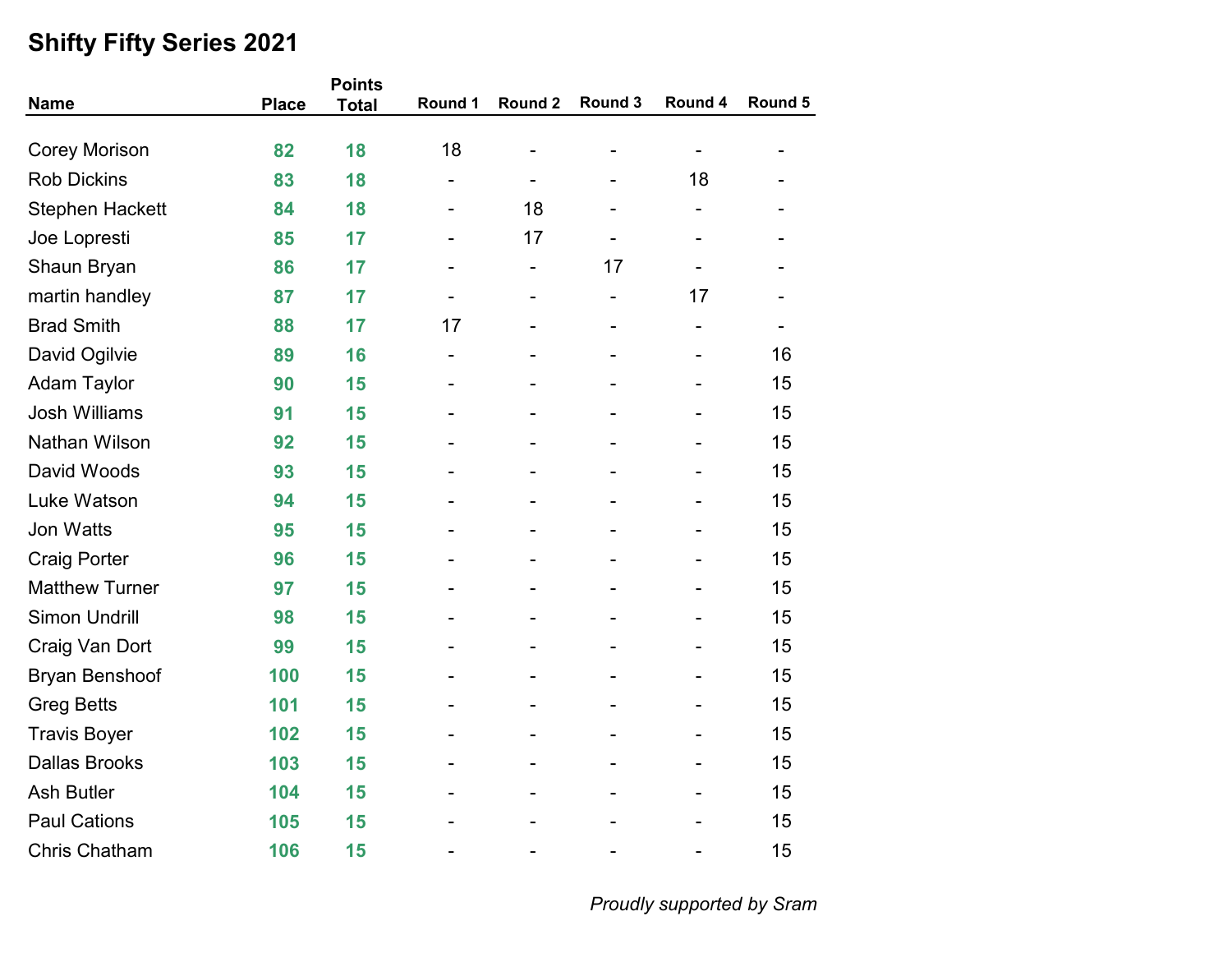| <b>Name</b>           | <b>Place</b> | <b>Points</b><br><b>Total</b> | Round 1                      | Round 2        | Round 3                      | Round 4                      | Round 5                      |
|-----------------------|--------------|-------------------------------|------------------------------|----------------|------------------------------|------------------------------|------------------------------|
|                       |              |                               |                              |                |                              |                              |                              |
| <b>Chris Barrett</b>  | 107          | 15                            |                              |                |                              |                              | 15                           |
| Aaron Batchelor       | 108          | 15                            |                              |                |                              |                              | 15                           |
| <b>Travis Ashford</b> | 109          | 15                            |                              |                | -                            | $\qquad \qquad \blacksquare$ | 15                           |
| <b>Adrian Rodda</b>   | 110          | 15                            |                              |                | -                            | 15                           | $\qquad \qquad \blacksquare$ |
| <b>Matt Keppich</b>   | 111          | 15                            |                              |                | $\overline{a}$               | 15                           | $\overline{\phantom{a}}$     |
| <b>Andrew Huett</b>   | 112          | 15                            |                              |                |                              | $\overline{\phantom{0}}$     | 15                           |
| <b>Steve Gilmore</b>  | 113          | 15                            |                              |                |                              | $\qquad \qquad \blacksquare$ | 15                           |
| Jamie Green           | 114          | 15                            |                              | $\blacksquare$ | -                            | $\overline{\phantom{a}}$     | 15                           |
| <b>Matt Frith</b>     | 115          | 15                            |                              |                |                              |                              | 15                           |
| <b>Chris Cowled</b>   | 116          | 15                            |                              |                |                              |                              | 15                           |
| <b>Adrian Dillon</b>  | 117          | 15                            |                              |                |                              |                              | 15                           |
| Kevin Hepburn         | 118          | 15                            |                              |                |                              |                              | 15                           |
| <b>Tseng Khoo</b>     | 119          | 15                            |                              |                | $\qquad \qquad \blacksquare$ | $\qquad \qquad \blacksquare$ | 15                           |
| <b>Anthony Jones</b>  | 120          | 15                            |                              |                |                              |                              | 15                           |
| <b>Matthew Keays</b>  | 121          | 15                            |                              |                |                              | L,                           | 15                           |
| <b>Ashley Manners</b> | 122          | 15                            |                              |                | $\overline{a}$               |                              | 15                           |
| <b>Barry Lowe</b>     | 123          | 15                            |                              |                |                              |                              | 15                           |
| <b>Grant Morgan</b>   | 124          | 15                            |                              |                | $\overline{a}$               | -                            | 15                           |
| <b>Bryce Young</b>    | 125          | 15                            | 15                           |                |                              |                              | $\overline{\phantom{a}}$     |
| <b>Robert Cahill</b>  | 126          | 15                            | $\qquad \qquad \blacksquare$ | 15             |                              |                              |                              |
| John Box              | 127          | 15                            | -                            | 15             | $\overline{\phantom{a}}$     |                              | -                            |
| <b>Dwain Cox</b>      | 128          | 15                            |                              | 15             | -                            |                              |                              |
| Jonathan Cramb        | 129          | 15                            |                              | 15             |                              |                              |                              |
| Stefan Wright         | 130          | 15                            | 15                           | Ξ.             |                              |                              |                              |
| David Lee             | 131          | 15                            | $\overline{\phantom{0}}$     | 15             | ۰                            | $\overline{\phantom{0}}$     | $\blacksquare$               |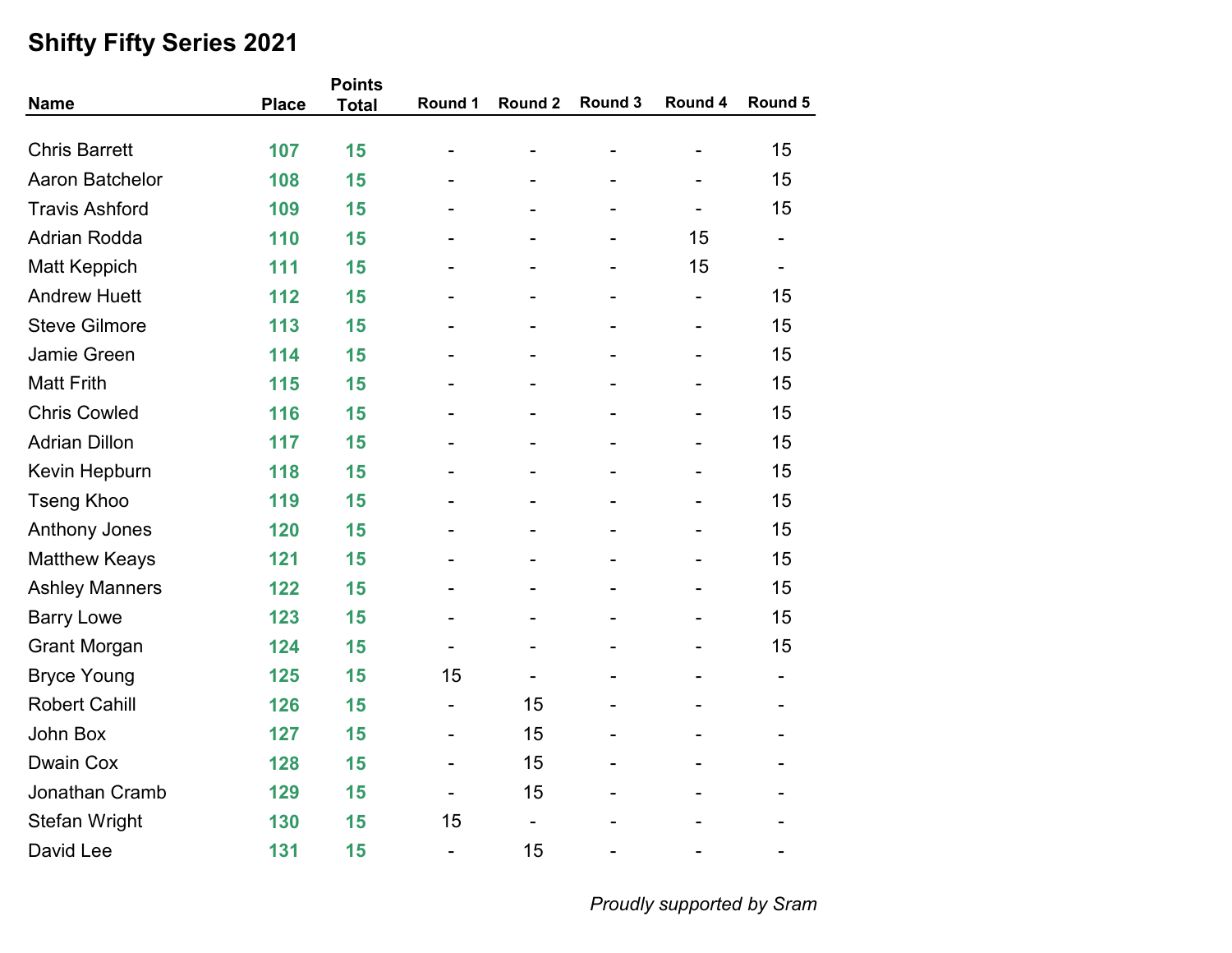|                            |              | <b>Points</b> |                              |                          |                              |                          |         |
|----------------------------|--------------|---------------|------------------------------|--------------------------|------------------------------|--------------------------|---------|
| <b>Name</b>                | <b>Place</b> | <b>Total</b>  | Round 1                      | Round 2                  | Round 3                      | Round 4                  | Round 5 |
|                            |              |               |                              |                          |                              |                          |         |
| <b>Rod Hamilton</b>        | 132          | 15            | $\qquad \qquad \blacksquare$ | 15                       | $\overline{a}$               |                          |         |
| Lane Koski                 | 133          | 15            |                              | 15                       |                              |                          |         |
| Ryan Koski                 | 134          | 15            |                              | 15                       | $\qquad \qquad \blacksquare$ |                          |         |
| <b>Jason Birch</b>         | 135          | 15            |                              | $\overline{\phantom{a}}$ | 15                           |                          |         |
| <b>Thomas Kontogiannis</b> | 136          | 15            |                              | 15                       | $\overline{\phantom{a}}$     |                          |         |
| Andy Au                    | 137          | 15            |                              | $\overline{\phantom{a}}$ | 15                           |                          |         |
| Dean Wearne                | 138          | 15            |                              | 15                       |                              |                          |         |
| Luke Whitmore              | 139          | 15            |                              | 15                       | $\blacksquare$               |                          |         |
| <b>Richard Williams</b>    | 140          | 15            |                              | 15                       |                              |                          |         |
| <b>Craig Adams</b>         | 141          | 15            |                              | $\overline{\phantom{a}}$ | -                            | 15                       |         |
| Gerard Van raaphorst       | 142          | 15            |                              |                          | 15                           |                          |         |
| <b>Justin Godfrey</b>      | 143          | 15            |                              |                          | $\overline{\phantom{a}}$     | 15                       |         |
| PAUL HOLLAND               | 144          | 15            |                              |                          | $\overline{\phantom{0}}$     | 15                       |         |
| <b>Brendan Grigg</b>       | 145          | 15            |                              |                          |                              | 15                       |         |
| <b>Paul Cross</b>          | 146          | 15            |                              |                          |                              | 15                       |         |
| Simon Feirclough           | 147          | 15            |                              |                          | $\overline{\phantom{0}}$     | 15                       |         |
| <b>Brett Martin</b>        | 148          | 15            |                              |                          | 15                           | $\overline{\phantom{0}}$ |         |
| <b>Clinton LeMaitre</b>    | 149          | 15            |                              |                          | 15                           |                          |         |
| michael scott              | 150          | 15            |                              |                          | 15                           |                          |         |
| <b>Sam Mills</b>           | 151          | 15            |                              |                          | 15                           |                          |         |
| George lerodiaconou        | 152          | 15            |                              |                          | 15                           |                          |         |
| Scott Inglis               | 153          | 15            |                              |                          | 15                           |                          |         |
| <b>Craig Moore</b>         | 154          | 15            |                              |                          | 15                           |                          |         |
| <b>Stuart Goble</b>        | 155          | 15            |                              |                          | 15                           |                          |         |
| dale weston                | 156          | 15            | 15                           |                          | $\overline{\phantom{m}}$     |                          |         |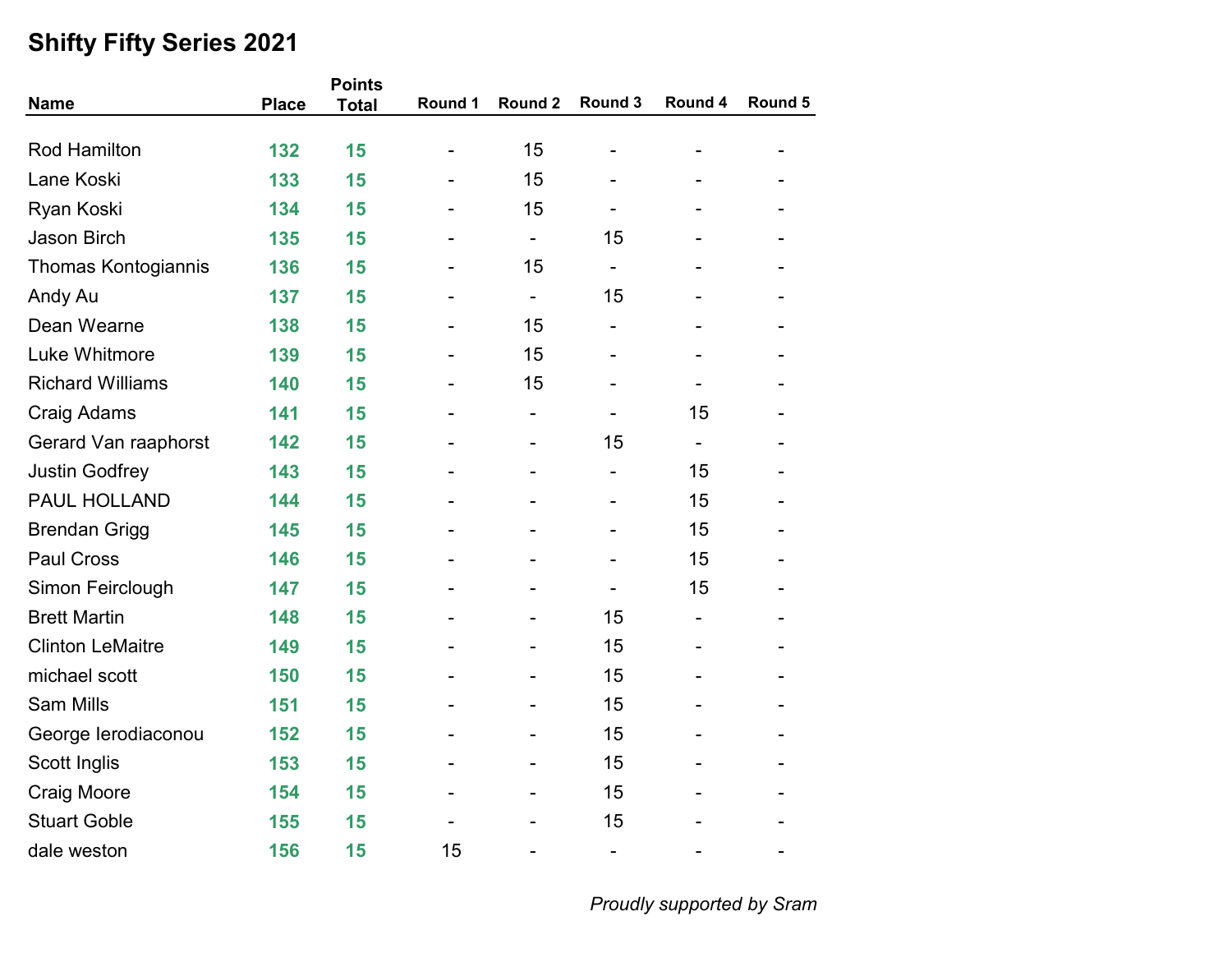|                          |              | <b>Points</b> |         |         |         |         |         |  |  |
|--------------------------|--------------|---------------|---------|---------|---------|---------|---------|--|--|
| <b>Name</b>              | <b>Place</b> | <b>Total</b>  | Round 1 | Round 2 | Round 3 | Round 4 | Round 5 |  |  |
|                          |              |               |         |         |         |         |         |  |  |
| <b>Kale Stevens</b>      | 157          | 15            | 15      |         |         |         |         |  |  |
| <b>Adam Topp</b>         | 158          | 15            | 15      |         |         |         |         |  |  |
| <b>Brendon Satchwell</b> | 159          | 15            | 15      |         |         |         |         |  |  |
| <b>Jeff Rieniets</b>     | 160          | 15            | 15      |         |         |         |         |  |  |
| Sam Parry                | 161          | 15            | 15      |         |         |         |         |  |  |
| <b>Gavin Piergrosse</b>  | 162          | 15            | 15      |         |         |         |         |  |  |
| <b>Graeme Noonan</b>     | 163          | 15            | 15      |         |         |         |         |  |  |
| <b>Carl Neill</b>        | 164          | 15            | 15      |         |         |         |         |  |  |
| Michael McNamara         | 165          | 15            | 15      |         |         |         |         |  |  |
| darren lane              | 166          | 15            | 15      |         |         |         |         |  |  |
| <b>Michael Kinnane</b>   | 167          | 15            | 15      |         |         |         |         |  |  |
| <b>Brandon Lee</b>       | 168          | 15            | 15      |         |         |         |         |  |  |
| <b>Philip Greenwood</b>  | 169          | 15            | 15      | ۰       | -       |         |         |  |  |
| Peter Gray               | 170          | 15            | 15      |         |         |         |         |  |  |
| <b>Jay Fantuz</b>        | 171          | 15            | 15      |         |         |         |         |  |  |
| <b>Peter Gardner</b>     | 172          | 15            | 15      |         |         |         |         |  |  |
| <b>Cam Froomes</b>       | 173          | 15            | 15      |         |         |         |         |  |  |
| Lucas Jinnette           | 174          | 15            | 15      |         |         |         |         |  |  |
| Adam Jackson             | 175          | 15            | 15      |         |         |         |         |  |  |
| Phillip Hetherington     | 176          | 15            | 15      |         |         |         |         |  |  |
| <b>Nigel Hill</b>        | 177          | 15            | 15      |         |         |         |         |  |  |
| <b>RETHUS DAVID</b>      | 178          | 15            | 15      |         |         |         |         |  |  |
| <b>Russell Davied</b>    | 179          | 15            | 15      |         |         |         |         |  |  |
| Paul Coughlin            | 180          | 15            | 15      |         |         |         |         |  |  |
| <b>Jason Costin</b>      | 181          | 15            | 15      |         |         |         |         |  |  |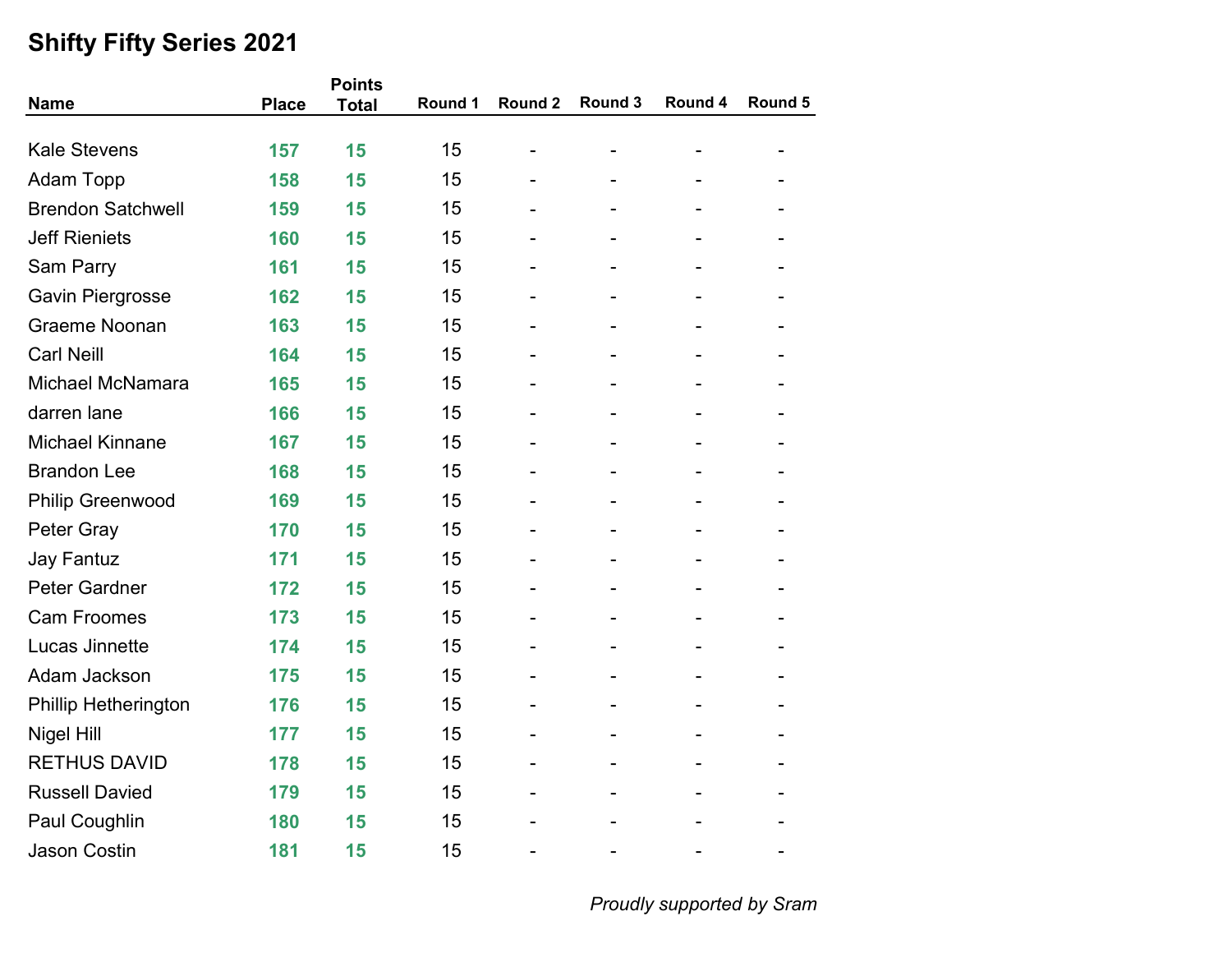|                                |                | <b>Points</b> |                              |                          |                              |                              |                |  |
|--------------------------------|----------------|---------------|------------------------------|--------------------------|------------------------------|------------------------------|----------------|--|
| <b>Name</b>                    | <b>Place</b>   | <b>Total</b>  | Round 1                      | Round 2                  | Round 3                      | Round 4                      | Round 5        |  |
|                                |                |               | 15                           |                          |                              |                              |                |  |
| <b>Christian Caceres</b>       | 182            | 15            |                              |                          | $\qquad \qquad \blacksquare$ | $\qquad \qquad \blacksquare$ |                |  |
| <b>Blair Classon</b>           | 183            | 15            | 15                           |                          |                              |                              |                |  |
| Lukasz Bachorz                 | 184            | 15            | 15                           |                          | $\overline{\phantom{0}}$     |                              |                |  |
| <b>Maurice Broughton</b>       | 185            | 15            | 15                           |                          |                              |                              |                |  |
| James Callanan                 | 186            | 15            | 15                           |                          |                              |                              |                |  |
| <b>Jason Carter</b>            | 187            | 15            | 15                           |                          |                              |                              |                |  |
| Mark Walker                    |                |               |                              |                          |                              |                              |                |  |
| <b>Shifty Fifty 50yrs+ Men</b> |                |               |                              |                          |                              |                              |                |  |
| <b>Craig Jones</b>             | 1              | 385           | 80                           | 80                       | 65                           | 80                           | 80             |  |
| Sean Kierce                    | $\overline{2}$ | 218           | 43                           | 65                       | $\overline{\phantom{a}}$     | 55                           | 55             |  |
| <b>Rob Ball</b>                | 3              | 174           | 16                           | 43                       | 48                           | 38                           | 29             |  |
| <b>Tim Jamieson</b>            | 4              | 128           | $\qquad \qquad \blacksquare$ | $\overline{\phantom{a}}$ | 80                           | $\overline{\phantom{a}}$     | 48             |  |
| <b>Steve Monk</b>              | 5              | 97            | 15                           | 33                       | 17                           | 17                           | 15             |  |
| <b>Stephen Goodall</b>         | 6              | 93            | 25                           | 25                       | 43                           | -                            |                |  |
| Stefano Romiti                 | $\overline{7}$ | 82            | 15                           | 29                       | 38                           |                              |                |  |
| <b>Scott Mclennan</b>          | 8              | 81            | 33                           | 48                       | $\overline{\phantom{a}}$     |                              |                |  |
| Dean Robinson                  | 9              | 67            | 20                           | $\overline{\phantom{0}}$ | $\qquad \qquad \blacksquare$ | 25                           | 22             |  |
| <b>Matt Gibson</b>             | 10             | 66            | -                            | -                        | 33                           | 33                           | $\blacksquare$ |  |
| Tom Craw                       | 11             | 65            | $\overline{\phantom{0}}$     |                          | $\qquad \qquad \blacksquare$ | $\qquad \qquad \blacksquare$ | 65             |  |
| <b>Brian John</b>              | 12             | 65            | 65                           |                          |                              | -                            |                |  |
| <b>Andrew Hall</b>             | 13             | 65            |                              |                          |                              | 65                           |                |  |
| Jeffrey Fenech                 | 14             | 62            | 15                           | 17                       | 15                           | $\overline{\phantom{a}}$     | 15             |  |
| Murray Mackenzie               | 15             | 55            | 15                           | $\overline{\phantom{a}}$ | 25                           | 15                           |                |  |
| <b>Steve Munyard</b>           | 16             | 55            | 55                           |                          |                              |                              |                |  |
| Duncan Harrison                | 17             | 55            | $\overline{\phantom{a}}$     | 55                       | $\overline{a}$               |                              |                |  |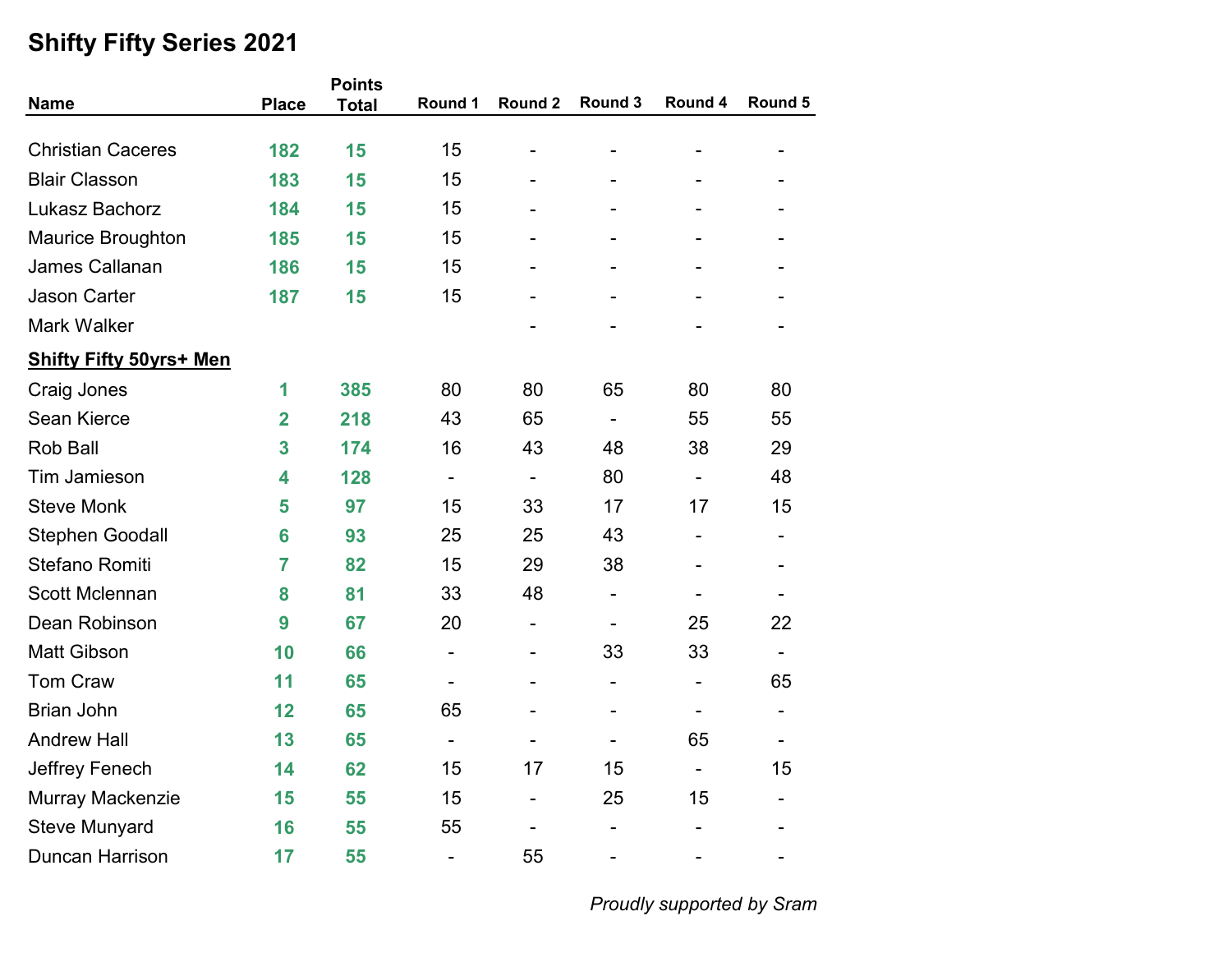|                         |              | <b>Points</b> |                              |                              |                              |                |                          |
|-------------------------|--------------|---------------|------------------------------|------------------------------|------------------------------|----------------|--------------------------|
| <b>Name</b>             | <b>Place</b> | <b>Total</b>  | Round 1                      | Round 2                      | Round 3                      | Round 4        | Round 5                  |
| <b>Steve Thomas</b>     | 18           | 55            | $\overline{\phantom{a}}$     | $\overline{a}$               | 55                           | -              |                          |
| <b>Richard Eisner</b>   | 19           | 54            | 29                           | $\overline{\phantom{0}}$     | $\overline{a}$               |                | 25                       |
| <b>Darrin Pritchard</b> | 20           | 53            | 15                           | 38                           | $\overline{\phantom{a}}$     |                | $\overline{\phantom{a}}$ |
| <b>Trevor Poole</b>     | 21           | 53            | 15                           | $\overline{\phantom{0}}$     | 22                           |                | 16                       |
| <b>Toby Organ</b>       | 22           | 50            | 15                           | 20                           | 15                           |                | $\overline{\phantom{0}}$ |
| <b>Stu Clarke</b>       | 23           | 50            | 15                           |                              | 19                           | 16             |                          |
| <b>Matt Tonner</b>      | 24           | 49            |                              | ÷                            | 29                           | 20             |                          |
| <b>Darren Pollard</b>   | 25           | 48            | $\overline{\phantom{a}}$     | ÷                            | 18                           | 15             | 15                       |
| <b>Blair Hume</b>       | 26           | 48            |                              |                              | $\overline{\phantom{a}}$     | 48             |                          |
| <b>Mark Buckell</b>     | 27           | 48            | 48                           |                              | $\overline{\phantom{a}}$     | -              | $\overline{\phantom{0}}$ |
| Douglas Tuck            | 28           | 46            | $\overline{\phantom{a}}$     | 15                           | 16                           | $\overline{a}$ | 15                       |
| Tim Johns               | 29           | 45            | $\overline{\phantom{a}}$     | 15                           | 15                           | 15             | $\overline{\phantom{a}}$ |
| <b>Michael Gibson</b>   | 30           | 45            | $\overline{\phantom{a}}$     | 15                           | 15                           | 15             |                          |
| Michael Jowett          | 31           | 45            | 15                           | $\overline{\phantom{0}}$     | 15                           | 15             |                          |
| geoff hollis            | 32           | 45            | 15                           | ÷                            | 15                           | $\overline{a}$ | 15                       |
| <b>Bill Vandendool</b>  | 33           | 45            | 15                           | $\overline{\phantom{0}}$     | 15                           | L,             | 15                       |
| lan Prosser             | 34           | 43            | $\overline{\phantom{a}}$     | -                            | $\overline{\phantom{a}}$     | 43             | $\blacksquare$           |
| <b>Russell Newnham</b>  | 35           | 43            | $\qquad \qquad \blacksquare$ |                              | $\qquad \qquad \blacksquare$ | -              | 43                       |
| <b>Tim McGrath</b>      | 36           | 38            | 38                           |                              |                              |                |                          |
| <b>Mark Flett</b>       | 37           | 38            | $\overline{\phantom{a}}$     |                              |                              |                | 38                       |
| <b>Aaron Campbell</b>   | 38           | 37            | $\overline{\phantom{a}}$     | 22                           | $\overline{\phantom{a}}$     | 15             | $\overline{\phantom{a}}$ |
| David Macauley          | 39           | 35            | 15                           | $\qquad \qquad \blacksquare$ | 20                           | ۰              |                          |
| <b>Ron Thomas</b>       | 40           | 33            | $\overline{\phantom{a}}$     | $\overline{\phantom{0}}$     | $\qquad \qquad \blacksquare$ |                | 33                       |
| <b>Andrew McConnell</b> | 41           | 33            | $\overline{\phantom{a}}$     | 18                           | $\overline{a}$               | 15             | -                        |
| bruce newton            | 42           | 30            | 15                           | $\overline{a}$               | $\overline{a}$               | 15             | -                        |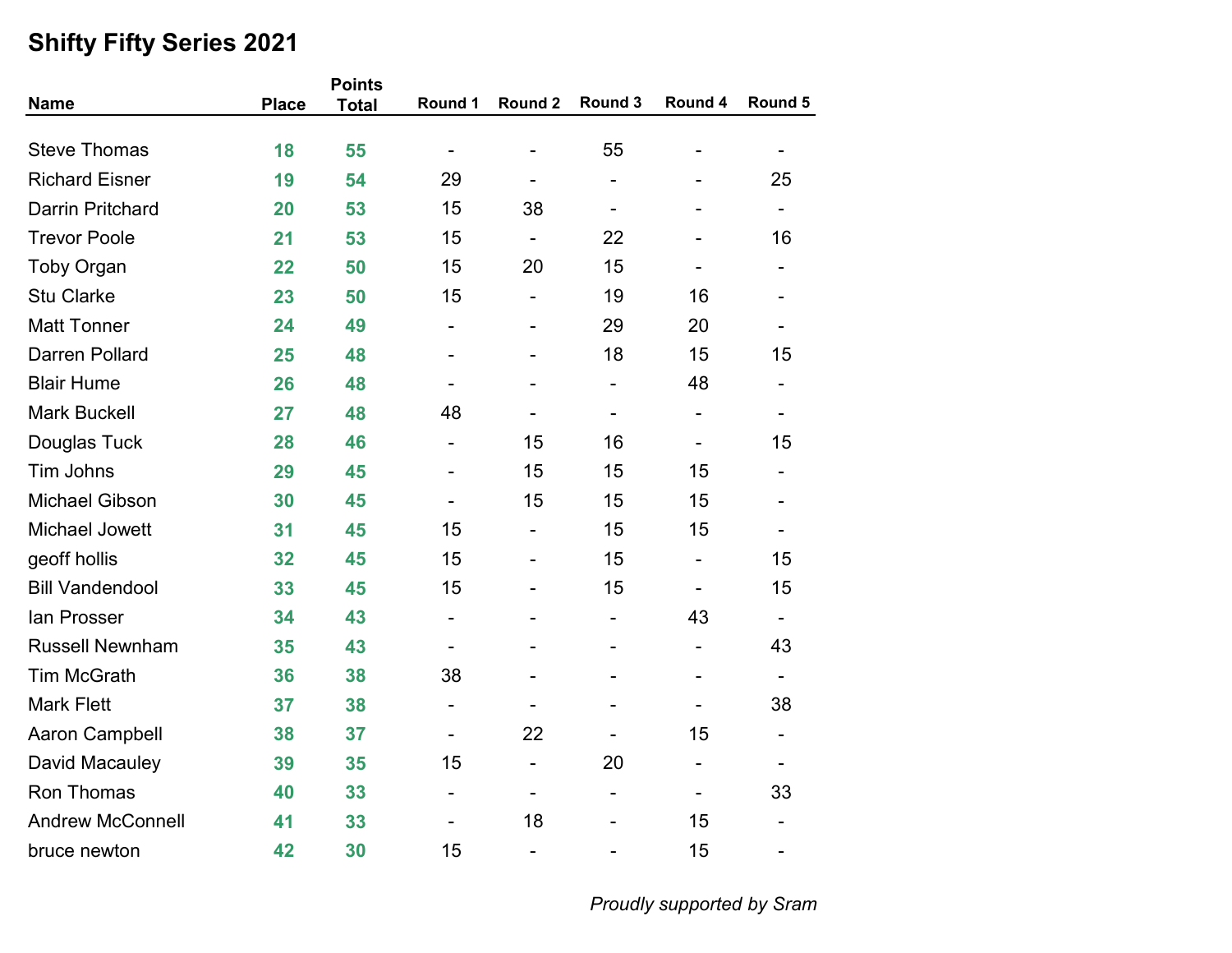|                           |              | <b>Points</b> |                              |                          |                              |                          |                              |
|---------------------------|--------------|---------------|------------------------------|--------------------------|------------------------------|--------------------------|------------------------------|
| <b>Name</b>               | <b>Place</b> | <b>Total</b>  | Round 1                      | Round 2                  | Round 3                      | Round 4                  | Round 5                      |
| <b>Valdis Lainis</b>      | 43           | 30            |                              | 15                       | $\overline{\phantom{a}}$     | 15                       |                              |
| Vasko Vukcevic            | 44           | 30            |                              | $\overline{\phantom{0}}$ | 15                           | 15                       |                              |
| <b>Mark Crowhurst</b>     | 45           | 30            | 15                           | $\overline{\phantom{a}}$ | $\overline{\phantom{0}}$     | 15                       |                              |
| lan de Kam                | 46           | 30            | 15                           | $\overline{\phantom{a}}$ | $\qquad \qquad \blacksquare$ | 15                       |                              |
| Eugene Lachowicz          | 47           | 30            | 15                           |                          | 15                           | Ξ.                       |                              |
| <b>John Evans</b>         | 48           | 30            | 15                           |                          | 15                           |                          |                              |
| <b>Brett McClellan</b>    | 49           | 29            | $\qquad \qquad \blacksquare$ | ۰                        | -                            | 29                       |                              |
| <b>Chris Rootsey</b>      | 50           | 22            | $\overline{\phantom{a}}$     | $\overline{a}$           | -                            | 22                       | $\overline{a}$               |
| Dean O'Neill              | 51           | 22            | 22                           |                          |                              |                          |                              |
| <b>Michael Morse</b>      | 52           | 20            | $\overline{\phantom{a}}$     |                          |                              | $\overline{\phantom{a}}$ | 20                           |
| Mark lunn                 | 53           | 19            |                              |                          |                              | 19                       | $\qquad \qquad \blacksquare$ |
| <b>Karl Neumeister</b>    | 54           | 19            | 19                           |                          |                              | $\overline{\phantom{a}}$ | $\qquad \qquad \blacksquare$ |
| Mark Saxon                | 55           | 19            | $\overline{\phantom{a}}$     | $\overline{\phantom{a}}$ |                              | -                        | 19                           |
| <b>Terry Pearce</b>       | 56           | 19            | $\overline{\phantom{a}}$     | 19                       |                              |                          |                              |
| <b>Mark Rimmington</b>    | 57           | 18            | 18                           | $\overline{\phantom{0}}$ |                              |                          |                              |
| Jamie Howe                | 58           | 18            | $\overline{\phantom{a}}$     | $\overline{\phantom{a}}$ |                              | 18                       |                              |
| <b>Warren Harding</b>     | 59           | 18            |                              | ۰                        |                              | $\overline{\phantom{0}}$ | 18                           |
| <b>Andrew R BELL</b>      | 60           | 17            | $\overline{\phantom{a}}$     |                          |                              |                          | 17                           |
| <b>Matt Gibson SS</b>     | 61           | 17            | 17                           |                          |                              |                          | $\qquad \qquad \blacksquare$ |
| <b>Cameron Borschmann</b> | 62           | 16            | $\qquad \qquad \blacksquare$ | 16                       |                              |                          |                              |
| <b>Clint Strachan</b>     | 63           | 15            | $\qquad \qquad \blacksquare$ | -                        |                              | -                        | 15                           |
| <b>Craig Shallcross</b>   | 64           | 15            |                              |                          |                              |                          | 15                           |
| Paul Chase                | 65           | 15            |                              |                          |                              |                          | 15                           |
| <b>Scott Ramsay</b>       | 66           | 15            |                              |                          |                              |                          | 15                           |
| Stephen Wilkin            | 67           | 15            | $\overline{a}$               | ۰                        |                              | -                        | 15                           |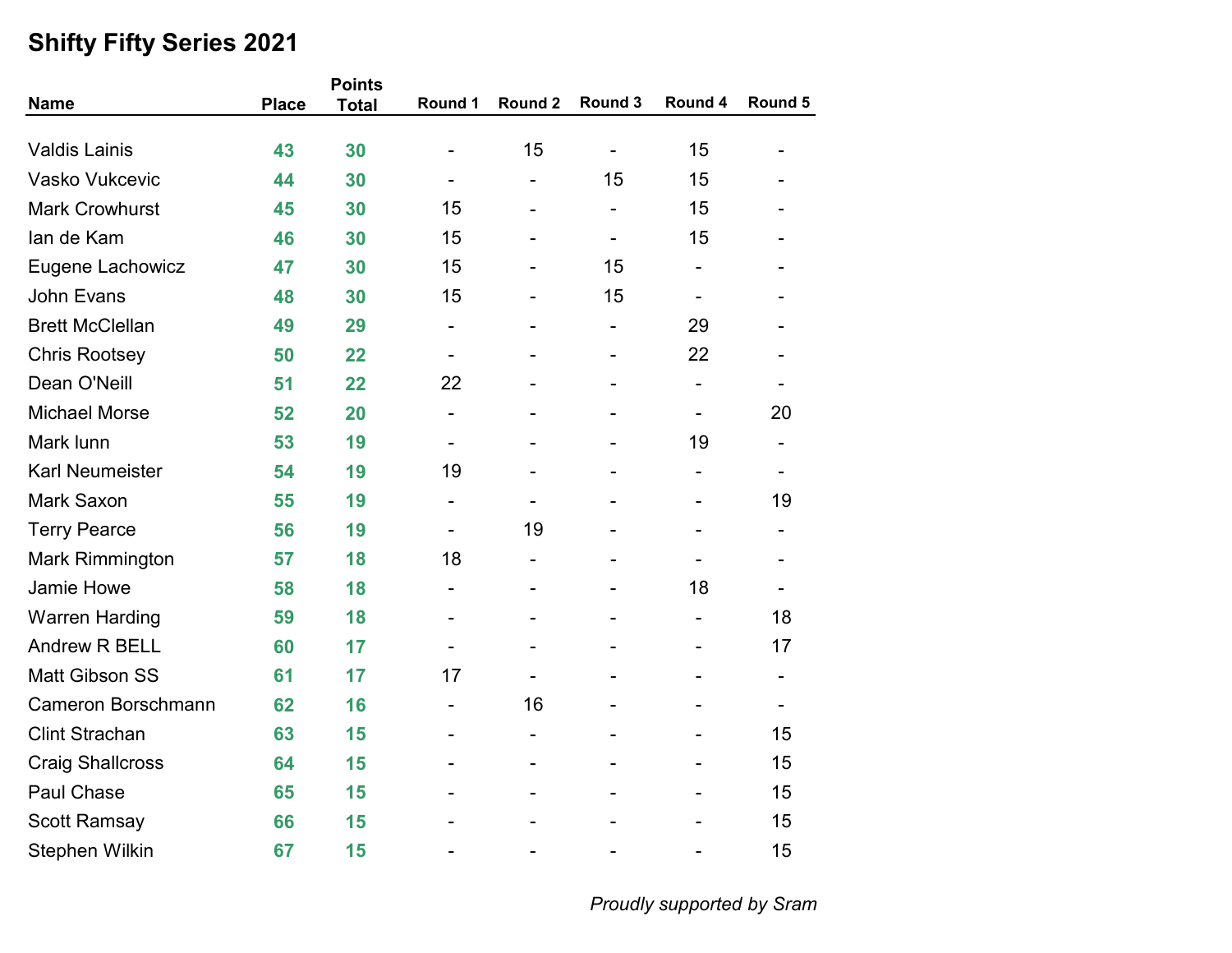| <b>Name</b>             | <b>Place</b> | <b>Points</b><br><b>Total</b> | Round 1        | Round 2        | Round 3        | Round 4                      | Round 5 |
|-------------------------|--------------|-------------------------------|----------------|----------------|----------------|------------------------------|---------|
|                         |              |                               |                |                |                |                              |         |
| <b>Mick Ritchie</b>     | 68           | 15                            | $\blacksquare$ |                |                | $\qquad \qquad \blacksquare$ | 15      |
| Luigi Rando             | 69           | 15                            |                |                |                | 15                           |         |
| <b>Walter Lederman</b>  | 70           | 15                            |                | -              | -              | -                            | 15      |
| <b>Noel Duffy</b>       | 71           | 15                            |                |                |                |                              | 15      |
| <b>Rod Evans</b>        | 72           | 15                            |                |                |                |                              | 15      |
| Nick galloway           | 73           | 15                            |                |                |                |                              | 15      |
| Nicholas Hughes         | 74           | 15                            |                |                |                |                              | 15      |
| Mario Ferreira          | 75           | 15                            |                | $\blacksquare$ | $\blacksquare$ | $\overline{\phantom{0}}$     | 15      |
| <b>Adrian O'Connor</b>  | 76           | 15                            |                |                |                | 15                           |         |
| <b>Mark Scott</b>       | 77           | 15                            |                |                |                | 15                           |         |
| <b>Sam Garretto</b>     | 78           | 15                            | 15             |                |                |                              |         |
| Ross braddick           | 79           | 15                            | 15             |                |                |                              |         |
| <b>Andrew Childs</b>    | 80           | 15                            | 15             |                |                |                              |         |
| <b>John Davies</b>      | 81           | 15                            | 15             |                |                |                              |         |
| <b>Michael Harper</b>   | 82           | 15                            | 15             |                |                |                              |         |
| <b>Nick Kelly</b>       | 83           | 15                            | 15             | $\blacksquare$ |                |                              |         |
| <b>Andrew McKay</b>     | 84           | 15                            | 15             |                |                |                              |         |
| <b>Stephen Morris</b>   | 85           | 15                            | 15             |                |                |                              |         |
| Kingsley Morse-McNabb   | 86           | 15                            | 15             |                |                |                              |         |
| <b>Geoff OÆSullivan</b> | 87           | 15                            | 15             |                |                |                              |         |
| Laz Poumpoulidis        | 88           | 15                            | 15             | -              | -              | -                            |         |
| <b>Russell Parsons</b>  | 89           | 15                            | 15             |                |                |                              |         |
| Dale Pearce             | 90           | 15                            | 15             |                |                |                              |         |
| <b>Paul Russell</b>     | 91           | 15                            | 15             |                |                |                              |         |
| <b>Jeff Walker</b>      | 92           | 15                            | 15             | $\blacksquare$ |                |                              |         |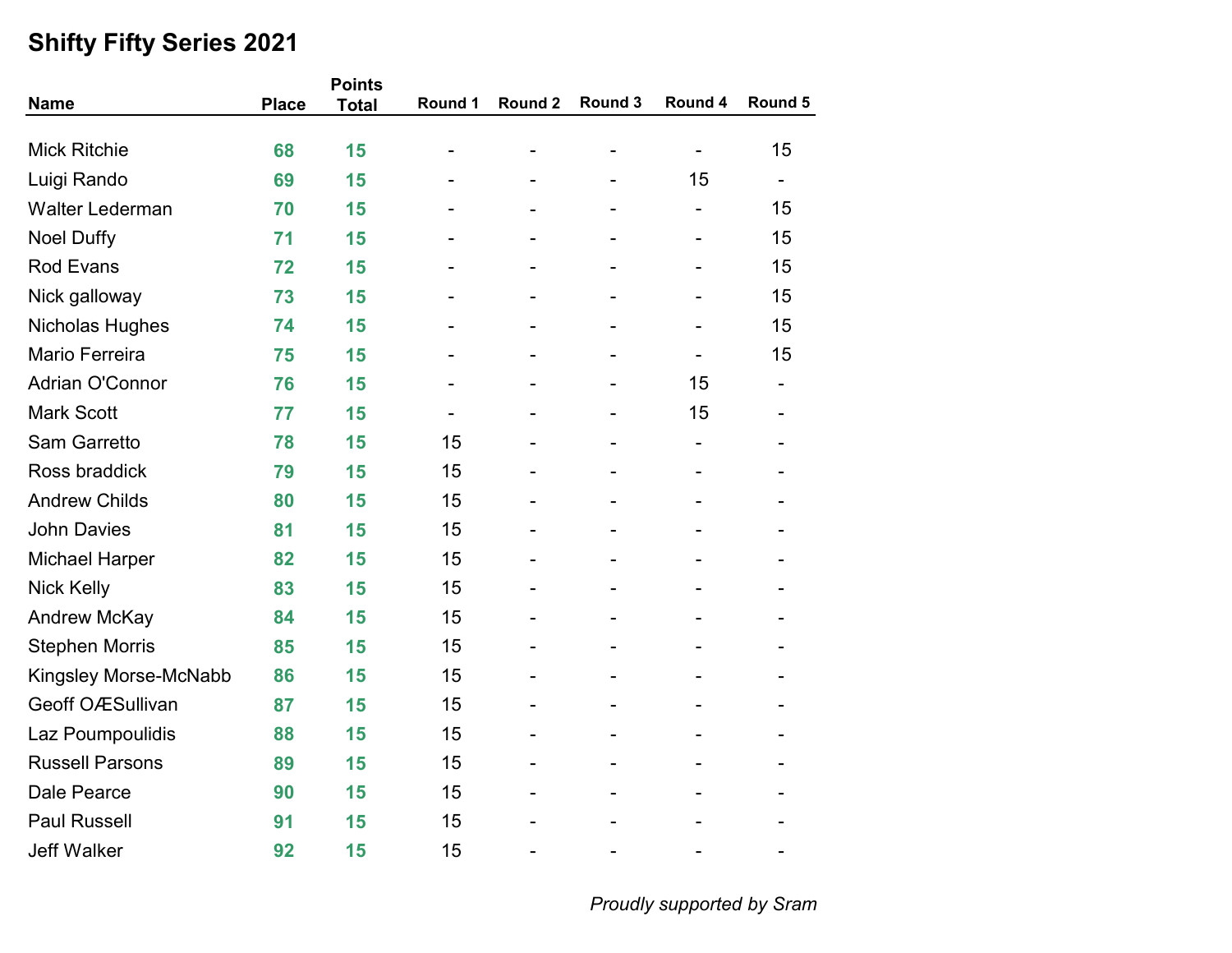|                                 |                         | <b>Points</b> |                              |                |                          |                          |                          |
|---------------------------------|-------------------------|---------------|------------------------------|----------------|--------------------------|--------------------------|--------------------------|
| <b>Name</b>                     | <b>Place</b>            | <b>Total</b>  | Round 1                      | Round 2        | Round 3                  | Round 4                  | Round 5                  |
| <b>Tom Vrevc</b>                | 93                      | 15            | 15                           |                |                          |                          |                          |
| Michael Smyth                   | 94                      | 15            | 15                           |                |                          |                          |                          |
| John Spezza                     | 95                      | 15            | 15                           |                |                          |                          |                          |
| simon Uthmeyer                  | 96                      | 15            | 15                           |                |                          |                          |                          |
| Jason Tod                       | 97                      | 15            | 15                           |                |                          |                          |                          |
| Stephen Hickey                  | 98                      | 15            | $\qquad \qquad \blacksquare$ |                | 15                       |                          |                          |
| kevin hill                      | 99                      | 15            |                              |                | 15                       |                          |                          |
| <b>Wayne Sanders</b>            | 100                     | 15            | $\overline{\phantom{a}}$     |                | 15                       | $\overline{\phantom{a}}$ |                          |
| David Innes                     | 101                     | 15            |                              |                |                          | 15                       |                          |
| <b>Mick Keenes</b>              | 102                     | 15            |                              |                |                          | 15                       |                          |
| <b>Nathan Carroll</b>           | 103                     | 15            |                              |                | $\blacksquare$           | 15                       |                          |
| <b>Shayne Cherry</b>            | 104                     | 15            |                              |                |                          | 15                       |                          |
| <b>Graham Clark</b>             | 105                     | 15            |                              |                |                          | 15                       |                          |
| <b>Glenn HARWOOD</b>            | 106                     | 15            |                              |                |                          | 15                       |                          |
| Paul Brodie                     | 107                     | 15            |                              |                |                          | 15                       |                          |
| tony desailly                   | 108                     | 15            |                              | $\blacksquare$ | 15                       | $\blacksquare$           |                          |
| <b>James Beattie</b>            | 109                     | 15            |                              |                | $\overline{\phantom{0}}$ | 15                       |                          |
| <b>Simon Camroux</b>            | 110                     | 15            |                              |                | 15                       |                          |                          |
| <b>Thomas Nasios</b>            | 111                     | 15            |                              | 15             | -                        |                          |                          |
| <b>Ross Paxton</b>              |                         |               |                              |                |                          |                          |                          |
| <b>Shifty Fifty Junior Boys</b> |                         |               |                              |                |                          |                          |                          |
| <b>Charlie Hodge</b>            | 1                       | 190           | 80                           | 38             | 43                       |                          | 29                       |
| <b>Isaac Fletcher</b>           | $\overline{\mathbf{2}}$ | 160           | $\qquad \qquad \blacksquare$ | 80             | 80                       |                          | $\overline{\phantom{a}}$ |
| Cohen Jessen                    | 3                       | 145           |                              | 65             |                          |                          | 80                       |
| <b>Edward Clough</b>            | 4                       | 145           | 65                           | 29             | 29                       |                          | 22                       |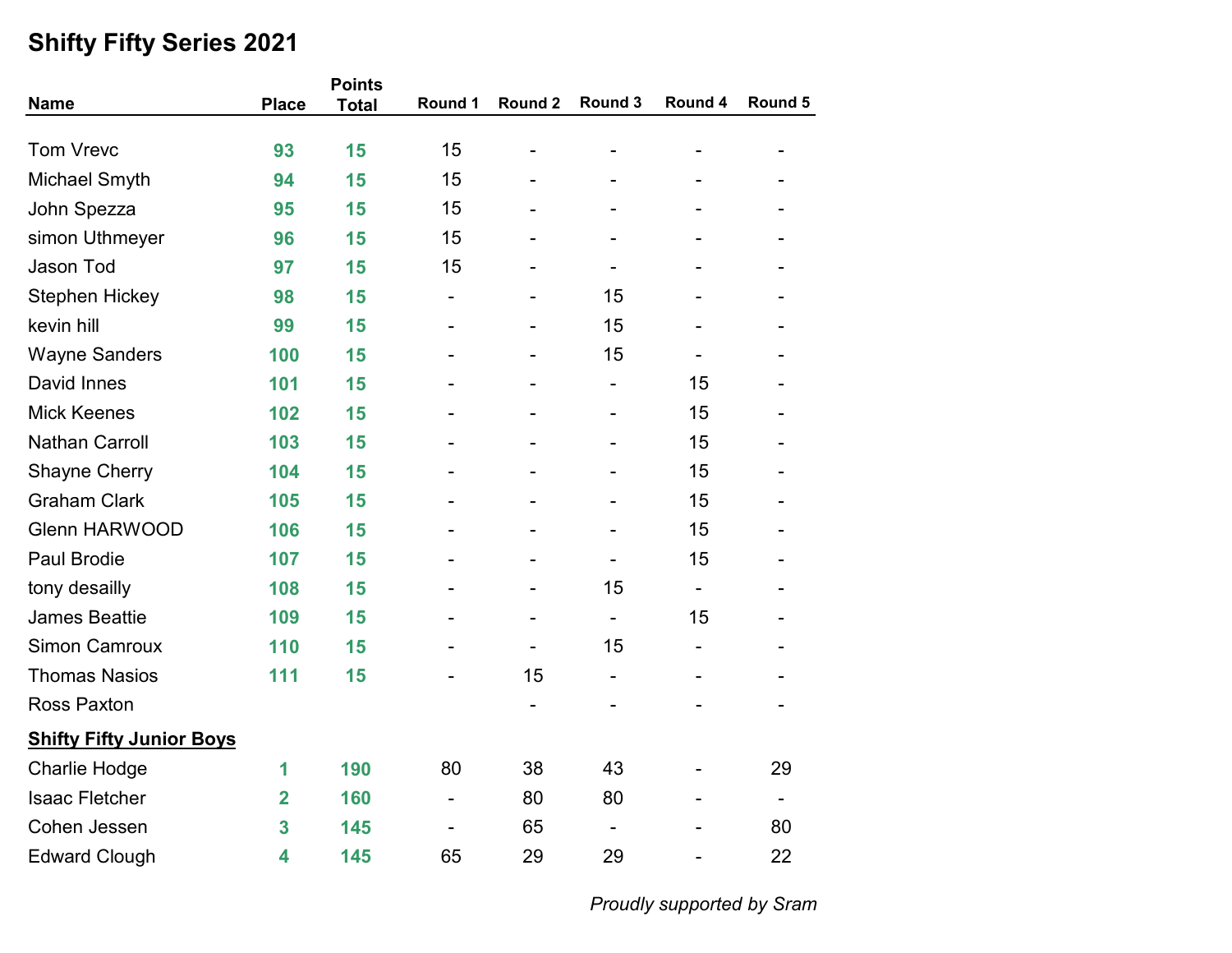|                                |                         | <b>Points</b> |                          |                          |                              |                          |                          |
|--------------------------------|-------------------------|---------------|--------------------------|--------------------------|------------------------------|--------------------------|--------------------------|
| <b>Name</b>                    | <b>Place</b>            | <b>Total</b>  | Round 1                  | Round 2                  | Round 3                      | Round 4                  | Round 5                  |
| <b>Harry Doye</b>              | 5                       | 130           | -                        |                          | 65                           | $\overline{\phantom{a}}$ | 65                       |
| <b>Matthew Saxon</b>           | 6                       | 124           |                          | 43                       | $\blacksquare$               | 38                       | 43                       |
| Liam Jones                     | 7                       | 104           | $\blacksquare$           | 33                       | 38                           | $\overline{\phantom{a}}$ | 33                       |
| <b>Zachary Edwards-Simes</b>   | 8                       | 103           |                          |                          | 55                           |                          | 48                       |
| <b>Riley Corke</b>             | 9                       | 80            |                          |                          | $\overline{\phantom{a}}$     | 80                       |                          |
| Lachlan McConnell              | 10                      | 65            | $\overline{\phantom{0}}$ |                          | $\qquad \qquad \blacksquare$ | 65                       |                          |
| Dylan O'Shea                   | 11                      | 55            | 55                       |                          | $\overline{a}$               | $\overline{\phantom{a}}$ |                          |
| <b>Campbell McConnell</b>      | 12                      | 55            | $\overline{\phantom{a}}$ | 55                       | $\overline{a}$               | $\overline{\phantom{a}}$ |                          |
| Camden McLean                  | 13                      | 55            |                          |                          |                              | 55                       |                          |
| <b>Angus Neaves</b>            | 14                      | 55            |                          |                          |                              | $\overline{\phantom{a}}$ | 55                       |
| Lachy Warren                   | 15                      | 48            |                          |                          | 48                           | $\overline{\phantom{a}}$ |                          |
| James Stamp                    | 16                      | 48            |                          | 48                       | -                            |                          |                          |
| <b>Cooper Northey</b>          | 17                      | 48            |                          |                          |                              | 48                       |                          |
| Sam Northey                    | 18                      | 43            |                          |                          | $\overline{a}$               | 43                       |                          |
| <b>Harrison Garlick</b>        | 19                      | 38            |                          |                          | $\qquad \qquad \blacksquare$ | $\overline{\phantom{a}}$ | 38                       |
| <b>Felix Moore</b>             | 20                      | 33            | -                        | $\overline{\phantom{a}}$ | 33                           | $\overline{\phantom{a}}$ | $\overline{\phantom{a}}$ |
| tyler walther                  | 21                      | 25            |                          | 25                       | $\overline{\phantom{0}}$     |                          |                          |
| <b>Mitchell Claxton</b>        | 22                      | 25            | -                        | $\overline{\phantom{a}}$ |                              |                          | 25                       |
| <b>Callum Wearne</b>           | 23                      | 22            |                          | 22                       | $\overline{a}$               |                          |                          |
| Sam Coleman                    | 24                      | 20            |                          | $\overline{\phantom{a}}$ | $\overline{a}$               |                          | 20                       |
| <b>Oscar Burgess</b>           | 25                      | 19            |                          |                          |                              |                          | 19                       |
| <b>Shifty Fifty E-BIKE Men</b> |                         |               |                          |                          |                              |                          |                          |
| <b>Nathan Stott</b>            | 1                       | 313           | 80                       | 65                       | 55                           | 65                       | 48                       |
| <b>Scott Farrar</b>            | $\mathbf 2$             | 200           |                          |                          | 65                           | 80                       | 55                       |
| Paul van der Ploeg             | $\overline{\mathbf{3}}$ | 160           | -                        |                          | 80                           | $\overline{\phantom{a}}$ | 80                       |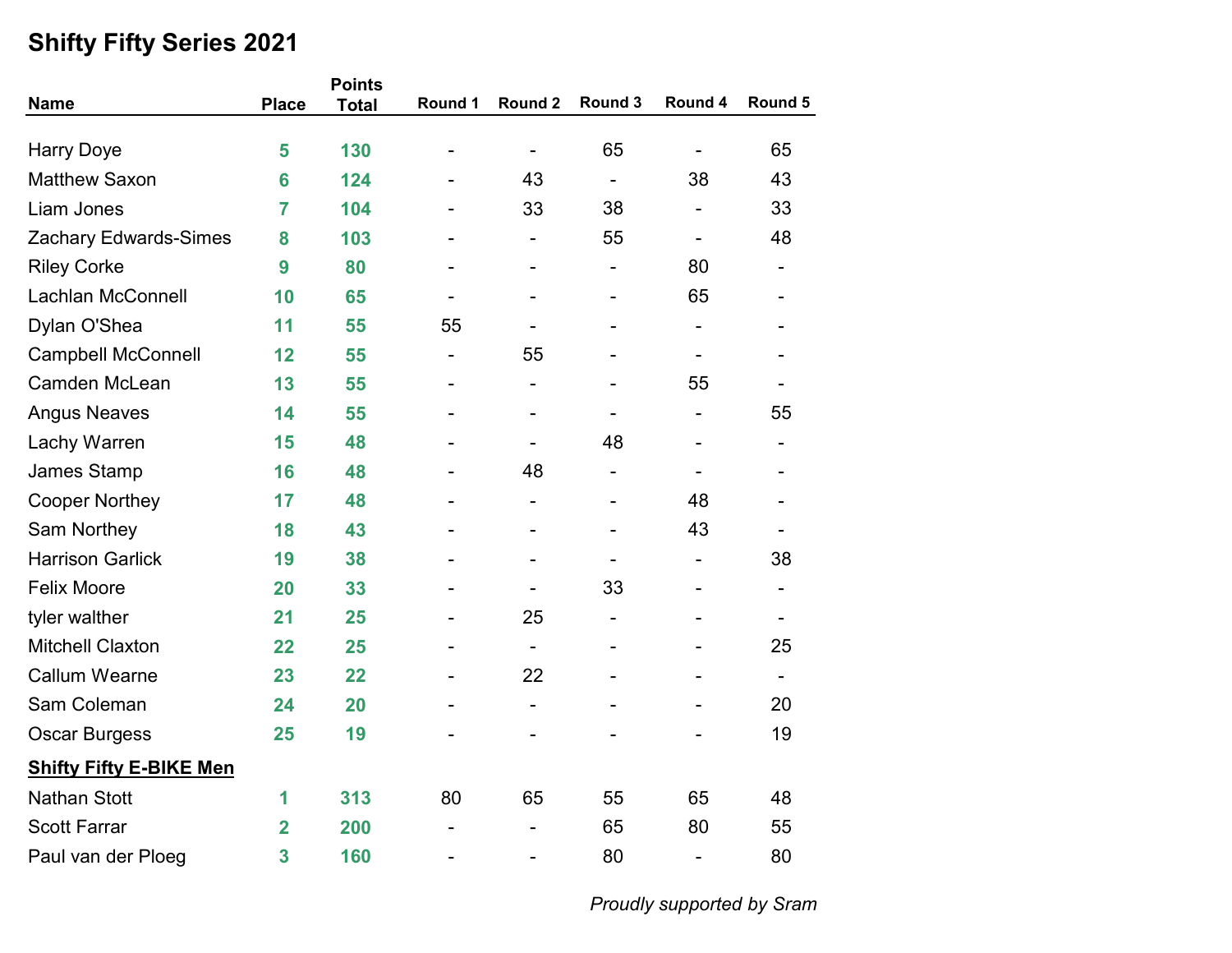|                               |                         | <b>Points</b> |                |                |                              |                          |                              |
|-------------------------------|-------------------------|---------------|----------------|----------------|------------------------------|--------------------------|------------------------------|
| <b>Name</b>                   | <b>Place</b>            | <b>Total</b>  | Round 1        | Round 2        | Round 3                      | Round 4                  | Round 5                      |
| <b>Josh Smetona</b>           | 4                       | 86            |                |                | 43                           |                          | 43                           |
| <b>James Maebus</b>           | 5                       | 80            |                | 80             |                              |                          |                              |
| <b>Craig Doye</b>             | 6                       | 65            | 65             | $\blacksquare$ | $\overline{a}$               |                          | Ξ.                           |
| <b>Matt Palmer</b>            | $\overline{7}$          | 65            |                |                |                              |                          | 65                           |
| <b>Daniel Field</b>           | 8                       | 55            | 55             |                |                              |                          |                              |
| <b>Clinton Waters</b>         | 9                       | 55            | $\overline{a}$ |                |                              | 55                       |                              |
| <b>Nick Milton</b>            | 10                      | 55            |                | 55             | $\overline{\phantom{0}}$     | $\overline{\phantom{a}}$ |                              |
| <b>Stuart Clark</b>           | 11                      | 48            | ۰              | -              | 48                           |                          |                              |
| jack drever                   | 12                      | 48            | 48             |                | -                            |                          |                              |
| <b>Luke Rowland</b>           | 13                      | 48            |                |                |                              | 48                       |                              |
| <b>DONALD CAIRNEY</b>         | 14                      | 43            | 43             |                | -                            | $\overline{\phantom{a}}$ | $\qquad \qquad \blacksquare$ |
| <b>Andrew Bell</b>            | 15                      | 38            |                |                |                              |                          | 38                           |
| <b>Tristan Lovell</b>         | 16                      | 38            | 38             |                |                              |                          |                              |
| <b>Timmy Tyler</b>            | 17                      | 38            |                |                | 38                           |                          |                              |
| <b>Andrew Ellwood</b>         | 18                      | 33            | 33             |                | $\overline{\phantom{0}}$     |                          |                              |
| <b>Ashley Drew</b>            | 19                      | 29            | 29             | ۰              | $\overline{\phantom{0}}$     | $\overline{\phantom{0}}$ |                              |
| <b>Tony Green</b>             | 20                      | 25            | 25             |                |                              |                          |                              |
| Craig Jarvie                  | 21                      | 22            | 22             |                |                              |                          |                              |
| <b>Shifty Shorty Open Men</b> |                         |               |                |                |                              |                          |                              |
| <b>Justin Vollerup</b>        | 1                       | 200           | 80             |                | 55                           | 65                       |                              |
| Peter Anikijenko              | $\overline{\mathbf{2}}$ | 103           | 65             |                | $\qquad \qquad \blacksquare$ |                          | 38                           |
| <b>Hamish O'Neill</b>         | 3                       | 81            | -              |                | 38                           |                          | 43                           |
| Max Cooper                    | 4                       | 80            |                |                | 80                           |                          | $\blacksquare$               |
| Jacob Zlatkovic               | 5                       | 80            |                | 80             |                              |                          |                              |
| Neil Van der ploeg            | 6                       | 80            |                | $\blacksquare$ |                              | 80                       | -                            |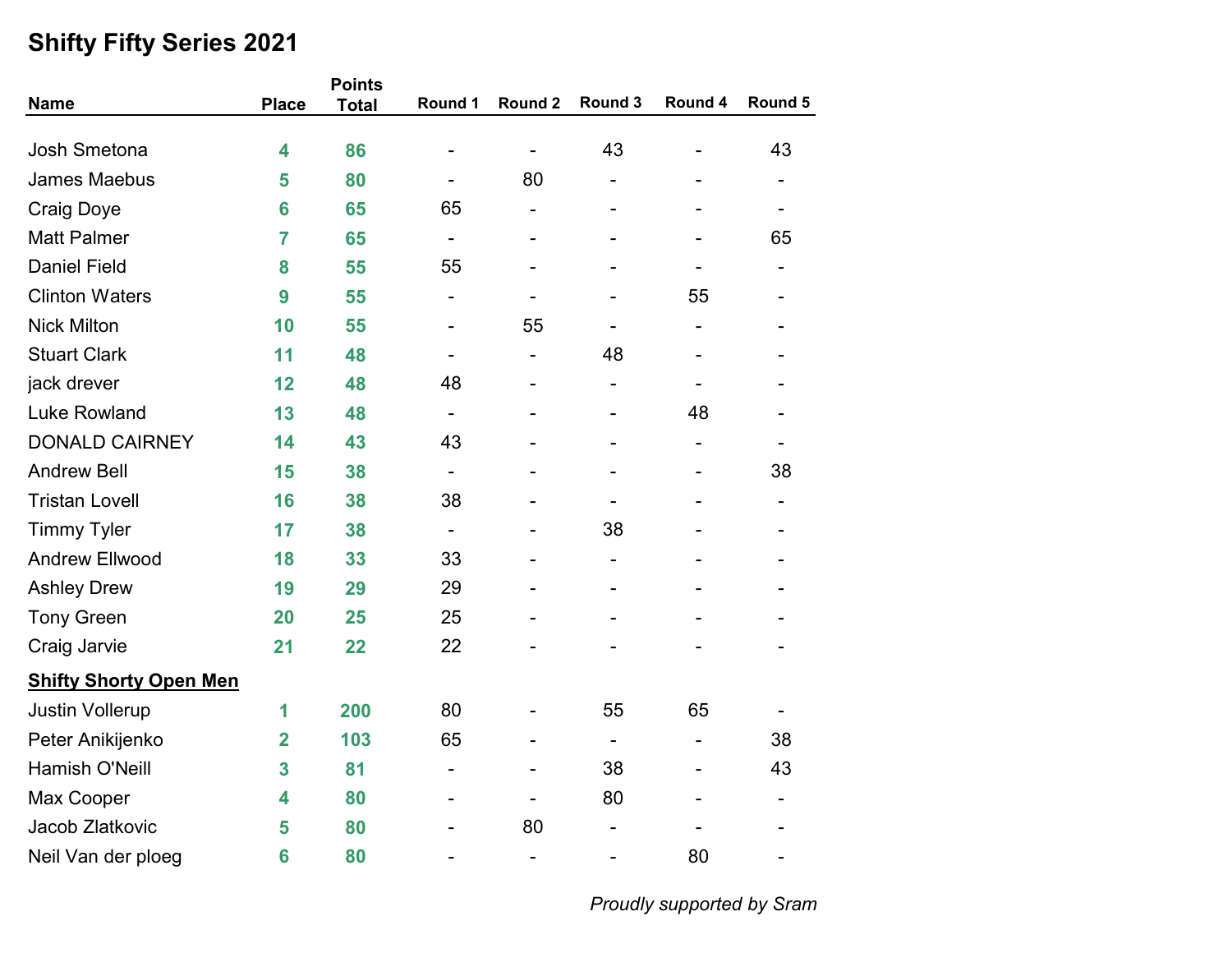|                         |                | <b>Points</b> |                              |                          |                              |                          |                              |
|-------------------------|----------------|---------------|------------------------------|--------------------------|------------------------------|--------------------------|------------------------------|
| <b>Name</b>             | <b>Place</b>   | <b>Total</b>  | Round 1                      | Round 2                  | Round 3                      | Round 4                  | Round 5                      |
| Ben Vaughan             | $\overline{7}$ | 80            |                              |                          |                              | $\overline{\phantom{0}}$ | 80                           |
| Paul A. Bryant esq.     | 8              | 74            |                              | $\overline{\phantom{a}}$ | 19                           | 55                       | $\overline{\phantom{a}}$     |
| Angus Logue             | 9              | 65            | -                            | 65                       | $\overline{\phantom{a}}$     | ۰                        | $\overline{\phantom{a}}$     |
| <b>Patrick Bindges</b>  | 10             | 65            |                              | $\overline{\phantom{a}}$ | $\overline{\phantom{a}}$     |                          | 65                           |
| <b>Matthew Saxon</b>    | 11             | 65            |                              | $\overline{\phantom{a}}$ | 65                           |                          | $\overline{\phantom{a}}$     |
| David Nye               | 12             | 60            | 15                           | 15                       | 15                           |                          | 15                           |
| Simon Blyth             | 13             | 56            | 38                           | $\overline{\phantom{a}}$ | 18                           |                          | $\overline{\phantom{a}}$     |
| <b>Jason Richards</b>   | 14             | 55            | 55                           | $\overline{\phantom{a}}$ | $\overline{\phantom{a}}$     |                          | $\qquad \qquad \blacksquare$ |
| Daniel van der Ploeg    | 15             | 55            | $\qquad \qquad \blacksquare$ | 55                       | $\blacksquare$               |                          |                              |
| Ruben de Silva-Smith    | 16             | 55            | $\overline{a}$               | $\overline{\phantom{a}}$ | $\overline{\phantom{0}}$     |                          | 55                           |
| <b>Robert Heideman</b>  | 17             | 48            |                              | $\overline{\phantom{a}}$ | 48                           |                          | $\overline{\phantom{a}}$     |
| <b>Michael McNamara</b> | 18             | 48            |                              | $\overline{a}$           | $\overline{\phantom{a}}$     |                          | 48                           |
| Craig Brinsdon          | 19             | 48            | -                            | $\overline{\phantom{a}}$ | $\overline{\phantom{a}}$     | 48                       | $\overline{\phantom{0}}$     |
| <b>Nigel Harvey</b>     | 20             | 48            |                              | 48                       |                              |                          |                              |
| John Box                | 21             | 48            | 29                           | $\overline{\phantom{a}}$ |                              |                          | 19                           |
| <b>Adrian Bender</b>    | 22             | 48            | 48                           | $\overline{\phantom{a}}$ | $\overline{\phantom{a}}$     |                          | $\overline{\phantom{a}}$     |
| <b>Gregory Mundy</b>    | 23             | 45            | $\qquad \qquad \blacksquare$ | $\overline{\phantom{a}}$ | 15                           | 15                       | 15                           |
| <b>Bill Vandendool</b>  | 24             | 44            | $\qquad \qquad \blacksquare$ | 15                       | $\overline{\phantom{a}}$     | 29                       | $\overline{\phantom{0}}$     |
| Rob Moss                | 25             | 43            | $\overline{\phantom{0}}$     | 43                       | $\overline{\phantom{a}}$     |                          |                              |
| <b>Kristian Burrows</b> | 26             | 43            | -                            | $\overline{\phantom{a}}$ | $\overline{\phantom{0}}$     | 43                       |                              |
| <b>Daniel Feary</b>     | 27             | 43            | 43                           | $\overline{\phantom{a}}$ | $\overline{\phantom{a}}$     | -                        | $\overline{\phantom{0}}$     |
| Jarratt Morgan          | 28             | 43            | $\qquad \qquad \blacksquare$ | $\overline{\phantom{a}}$ | 43                           |                          |                              |
| Mark Saxon              | 29             | 42            | -                            | 25                       | 17                           |                          |                              |
| <b>Charles Anderton</b> | 30             | 40            | $\overline{a}$               | $\overline{\phantom{a}}$ | 15                           | 25                       |                              |
| <b>Tom Lidgett</b>      | 31             | 38            | $\overline{\phantom{0}}$     | 38                       | $\qquad \qquad \blacksquare$ | $\overline{\phantom{0}}$ | $\overline{\phantom{a}}$     |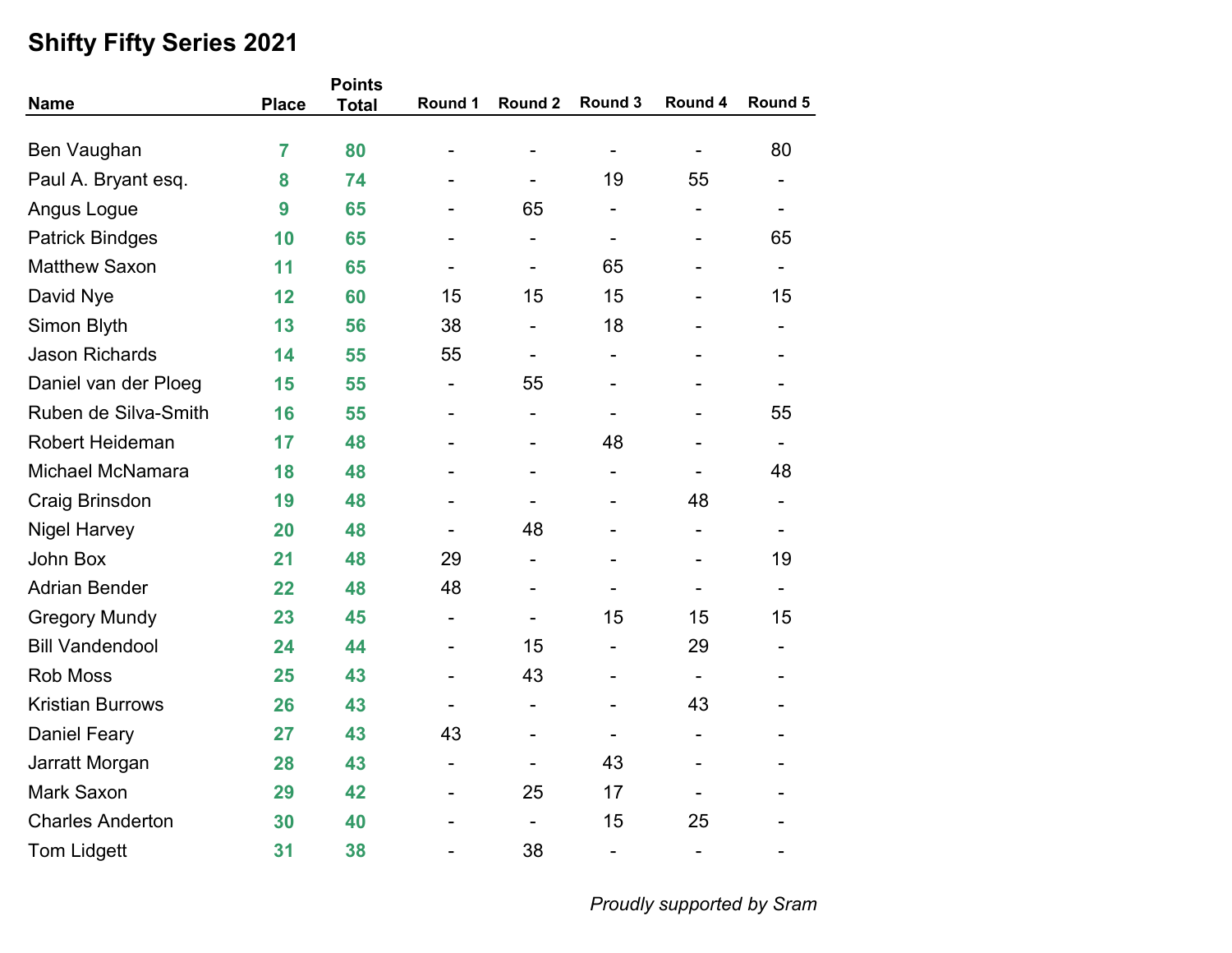| <b>Name</b>              | <b>Place</b> | <b>Points</b> | Round 1                  | Round 2                  | Round 3        | Round 4                  | Round 5                  |
|--------------------------|--------------|---------------|--------------------------|--------------------------|----------------|--------------------------|--------------------------|
|                          |              | <b>Total</b>  |                          |                          |                |                          |                          |
| <b>Gus West</b>          | 32           | 38            |                          |                          |                | 38                       |                          |
| <b>Benjamin Embleton</b> | 33           | 37            |                          |                          | 15             | 22                       |                          |
| <b>Gerard Fauvrelle</b>  | 34           | 34            |                          | $\overline{\phantom{0}}$ | 16             | $\blacksquare$           | 18                       |
| <b>Callum Dwyer</b>      | 35           | 33            |                          |                          |                | 33                       |                          |
| <b>Mark Geary</b>        | 36           | 33            |                          |                          | -              | $\overline{\phantom{0}}$ | 33                       |
| <b>Brett Domaschenz</b>  | 37           | 33            |                          |                          | 33             |                          |                          |
| Lachie Bardsley          | 38           | 33            |                          | 33                       |                |                          |                          |
| tim marcus               | 39           | 33            | 18                       | $\blacksquare$           | 15             |                          |                          |
| Jon Ozanne               | 40           | 33            | 33                       |                          | $\blacksquare$ |                          |                          |
| <b>James Burkitt</b>     | 41           | 32            | $\overline{\phantom{a}}$ |                          |                | 17                       | 15                       |
| <b>Rob Cummins</b>       | 42           | 30            | 15                       |                          | 15             |                          |                          |
| <b>Heath Trathen</b>     | 43           | 30            | -                        |                          | 15             |                          | 15                       |
| <b>Paul Leissner</b>     | 44           | 30            | $\overline{a}$           |                          | 15             |                          | 15                       |
| <b>MARK KILBOURNE</b>    | 45           | 30            |                          |                          | 15             |                          | 15                       |
| Joe Spiteri              | 46           | 30            | 15                       | 15                       |                |                          |                          |
| Gerard Van raaphorst     | 47           | 29            | $\overline{\phantom{a}}$ |                          | $\blacksquare$ |                          | 29                       |
| Max Abela                | 48           | 29            |                          | 29                       |                |                          |                          |
| <b>Mitch Gourley</b>     | 49           | 29            |                          | $\overline{\phantom{a}}$ | 29             |                          |                          |
| <b>Francois Bationo</b>  | 50           | 25            |                          | $\blacksquare$           | -              |                          | 25                       |
| <b>Gerrod Bland</b>      | 51           | 25            | 25                       |                          |                |                          |                          |
| <b>Darrin Pritchard</b>  | 52           | 25            | $\overline{\phantom{a}}$ |                          | 25             |                          |                          |
| <b>Stefan Wright</b>     | 53           | 22            |                          | 22                       |                |                          |                          |
| Kieran Schneider         | 54           | 22            |                          | $\blacksquare$           | 22             |                          |                          |
| <b>Anders Stenhouse</b>  | 55           | 22            |                          |                          |                |                          | 22                       |
| Ray Alexander            | 56           | 22            | 22                       |                          |                |                          | $\overline{\phantom{a}}$ |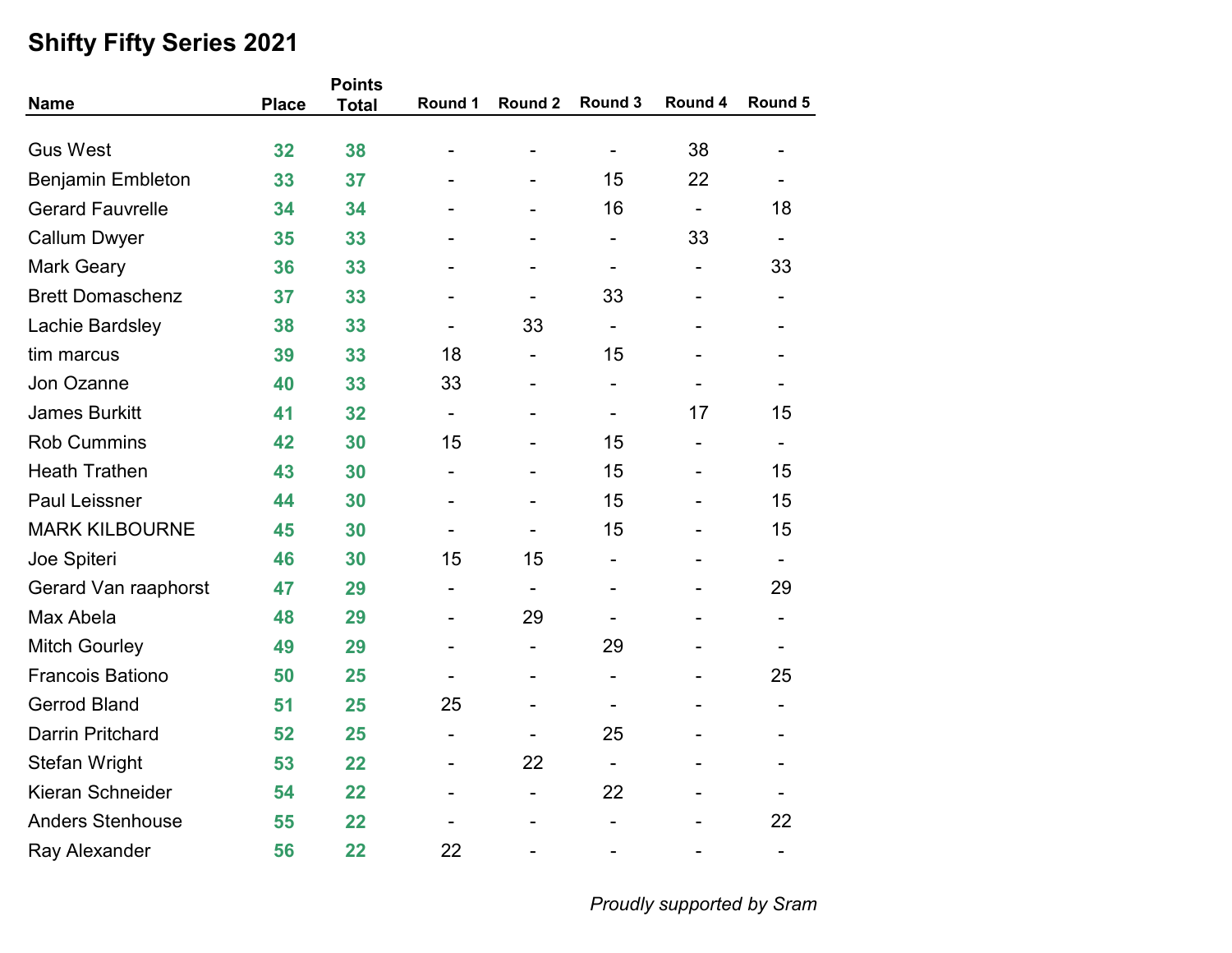| <b>Name</b>              | <b>Place</b> | <b>Points</b><br><b>Total</b> | Round 1                  | Round 2                  | Round 3                  | Round 4                  | Round 5 |
|--------------------------|--------------|-------------------------------|--------------------------|--------------------------|--------------------------|--------------------------|---------|
|                          |              |                               |                          |                          |                          |                          |         |
| <b>Richard Lansdowne</b> | 57           | 20                            | 20                       |                          |                          |                          |         |
| <b>Travis Ashford</b>    | 58           | 20                            | $\overline{\phantom{0}}$ | 20                       |                          |                          |         |
| <b>Michael South</b>     | 59           | 20                            | $\overline{\phantom{0}}$ | $\overline{\phantom{a}}$ | $\overline{\phantom{a}}$ |                          | 20      |
| <b>Bill Bray</b>         | 60           | 20                            |                          | $\overline{\phantom{0}}$ | 20                       |                          |         |
| <b>Tony Smart</b>        | 61           | 20                            |                          | $\blacksquare$           | $\overline{\phantom{a}}$ | 20                       |         |
| <b>Matthew Hillbrich</b> | 62           | 19                            |                          | $\overline{\phantom{0}}$ | $\blacksquare$           | 19                       |         |
| Morgan Clark             | 63           | 19                            |                          | 19                       |                          |                          |         |
| <b>Michael Lacy</b>      | 64           | 19                            | 19                       | $\overline{\phantom{a}}$ | $\overline{a}$           | $\overline{\phantom{a}}$ |         |
| <b>Richard Eisner</b>    | 65           | 18                            | -                        | 18                       |                          |                          |         |
| <b>Craig Quilty</b>      | 66           | 18                            | $\overline{\phantom{0}}$ | $\overline{\phantom{a}}$ |                          | 18                       |         |
| <b>Wes Touzel</b>        | 67           | 17                            |                          | $\blacksquare$           |                          |                          | 17      |
| Jason Tod                | 68           | 17                            |                          | 17                       |                          |                          |         |
| Michael O'Shea           | 69           | 17                            | 17                       | $\blacksquare$           | $\blacksquare$           | $\overline{\phantom{0}}$ |         |
| <b>Tony Wood</b>         | 70           | 16                            | 16                       |                          |                          |                          |         |
| Karan Bangera            | 71           | 16                            | $\overline{\phantom{a}}$ |                          |                          | 16                       |         |
| Mark Abela               | 72           | 16                            | $\overline{\phantom{0}}$ | 16                       |                          |                          |         |
| <b>Jake Sutherland</b>   | 73           | 16                            |                          |                          |                          |                          | 16      |
| Justin Thompson          | 74           | 15                            |                          | $\blacksquare$           | $\overline{\phantom{0}}$ |                          | 15      |
| <b>John Watkins</b>      | 75           | 15                            |                          |                          |                          |                          | 15      |
| <b>Travis Billings</b>   | 76           | 15                            |                          |                          |                          |                          | 15      |
| Cedric Berge             | 77           | 15                            |                          |                          | $\overline{a}$           |                          | 15      |
| Aaron Capon              | 78           | 15                            |                          |                          |                          |                          | 15      |
| <b>Matt Casey</b>        | 79           | 15                            |                          |                          |                          |                          | 15      |
| lan Trevorrow            | 80           | 15                            |                          |                          |                          |                          | 15      |
| <b>Bruce Tucker</b>      | 81           | 15                            |                          |                          |                          |                          | 15      |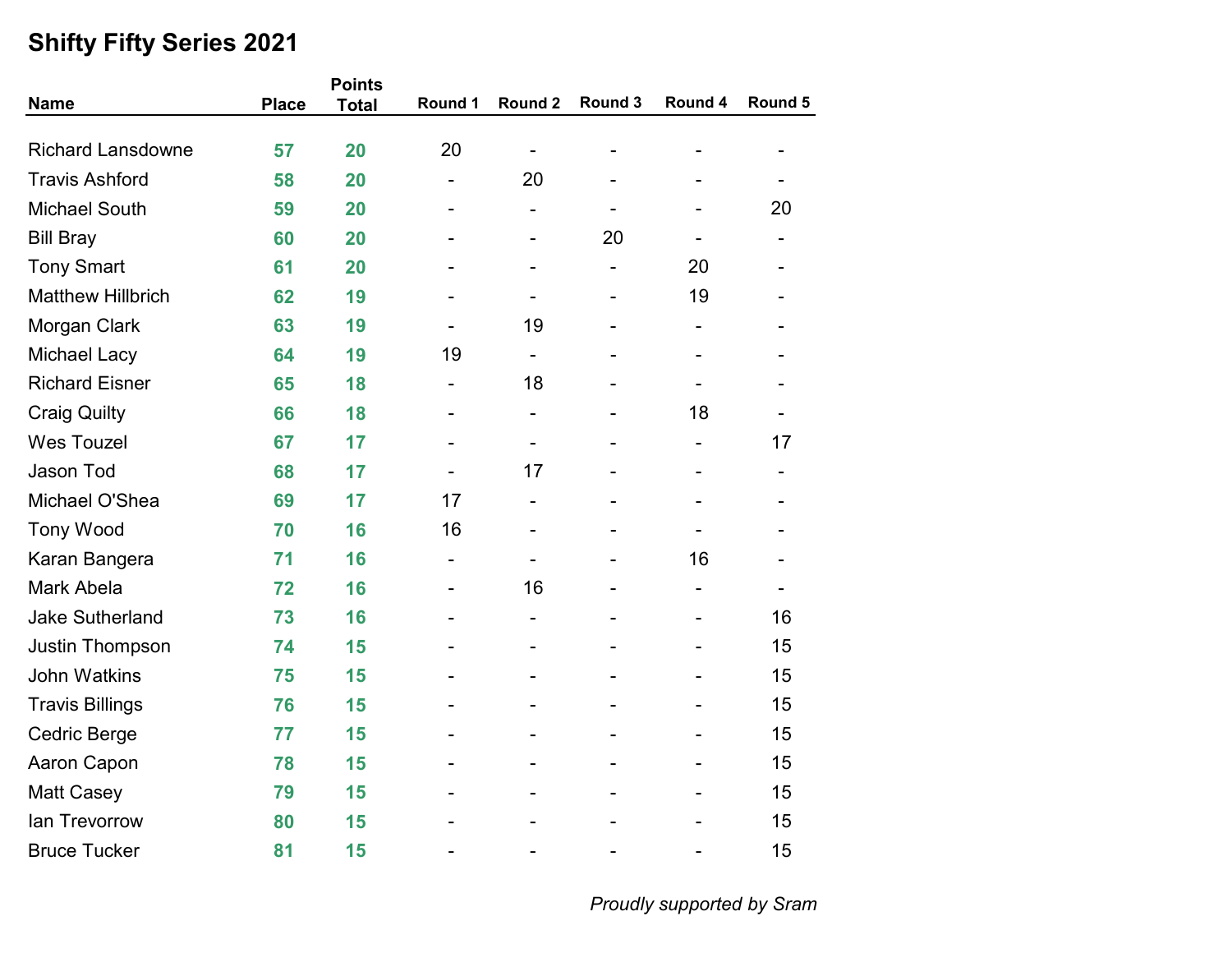|                                                                                                                                                                           |                                                                                                                                                                                                |                              |                          | Round 5                      |
|---------------------------------------------------------------------------------------------------------------------------------------------------------------------------|------------------------------------------------------------------------------------------------------------------------------------------------------------------------------------------------|------------------------------|--------------------------|------------------------------|
|                                                                                                                                                                           |                                                                                                                                                                                                |                              |                          | 15                           |
|                                                                                                                                                                           |                                                                                                                                                                                                |                              |                          | 15                           |
| -                                                                                                                                                                         | $\blacksquare$                                                                                                                                                                                 | $\qquad \qquad \blacksquare$ | -                        | 15                           |
|                                                                                                                                                                           |                                                                                                                                                                                                |                              |                          | 15                           |
|                                                                                                                                                                           | 15                                                                                                                                                                                             |                              |                          | -                            |
| $\overline{a}$                                                                                                                                                            | 15                                                                                                                                                                                             | $\overline{\phantom{0}}$     |                          |                              |
| $\overline{\phantom{0}}$                                                                                                                                                  | 15                                                                                                                                                                                             | $\overline{\phantom{0}}$     |                          |                              |
| $\overline{\phantom{0}}$                                                                                                                                                  | 15                                                                                                                                                                                             | $\overline{\phantom{0}}$     |                          |                              |
|                                                                                                                                                                           | 15                                                                                                                                                                                             |                              |                          |                              |
|                                                                                                                                                                           | 15                                                                                                                                                                                             |                              |                          |                              |
| -                                                                                                                                                                         | $\overline{\phantom{a}}$                                                                                                                                                                       | $\overline{\phantom{0}}$     |                          | 15                           |
|                                                                                                                                                                           |                                                                                                                                                                                                |                              |                          | 15                           |
|                                                                                                                                                                           |                                                                                                                                                                                                |                              |                          | 15                           |
|                                                                                                                                                                           |                                                                                                                                                                                                |                              |                          | 15                           |
|                                                                                                                                                                           |                                                                                                                                                                                                |                              |                          | 15                           |
|                                                                                                                                                                           |                                                                                                                                                                                                | $\overline{\phantom{0}}$     | $\overline{\phantom{0}}$ | 15                           |
|                                                                                                                                                                           |                                                                                                                                                                                                |                              |                          | 15                           |
|                                                                                                                                                                           |                                                                                                                                                                                                |                              |                          | 15                           |
|                                                                                                                                                                           | -                                                                                                                                                                                              | $\qquad \qquad \blacksquare$ |                          | 15                           |
|                                                                                                                                                                           |                                                                                                                                                                                                | $\overline{\phantom{0}}$     |                          | 15                           |
|                                                                                                                                                                           |                                                                                                                                                                                                | $\qquad \qquad \blacksquare$ | $\overline{\phantom{0}}$ | 15                           |
|                                                                                                                                                                           |                                                                                                                                                                                                |                              | 15                       |                              |
|                                                                                                                                                                           |                                                                                                                                                                                                | $\qquad \qquad \blacksquare$ | $\overline{\phantom{0}}$ | 15                           |
| -                                                                                                                                                                         |                                                                                                                                                                                                | $\qquad \qquad \blacksquare$ | 15                       | $\qquad \qquad \blacksquare$ |
|                                                                                                                                                                           |                                                                                                                                                                                                | $\overline{\phantom{0}}$     | 15                       | $\qquad \qquad \blacksquare$ |
| <b>Place</b><br>82<br>83<br>84<br>85<br>86<br>87<br>88<br>89<br>90<br>91<br>92<br>93<br>94<br>95<br>96<br>97<br>98<br>99<br>100<br>101<br>102<br>103<br>104<br>105<br>106 | <b>Points</b><br>Round 1<br><b>Total</b><br>15<br>15<br>15<br>15<br>15<br>15<br>15<br>15<br>15<br>15<br>15<br>15<br>15<br>15<br>15<br>15<br>15<br>15<br>15<br>15<br>15<br>15<br>15<br>15<br>15 | Round 2                      | Round 3                  | Round 4                      |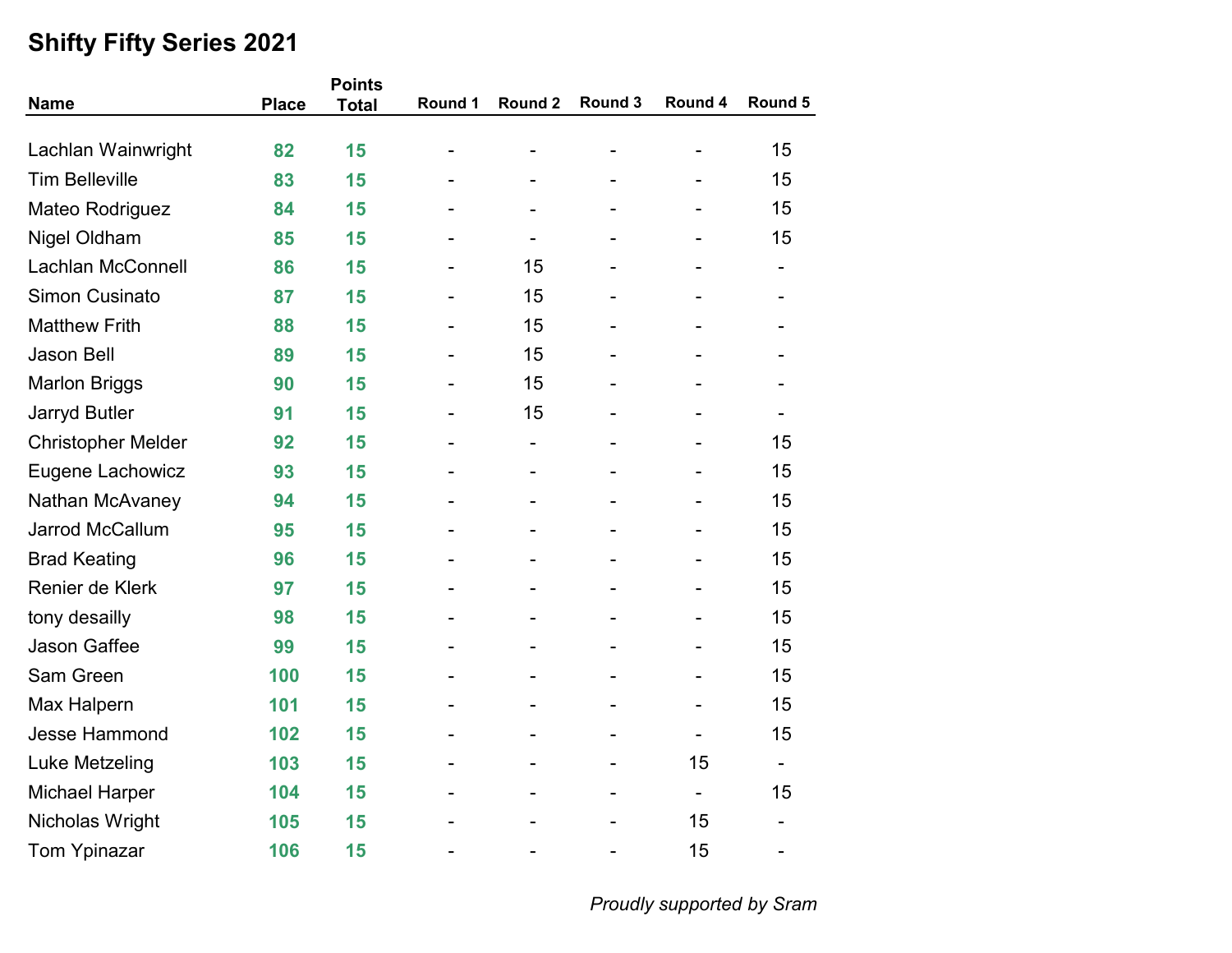|                           |              | <b>Points</b> |         |         |                          |                          |                              |
|---------------------------|--------------|---------------|---------|---------|--------------------------|--------------------------|------------------------------|
| <b>Name</b>               | <b>Place</b> | <b>Total</b>  | Round 1 | Round 2 | Round 3                  | Round 4                  | Round 5                      |
| <b>Travis Allen</b>       | 107          | 15            |         |         |                          | $\overline{\phantom{a}}$ | 15                           |
| <b>Xavier Singleton</b>   | 108          | 15            |         |         |                          | 15                       |                              |
| Nathan Cannon             | 109          | 15            | 15      |         |                          | $\overline{\phantom{a}}$ |                              |
| Warren Blyth              | 110          | 15            | 15      |         |                          |                          |                              |
| Lucas Blyth               | 111          | 15            | 15      |         |                          |                          |                              |
| <b>Phil Chirnside</b>     | 112          | 15            | 15      |         |                          |                          |                              |
| <b>Brad Downer</b>        | 113          | 15            | 15      |         |                          |                          |                              |
| <b>John Dorsett</b>       | 114          | 15            | 15      |         | -                        |                          |                              |
| jason hill                | 115          | 15            | 15      |         |                          |                          |                              |
| <b>Robert Green</b>       | 116          | 15            | 15      |         |                          |                          |                              |
| <b>Sam Mills</b>          | 117          | 15            | 15      |         |                          |                          |                              |
| <b>Scott Perri</b>        | 118          | 15            | 15      |         |                          |                          |                              |
| <b>Brett Salau foster</b> | 119          | 15            | 15      | ۰       | $\overline{a}$           |                          |                              |
| <b>Bradley Robinson</b>   | 120          | 15            | 15      |         |                          |                          |                              |
| <b>Brian Moody</b>        | 121          | 15            | -       |         | 15                       |                          |                              |
| Philip Jumeau             | 122          | 15            |         |         | 15                       |                          |                              |
| Ji Lawson                 | 123          | 15            |         |         | 15                       |                          |                              |
| <b>Brad Wilson</b>        | 124          | 15            | 15      |         | $\overline{\phantom{a}}$ |                          |                              |
| Sean Hamilton             | 125          | 15            |         |         | 15                       |                          |                              |
| David Lee                 | 126          | 15            |         |         | 15                       |                          |                              |
| Ash Diffey                | 127          | 15            |         |         | $\overline{\phantom{a}}$ | 15                       |                              |
| Paul Duncan               | 128          | 15            |         |         | $\overline{\phantom{a}}$ | 15                       |                              |
| Doug Muir                 | 129          | 15            |         |         | 15                       | -                        |                              |
| <b>Robert McEwan</b>      | 130          | 15            |         |         | 15                       |                          |                              |
| <b>Stan Poniger</b>       | 131          | 15            |         |         | 15                       |                          | $\qquad \qquad \blacksquare$ |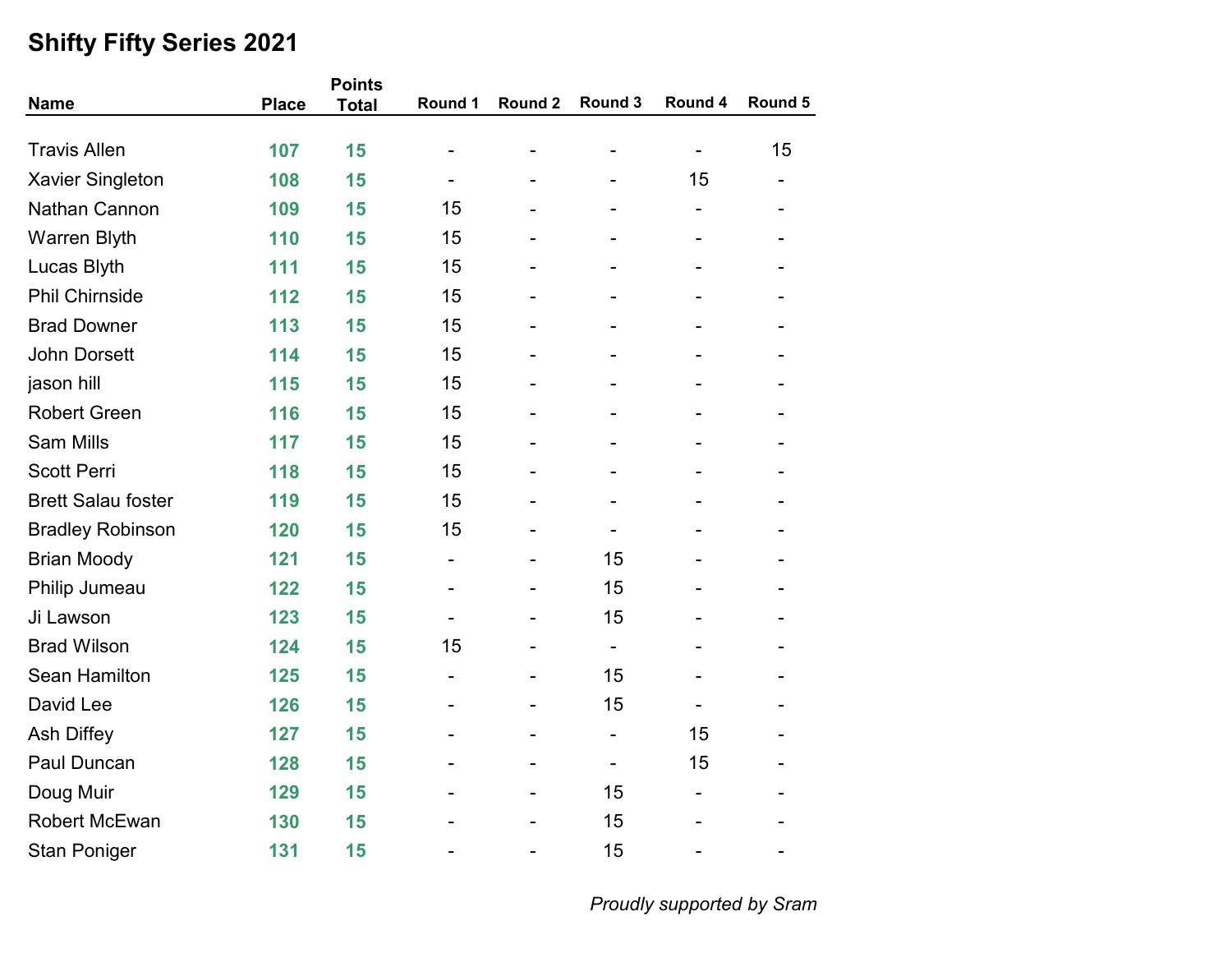|                       |              | <b>Points</b> |         |                |                |         |         |
|-----------------------|--------------|---------------|---------|----------------|----------------|---------|---------|
| <b>Name</b>           | <b>Place</b> | <b>Total</b>  | Round 1 | Round 2        | Round 3        | Round 4 | Round 5 |
|                       |              |               |         |                |                |         |         |
| <b>Dean Nuttall</b>   | 132          | 15            |         |                | 15             |         |         |
| <b>Mads Sorensen</b>  | 133          | 15            |         |                | 15             |         |         |
| <b>Daniel Stone</b>   | 134          | 15            |         |                | 15             |         |         |
| <b>Andrew Tink</b>    | 135          | 15            |         |                | 15             |         |         |
| <b>Cullen Hodge</b>   | 136          | 15            |         |                | 15             |         |         |
| James Hughes          | 137          | 15            |         |                | 15             |         |         |
| Dan Hulbert           | 138          | 15            |         |                | 15             |         |         |
| Stephen Jacob         | 139          | 15            |         |                |                | 15      |         |
| John Herbert          | 140          | 15            |         | $\blacksquare$ | -              | 15      |         |
| <b>Mick Trewin</b>    | 141          | 15            |         |                | 15             |         |         |
| <b>Karl Brown</b>     | 142          | 15            |         |                | -              | 15      |         |
| <b>Shane Buckland</b> | 143          | 15            |         |                |                | 15      |         |
| Craig van Dort        | 144          | 15            |         |                | 15             |         |         |
| <b>Eduardo Prieto</b> | 145          | 15            |         | 15             |                |         |         |
| Ashleigh Robbins      | 146          | 15            |         | 15             |                |         |         |
| Lachlan Scarfe        | 147          | 15            |         | 15             |                |         |         |
| <b>Mark Walker</b>    | 148          | 15            |         |                | 15             |         |         |
| Daryl Domaschenz      | 149          | 15            |         | $\blacksquare$ | 15             |         |         |
| Reece Bowerman        | 150          | 15            |         |                | $\blacksquare$ | 15      |         |
| <b>Adam Alexander</b> | 151          | 15            |         |                | 15             |         |         |
| Dan Crook             | 152          | 15            |         |                | 15             |         |         |
| <b>Mark Crowhurst</b> | 153          | 15            |         |                | 15             |         |         |
| <b>Jackson Brand</b>  | 154          | 15            |         |                | 15             |         |         |
| <b>Chris Barrett</b>  | 155          | 15            |         |                | 15             |         |         |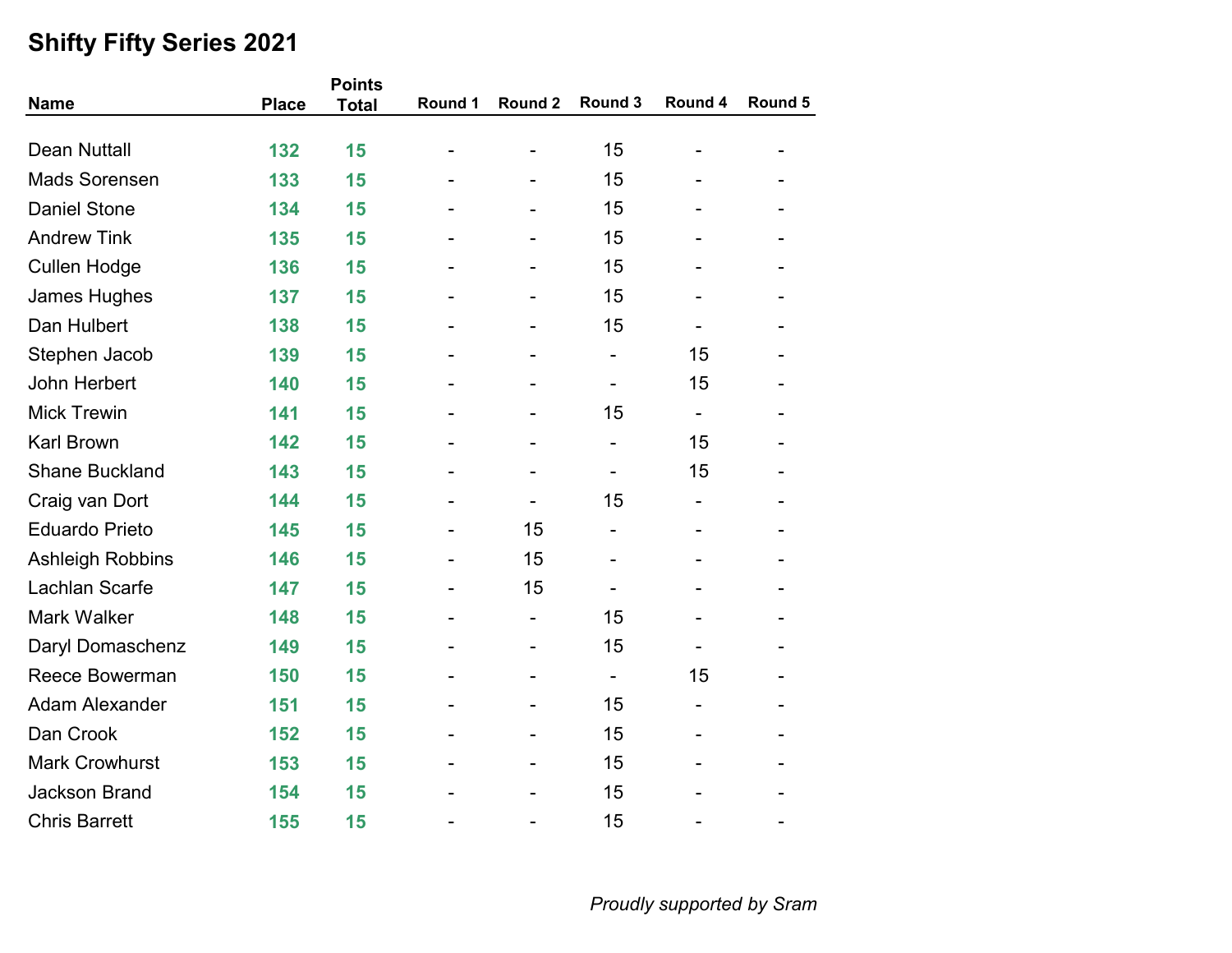|                                   |                | <b>Points</b> |                              |                          |                              |                              |                          |
|-----------------------------------|----------------|---------------|------------------------------|--------------------------|------------------------------|------------------------------|--------------------------|
| <b>Name</b>                       | <b>Place</b>   | <b>Total</b>  | Round 1                      | Round 2                  | Round 3                      | Round 4                      | Round 5                  |
|                                   |                |               |                              |                          |                              |                              |                          |
| <b>Shifty Shorty Open Women</b>   |                |               |                              |                          |                              |                              |                          |
| Megan Jumeau                      | 1              | 66            | 33                           |                          | 33                           |                              |                          |
| <b>Shifty Shorty Under 15 Men</b> |                |               |                              |                          |                              |                              |                          |
| <b>Fletcher McEwan</b>            | 1              | 291           | 48                           | 65                       | 33                           | 80                           | 65                       |
| <b>Tyler Stormonth</b>            | $\overline{2}$ | 240           | 80                           |                          | 80                           |                              | 80                       |
| <b>Archie Briggs</b>              | 3              | 93            |                              | 55                       | 38                           |                              |                          |
| <b>Thomas Alban</b>               | 4              | 80            | $\qquad \qquad \blacksquare$ | 80                       | $\qquad \qquad \blacksquare$ | $\qquad \qquad \blacksquare$ |                          |
| <b>Liam Beer</b>                  | 5              | 65            |                              |                          |                              | 65                           |                          |
| <b>Thomas Jackson</b>             | 6              | 65            |                              |                          | 65                           |                              |                          |
| <b>Charlie Piergrosse</b>         | $\overline{7}$ | 65            | 65                           | $\blacksquare$           | $\overline{\phantom{a}}$     | $\overline{\phantom{a}}$     |                          |
| <b>Sam Harberts</b>               | 8              | 55            | 55                           |                          |                              |                              |                          |
| Sebastian Morrison                | 9              | 55            | -                            |                          | 55                           |                              |                          |
| Orlando Graham                    | 10             | 55            |                              |                          | $\overline{a}$               | 55                           |                          |
| <b>Noah Williams</b>              | 11             | 48            |                              |                          | 48                           | $\overline{\phantom{0}}$     |                          |
| Nicholas Kyriakopoulos            | 12             | 48            |                              |                          | $\overline{\phantom{a}}$     | 48                           |                          |
| <b>Mitch Frost</b>                | 13             | 43            |                              |                          | 43                           |                              |                          |
| <b>Will Hulbert</b>               | 14             | 29            |                              |                          | 29                           |                              |                          |
| <b>Shifty Shorty E-BIKE Men</b>   |                |               |                              |                          |                              |                              |                          |
| <b>Anthony Speechley</b>          | 1              | 190           | 80                           |                          |                              | 55                           | 55                       |
| <b>Derek Milton</b>               | $\overline{2}$ | 178           | 65                           | 65                       | $\qquad \qquad \blacksquare$ | 48                           | $\overline{\phantom{0}}$ |
| <b>KEVIN DAHLBERG</b>             | 3              | 145           |                              | $\overline{\phantom{0}}$ | 80                           |                              | 65                       |
| <b>Nick Milton</b>                | 4              | 128           | 48                           |                          |                              | 80                           |                          |
| <b>Andrew Ellwood</b>             | 5              | 80            | -                            | 80                       | -                            | $\overline{\phantom{a}}$     | ۰                        |
| <b>Stuart Clark</b>               | 6              | 80            |                              |                          |                              |                              | 80                       |
| <b>Paul Dullard</b>               | $\overline{7}$ | 65            |                              |                          | 65                           |                              | $\overline{\phantom{a}}$ |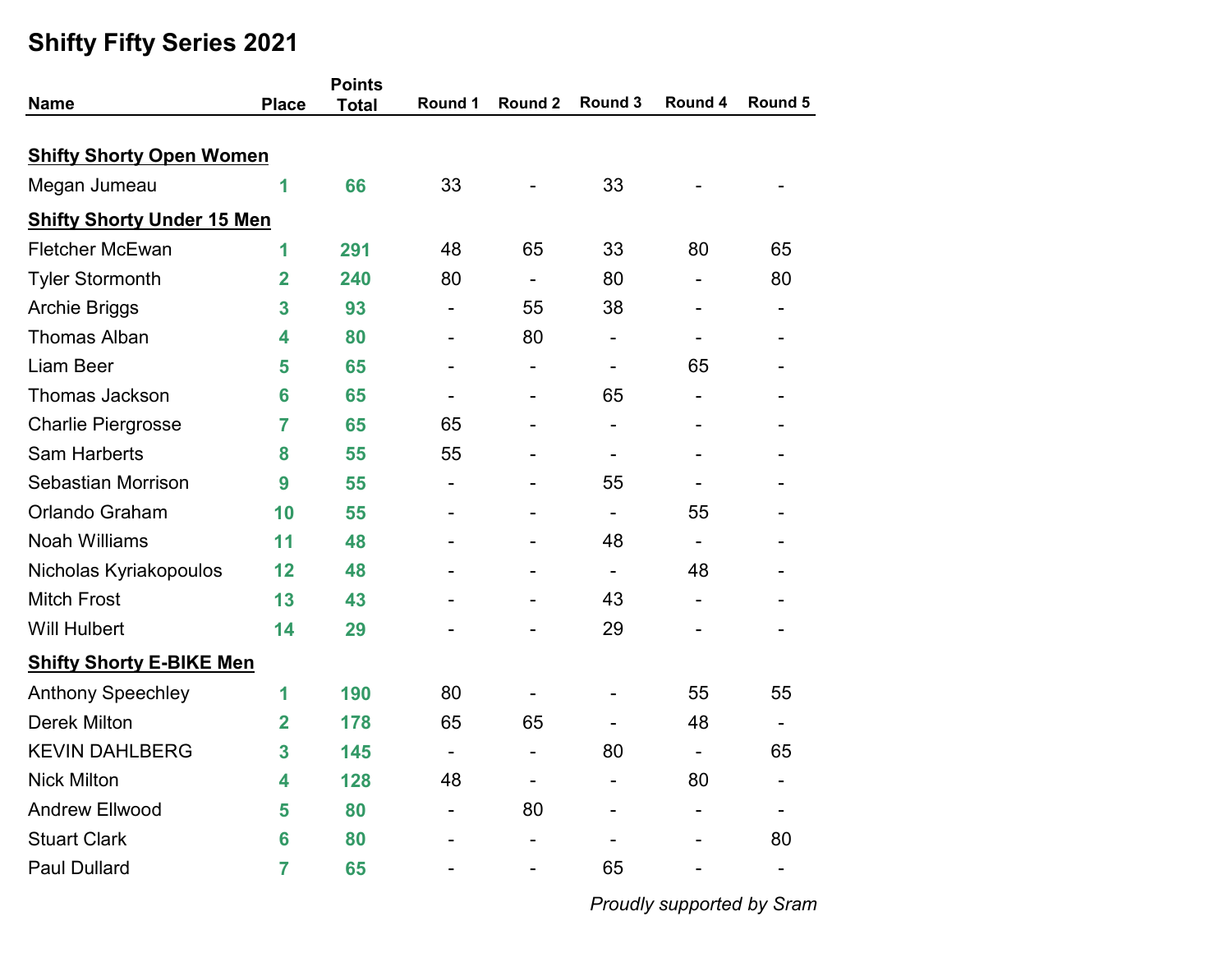|                                |                | <b>Points</b> |                          |                          |                          |                          |                          |
|--------------------------------|----------------|---------------|--------------------------|--------------------------|--------------------------|--------------------------|--------------------------|
| <b>Name</b>                    | <b>Place</b>   | <b>Total</b>  | Round 1                  | Round 2                  | Round 3                  | Round 4                  | Round 5                  |
|                                |                |               |                          |                          |                          |                          |                          |
| Owen Kennedy                   | 8              | 65            |                          |                          | $\overline{a}$           | 65                       |                          |
| Henry Cordani                  | 9              | 55            | 55                       |                          |                          |                          |                          |
| <b>Nicholas Brand</b>          | 10             | 55            | -                        | $\blacksquare$           | 55                       |                          |                          |
| <b>Ashley Drew</b>             | 11             | 55            |                          | 55                       | $\overline{\phantom{a}}$ |                          |                          |
| <b>Josh Smetona</b>            | 12             | 48            |                          | 48                       |                          |                          |                          |
| <b>Shifty Fifty Open Women</b> |                |               |                          |                          |                          |                          |                          |
| Melissa Mackenzie              | 1              | 200           | 80                       | $\overline{\phantom{a}}$ |                          | 65                       | 55                       |
| Jodie Walker                   | $\overline{2}$ | 176           | 48                       | 80                       |                          | 48                       |                          |
| <b>Tegwyn McManamny</b>        | 3              | 113           | $\overline{\phantom{a}}$ | 65                       |                          | $\overline{\phantom{a}}$ | 48                       |
| Sarah Bowman                   | 4              | 98            | 55                       |                          |                          | 43                       |                          |
| <b>Stacey Dennis</b>           | 5              | 81            | 33                       | $\overline{\phantom{a}}$ | 48                       |                          |                          |
| Matilda Field                  | 6              | 80            | $\overline{\phantom{a}}$ | $\blacksquare$           | 80                       | $\blacksquare$           | $\overline{\phantom{0}}$ |
| <b>Peta Mullens</b>            | $\overline{7}$ | 80            |                          | $\overline{\phantom{0}}$ | $\overline{a}$           |                          | 80                       |
| Jeddah Breman                  | 8              | 80            |                          |                          |                          | 80                       | $\overline{\phantom{0}}$ |
| <b>Courtney Sherwell</b>       | 9              | 65            |                          |                          | $\overline{\phantom{0}}$ | $\overline{\phantom{0}}$ | 65                       |
| <b>Megan Withers</b>           | 10             | 65            | 65                       |                          | $\overline{\phantom{0}}$ |                          |                          |
| Phoebe Thompson                | 11             | 65            | $\overline{\phantom{a}}$ |                          | 65                       |                          |                          |
| <b>Kate Bramley</b>            | 12             | 55            | $\overline{\phantom{0}}$ |                          | 55                       |                          |                          |
| Lucie Blom                     | 13             | 55            | $\overline{\phantom{0}}$ |                          | $\overline{\phantom{a}}$ | 55                       |                          |
| Rebecca Covington              | 14             | 43            | 43                       |                          | $\blacksquare$           |                          |                          |
| Lin Lo                         | 15             | 43            | $\overline{\phantom{a}}$ |                          |                          |                          | 43                       |
| Lorena Ramos                   | 16             | 38            | 38                       |                          |                          | $\overline{\phantom{a}}$ |                          |
| Simone Georg                   | 17             | 38            | $\overline{\phantom{0}}$ |                          |                          | 38                       |                          |
| Genevieve Lim                  |                |               |                          |                          |                          | $\overline{\phantom{a}}$ | -                        |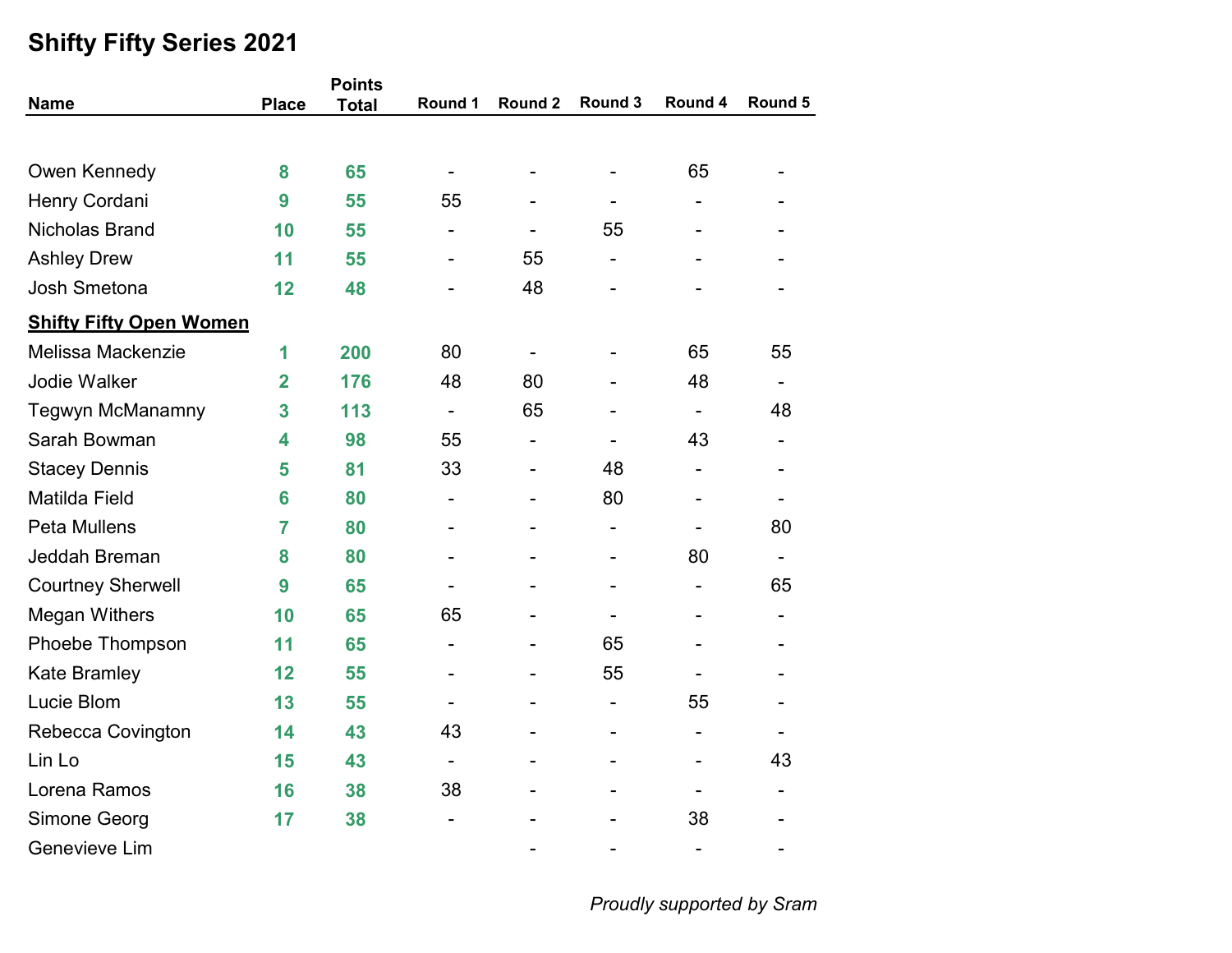|                                    |              | <b>Points</b> |                          |         |                              |                          |                          |
|------------------------------------|--------------|---------------|--------------------------|---------|------------------------------|--------------------------|--------------------------|
| <b>Name</b>                        | <b>Place</b> | <b>Total</b>  | Round 1                  | Round 2 | Round 3                      | Round 4                  | Round 5                  |
| <b>Shifty Fifty 40-49yrs Women</b> |              |               |                          |         |                              |                          |                          |
| <b>Fiona Mathews</b>               | 1            | 208           | 80                       | 80      | 48                           | $\overline{\phantom{a}}$ |                          |
| <b>Martyn Taylor</b>               | 2            | 133           | 25                       | Ξ.      | 43                           | 65                       |                          |
| Lian Day                           | 3            | 120           | 55                       | 65      | $\overline{\phantom{a}}$     |                          |                          |
| Simone Briggs                      | 4            | 80            | $\overline{\phantom{a}}$ | -       | 80                           | $\overline{\phantom{a}}$ |                          |
| <b>Kate Kellett</b>                | 5            | 80            |                          |         | $\qquad \qquad \blacksquare$ |                          | 80                       |
| <b>Wendy Snowball</b>              | 6            | 80            |                          |         | $\overline{\phantom{a}}$     | 80                       |                          |
| Phoebe Moore                       | 7            | 67            | 29                       |         | 38                           | $\overline{\phantom{a}}$ |                          |
| Jo Jackson                         | 8            | 65            | 65                       |         | $\overline{\phantom{0}}$     |                          |                          |
| Caroline Jackson                   | 9            | 65            | -                        |         | 65                           |                          |                          |
| <b>Julia Clark</b>                 | 10           | 65            |                          |         | $\qquad \qquad \blacksquare$ |                          | 65                       |
| <b>Ruth Taylor</b>                 | 11           | 55            |                          |         | $\qquad \qquad \blacksquare$ |                          | 55                       |
| Jess Egan                          | 12           | 55            | $\overline{\phantom{a}}$ |         | 55                           | $\overline{\phantom{a}}$ | $\overline{\phantom{a}}$ |
| Chiara Hill                        | 13           | 48            | 48                       |         |                              |                          |                          |
| <b>Beth Meades</b>                 | 14           | 48            | $\overline{\phantom{a}}$ |         |                              |                          | 48                       |
| Marlene Gojanovic                  | 15           | 43            | 43                       |         |                              |                          |                          |
| <b>Suzanne Ternel</b>              | 16           | 43            | $\blacksquare$           |         | -                            |                          | 43                       |
| Kim Whitehouse                     | 17           | 38            | 38                       |         |                              |                          | $\blacksquare$           |
| <b>Allison Rafei</b>               | 18           | 33            | 33                       |         |                              |                          |                          |
| <b>Vebica Evans</b>                |              |               |                          |         |                              |                          |                          |
| <b>Shifty Fifty 50yrs+ Women</b>   |              |               |                          |         |                              |                          |                          |
| Carolyn Jackson                    | 1            | 320           | 80                       |         | 80                           | 80                       | 80                       |
| <b>Allison Hodge</b>               | 2            | 135           | $\overline{\phantom{a}}$ | 80      | $\qquad \qquad \blacksquare$ | 55                       | $\overline{a}$           |
| Jane Ollerenshaw                   | 3            | 65            | 65                       |         |                              |                          |                          |
| Hannah Taylor                      | 4            | 65            | $\overline{\phantom{a}}$ |         | 65                           | $\overline{\phantom{a}}$ |                          |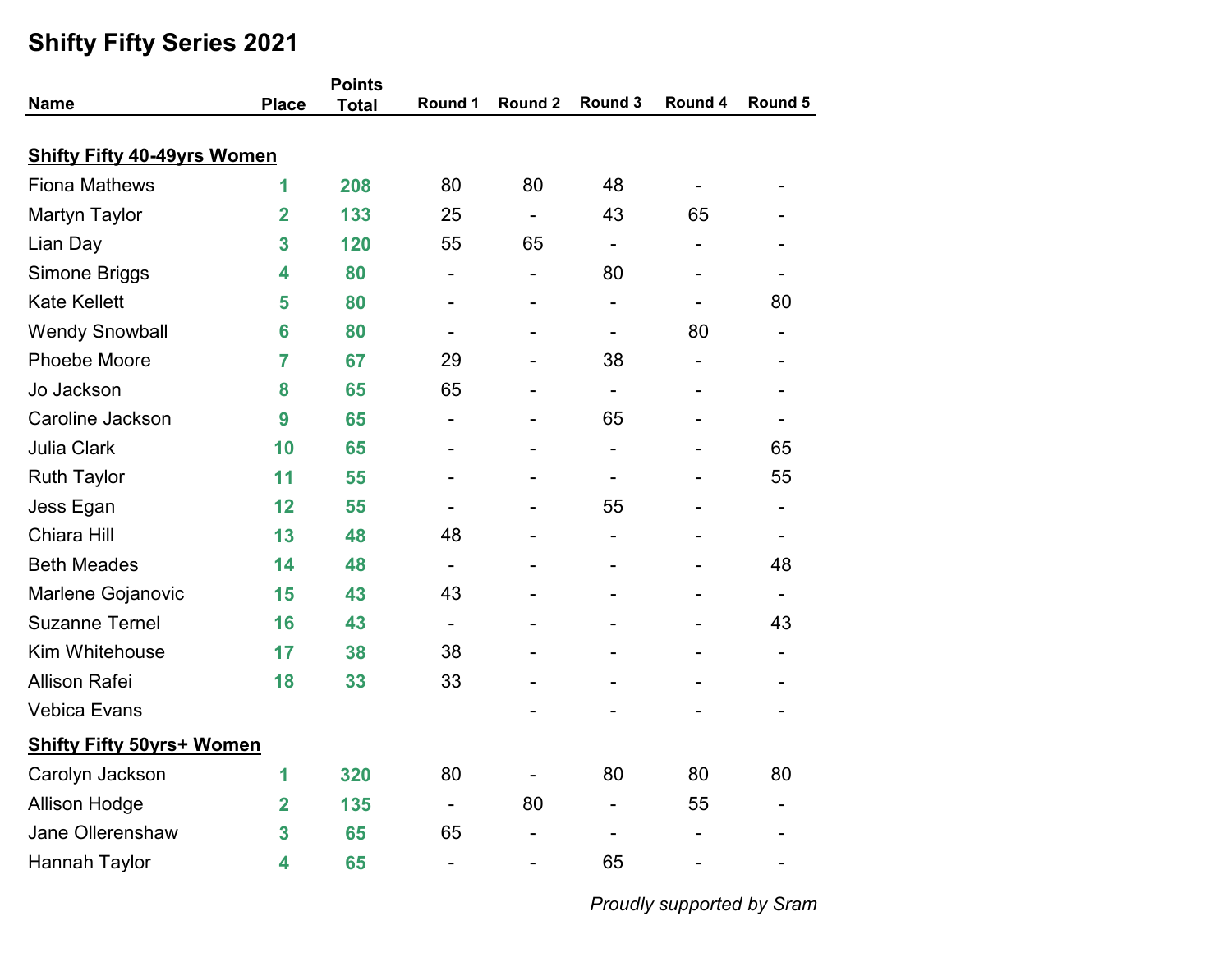|                                  |                         | <b>Points</b> |                          |                          |                              |                          |                          |  |
|----------------------------------|-------------------------|---------------|--------------------------|--------------------------|------------------------------|--------------------------|--------------------------|--|
| <b>Name</b>                      | <b>Place</b>            | <b>Total</b>  | Round 1                  | Round <sub>2</sub>       | Round 3                      | Round 4                  | Round 5                  |  |
|                                  |                         |               |                          |                          |                              |                          |                          |  |
| Nicole Rootsey                   | 5                       | 65            |                          |                          | $\overline{\phantom{0}}$     | 65                       |                          |  |
| <b>Tania Pearse</b>              | 6                       | 55            | 55                       |                          |                              | $\overline{\phantom{0}}$ |                          |  |
| Virginia Crowhurst               | $\overline{7}$          | 48            | $\overline{\phantom{a}}$ |                          |                              | 48                       |                          |  |
| Sarah Woollard                   | 8                       | 48            | 48                       |                          |                              |                          |                          |  |
| <b>Shifty Fifty E-BIKE Women</b> |                         |               |                          |                          |                              |                          |                          |  |
| <b>Quinn Moore</b>               | $\overline{\mathbf{2}}$ | 80            |                          |                          | 80                           |                          |                          |  |
| <b>Lisa Dullard</b>              | 3                       | 65            |                          |                          | 65                           |                          |                          |  |
| <b>Shifty Shorty Open Women</b>  |                         |               |                          |                          |                              |                          |                          |  |
| Justine Leahy                    | 1                       | 130           |                          |                          | 65                           | 65                       |                          |  |
| <b>Suzanne Ternel</b>            | $\overline{2}$          | 127           | 29                       | 43                       | $\overline{\phantom{0}}$     | 55                       |                          |  |
| Lucia Azzopardi                  | 3                       | 120           | $\blacksquare$           | 65                       | 55                           | $\overline{\phantom{a}}$ |                          |  |
| Djuke Veldhuis                   | 4                       | 98            | 55                       | $\blacksquare$           | 43                           |                          |                          |  |
| Miranda Griffiths                | 5                       | 80            | $\blacksquare$           |                          | 80                           |                          |                          |  |
| Liz Taylor                       | 6                       | 80            | $\blacksquare$           | 80                       | $\qquad \qquad \blacksquare$ |                          |                          |  |
| Anna Fogarty                     | $\overline{7}$          | 80            | $\overline{\phantom{a}}$ | $\overline{\phantom{a}}$ | $\overline{\phantom{0}}$     | 80                       |                          |  |
| Lin Lo                           | 8                       | 80            | 80                       |                          |                              | $\overline{a}$           |                          |  |
| <b>Madeleine Burton</b>          | 9                       | 80            |                          |                          |                              |                          | 80                       |  |
| Joanna Battersby                 | 10                      | 65            | 65                       |                          |                              | $\overline{a}$           | $\overline{\phantom{0}}$ |  |
| Lisa Walshe                      | 11                      | 65            | $\overline{\phantom{0}}$ |                          |                              |                          | 65                       |  |
| <b>Nicole Summerfield</b>        | 12                      | 55            |                          | 55                       |                              |                          | $\blacksquare$           |  |
| Rosie Morgan                     | 13                      | 55            |                          |                          |                              | $\blacksquare$           | 55                       |  |
| <b>Sharon Desailly</b>           | 14                      | 52            |                          |                          | 19                           |                          | 33                       |  |
| Kim Whitehouse                   | 15                      | 48            |                          |                          | 48                           | ۰                        | $\overline{\phantom{0}}$ |  |
| <b>Caroline Turner</b>           | 16                      | 48            |                          |                          |                              | 48                       |                          |  |
| <b>Stacey Dennis</b>             | 17                      | 48            |                          | 48                       |                              | $\overline{\phantom{a}}$ |                          |  |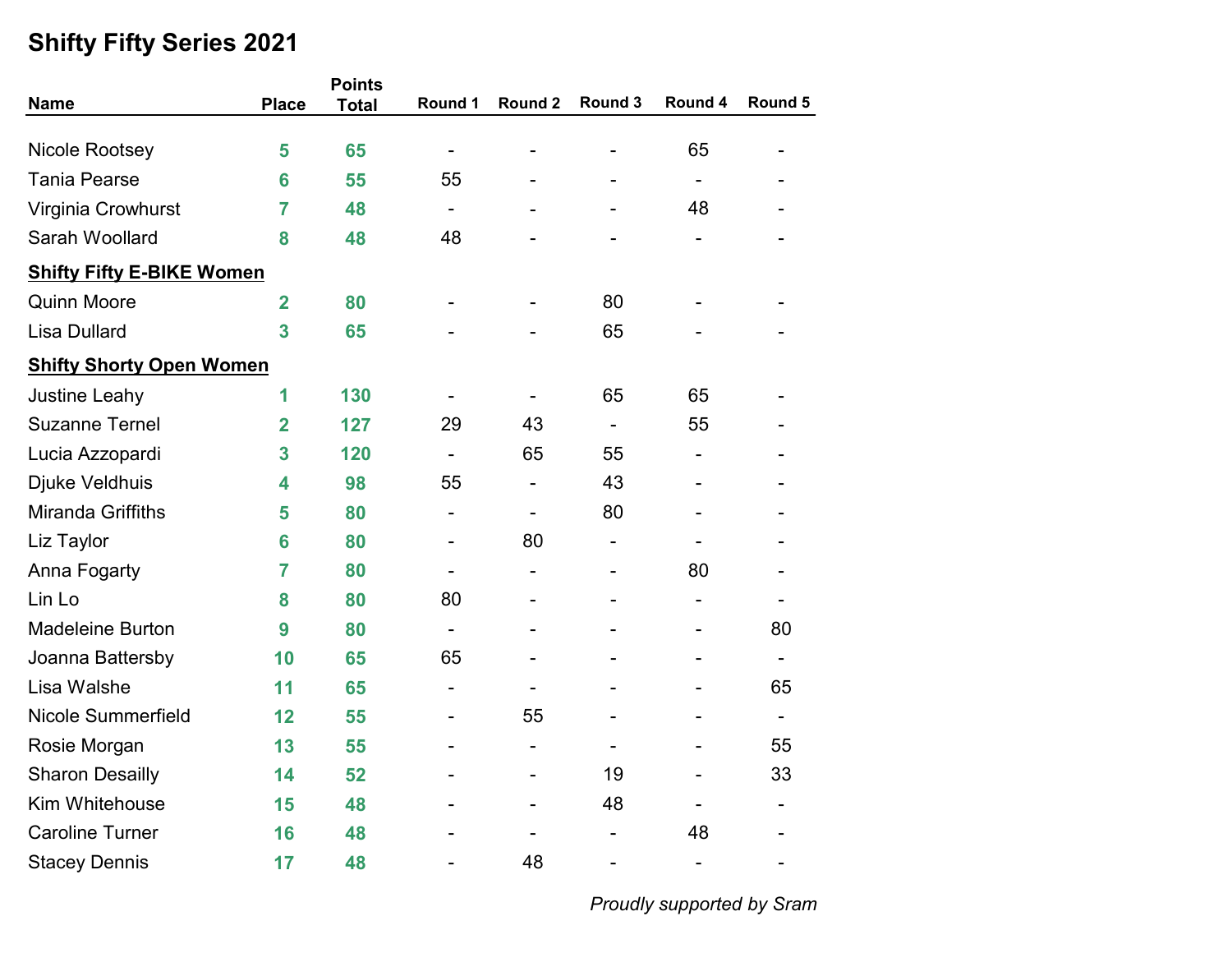| <b>Name</b>                         | <b>Place</b>   | <b>Points</b><br><b>Total</b> | Round 1                  | Round 2                      | Round 3                      | Round 4                  | Round 5                  |
|-------------------------------------|----------------|-------------------------------|--------------------------|------------------------------|------------------------------|--------------------------|--------------------------|
|                                     |                |                               |                          |                              |                              |                          |                          |
| <b>Christine Blyth</b>              | 18             | 48                            | 48                       |                              | -                            |                          |                          |
| <b>Andi Jenkins</b>                 | 19             | 48                            | $\overline{\phantom{a}}$ |                              |                              |                          | 48                       |
| <b>Melissa Banks</b>                | 20             | 43                            | $\overline{\phantom{a}}$ | $\overline{\phantom{0}}$     | $\qquad \qquad \blacksquare$ | 43                       | $\overline{\phantom{0}}$ |
| Emma Heaney                         | 21             | 43                            | 43                       |                              |                              |                          |                          |
| Simone Farmer                       | 22             | 43                            | -                        |                              |                              |                          | 43                       |
| <b>Lauren Reitz</b>                 | 23             | 38                            |                          |                              |                              |                          | 38                       |
| Carole McGregor                     | 24             | 38                            |                          |                              |                              | 38                       |                          |
| <b>Michelle Trewin</b>              | 25             | 38                            |                          | 38                           | $\qquad \qquad \blacksquare$ | $\overline{\phantom{a}}$ |                          |
| Virginia Crowhurst                  | 26             | 38                            |                          | $\qquad \qquad \blacksquare$ | 38                           |                          |                          |
| Imogen Brough                       | 27             | 38                            | 38                       |                              | $\overline{\phantom{a}}$     |                          |                          |
| Siobhan Monk                        | 28             | 33                            | $\overline{\phantom{a}}$ | $\blacksquare$               | $\overline{\phantom{a}}$     | 33                       |                          |
| Cassie Lee                          | 29             | 29                            | $\blacksquare$           |                              | 29                           |                          |                          |
| <b>Tamara Cottingham</b>            | 30             | 25                            | 25                       |                              | $\blacksquare$               |                          |                          |
| Nikki Martin                        | 31             | 25                            | $\overline{\phantom{a}}$ |                              | 25                           |                          |                          |
| Mechelle Salau                      | 32             | 22                            | 22                       |                              | $\overline{\phantom{a}}$     |                          |                          |
| paula hill                          | 33             | 22                            | $\overline{\phantom{a}}$ | $\overline{\phantom{0}}$     | 22                           |                          |                          |
| <b>Rachael Nuttall</b>              | 34             | 20                            |                          |                              | 20                           |                          |                          |
| <b>Shifty Shorty Under 15 Women</b> |                |                               |                          |                              |                              |                          |                          |
| Mali pimlott                        | 1              | 290                           | 80                       | 80                           | 65                           |                          | 65                       |
| <b>Annabel Eisner</b>               | $\overline{2}$ | 185                           | 65                       | 65                           | $\overline{\phantom{a}}$     |                          | 55                       |
| <b>Ruby Taylor</b>                  | 3              | 160                           |                          |                              | 80                           |                          | 80                       |
| <b>Kate Eisner</b>                  | 4              | 103                           | 55                       |                              | $\overline{\phantom{a}}$     |                          | 48                       |
| <b>Asha Nuttall</b>                 | 5              | 55                            | $\overline{\phantom{a}}$ |                              | 55                           |                          | $\blacksquare$           |
| <b>Manon Williams</b>               | 6              | 48                            |                          |                              | 48                           |                          |                          |
| <b>Gracie Reitz</b>                 | $\overline{7}$ | 43                            |                          |                              | $\qquad \qquad \blacksquare$ |                          | 43                       |